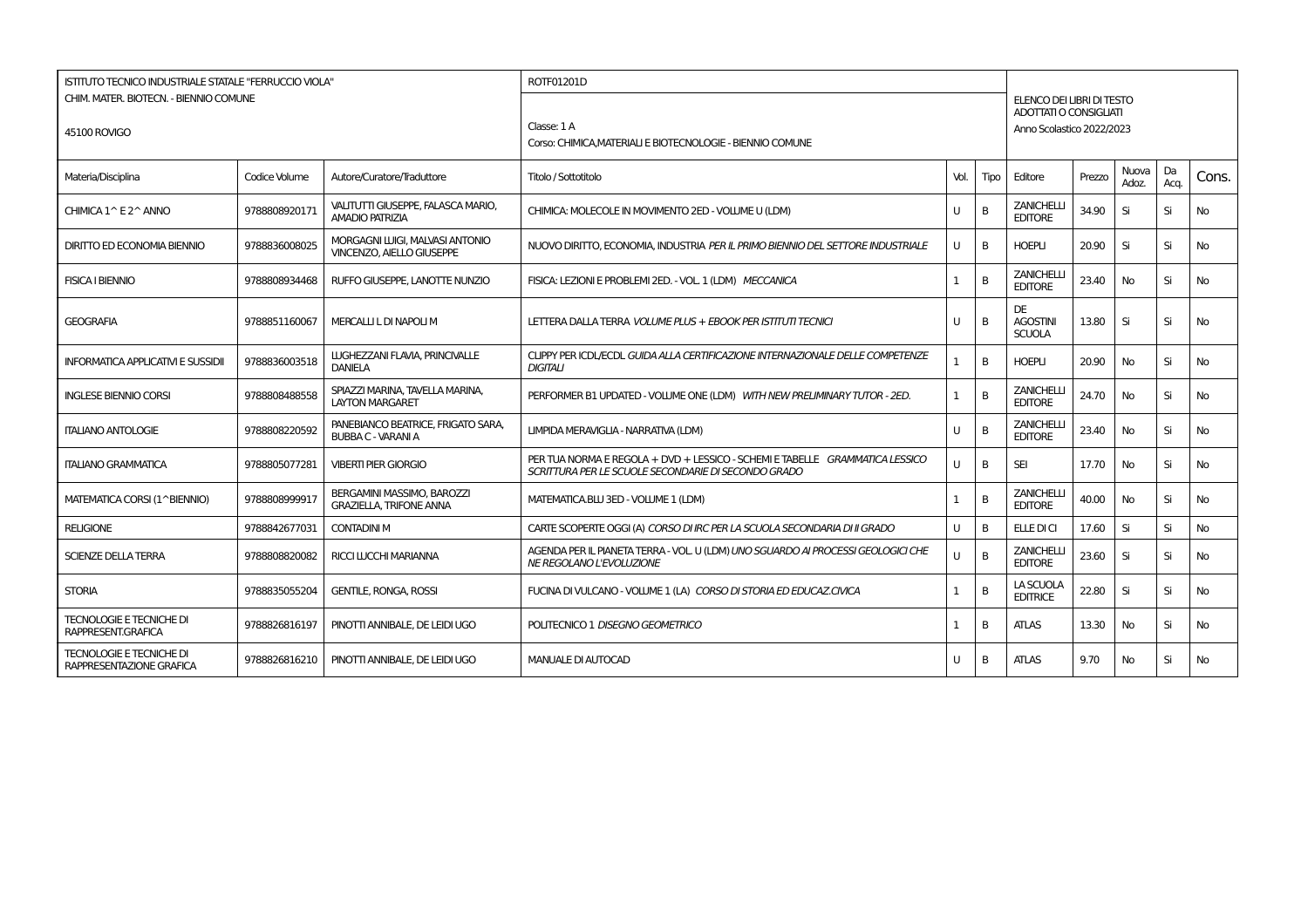| <b>ISTITUTO TECNICO INDUSTRIALE STATALE "FERRUCCIO VIOLA"</b> |               |                                                                     | ROTF01201D                                                                                                                          |              |      |                                                            |        |                |            |           |
|---------------------------------------------------------------|---------------|---------------------------------------------------------------------|-------------------------------------------------------------------------------------------------------------------------------------|--------------|------|------------------------------------------------------------|--------|----------------|------------|-----------|
| CHIM. MATER. BIOTECN. - BIENNIO COMUNE                        |               |                                                                     |                                                                                                                                     |              |      | ELENCO DEI LIBRI DI TESTO<br><b>ADOTTATI O CONSIGLIATI</b> |        |                |            |           |
| 45100 ROVIGO                                                  |               |                                                                     | Classe: 1 B                                                                                                                         |              |      | Anno Scolastico 2022/2023                                  |        |                |            |           |
|                                                               |               |                                                                     | Corso: CHIMICA, MATERIALI E BIOTECNOLOGIE - BIENNIO COMUNE                                                                          |              |      |                                                            |        |                |            |           |
| Materia/Disciplina                                            | Codice Volume | Autore/Curatore/Traduttore                                          | Titolo / Sottotitolo                                                                                                                | Vol.         | Tipo | Editore                                                    | Prezzo | Nuova<br>Adoz. | Da<br>Aca. | Cons.     |
| CHIMICA 1^ E 2^ ANNO                                          | 9788808920171 | VALITUTTI GIUSEPPE, FALASCA MARIO,<br><b>AMADIO PATRIZIA</b>        | CHIMICA: MOLECOLE IN MOVIMENTO 2ED - VOLUME U (LDM)                                                                                 | U            | B    | <b>ZANICHELLI</b><br><b>EDITORE</b>                        | 34.90  | Si             | Si         | No        |
| <b>DIRITTO ED ECONOMIA BIENNIO</b>                            | 9788836008025 | MORGAGNI LUIGI, MALVASI ANTONIO<br><b>VINCENZO, AIELLO GIUSEPPE</b> | NUOVO DIRITTO, ECONOMIA, INDUSTRIA PER IL PRIMO BIENNIO DEL SETTORE INDUSTRIALE                                                     | U            | B    | <b>HOEPLI</b>                                              | 20.90  | Si             | Si         | <b>No</b> |
| <b>DISEGNO</b>                                                | 9788826816210 | PINOTTI ANNIBALE, DE LEIDI UGO                                      | <b>MANUALE DI AUTOCAD</b>                                                                                                           | U            | B    | <b>ATLAS</b>                                               | 9.70   | <b>No</b>      | Si         | No        |
| <b>FISICA I BIENNIO</b>                                       | 9788808934468 | RUFFO GIUSEPPE, LANOTTE NUNZIO                                      | FISICA: LEZIONI E PROBLEMI 2ED. - VOL. 1 (LDM) MECCANICA                                                                            | 1            | B    | <b>ZANICHELLI</b><br><b>EDITORE</b>                        | 23.40  | No             | Si         | No.       |
| <b>GEOGRAFIA</b>                                              | 9788851160067 | MERCALLI L DI NAPOLI M                                              | LETTERA DALLA TERRA VOLUME PLUS + EBOOK PER ISTITUTI TECNICI                                                                        | $\mathbf{U}$ | B    | DE<br><b>AGOSTINI</b><br><b>SCUOLA</b>                     | 13.80  | Si             | Si         | No        |
| <b>INFORMATICA APPLICATIVI E</b><br><b>SUSSIDII</b>           | 9788836003518 | LUGHEZZANI FLAVIA, PRINCIVALLE<br><b>DANIELA</b>                    | CLIPPY PER ICDL/ECDL GUIDA ALLA CERTIFICAZIONE INTERNAZIONALE DELLE COMPETENZE<br><b>DIGITALI</b>                                   | $\mathbf{1}$ | B    | <b>HOEPLI</b>                                              | 20.90  | No             | Si         | <b>No</b> |
| <b>INGLESE BIENNIO CORSI</b>                                  | 9788808488558 | SPIAZZI MARINA, TAVELLA MARINA,<br><b>LAYTON MARGARET</b>           | PERFORMER B1 UPDATED - VOLUME ONE (LDM) WITH NEW PRELIMINARY TUTOR - 2ED.                                                           | $\mathbf{1}$ | B    | <b>ZANICHELLI</b><br><b>EDITORE</b>                        | 24.70  | No             | Si         | <b>No</b> |
| <b>ITALIANO ANTOLOGIE</b>                                     | 9788808220592 | PANEBIANCO BEATRICE, FRIGATO SARA,<br><b>BUBBA C - VARANI A</b>     | LIMPIDA MERAVIGLIA - NARRATIVA (LDM)                                                                                                | U            | B    | <b>ZANICHELLI</b><br><b>EDITORE</b>                        | 23.40  | No.            | Si         | <b>No</b> |
| <b>ITALIANO GRAMMATICA</b>                                    | 9788805077281 | <b>VIBERTI PIER GIORGIO</b>                                         | PER TUA NORMA E REGOLA + DVD + LESSICO - SCHEMI E TABELLE GRAMMATICA LESSICO<br>SCRITTURA PER LE SCUOLE SECONDARIE DI SECONDO GRADO | $\mathbf{U}$ | B    | <b>SEI</b>                                                 | 17.70  | No             | Si         | No.       |
| MATEMATICA CORSI (1^BIENNIO)                                  | 978880899991  | BERGAMINI MASSIMO, BAROZZI<br><b>GRAZIELLA, TRIFONE ANNA</b>        | MATEMATICA.BLU 3ED - VOLUME 1 (LDM)                                                                                                 | 1            | B    | <b>ZANICHELLI</b><br><b>EDITORE</b>                        | 40.00  | No.            | Si         | No.       |
| <b>RELIGIONE</b>                                              | 9788842677031 | <b>CONTADINI M</b>                                                  | CARTE SCOPERTE OGGI (A) CORSO DI IRC PER LA SCUOLA SECONDARIA DI II GRADO                                                           | U            | B    | ELLE DI CI                                                 | 17.60  | Si             | Si         | <b>No</b> |
| <b>SCIENZE DELLA TERRA</b>                                    | 9788808820082 | <b>RICCI LUCCHI MARIANNA</b>                                        | AGENDA PER IL PIANETA TERRA - VOL. U (LDM) UNO SGUARDO AI PROCESSI GEOLOGICI CHE NE<br>REGOLANO L'EVOLUZIONE                        | $\mathbf{U}$ | B    | <b>ZANICHELLI</b><br><b>EDITORE</b>                        | 23.60  | Si             | Si         | No        |
| <b>STORIA</b>                                                 | 9788835055204 | <b>GENTILE, RONGA, ROSSI</b>                                        | FUCINA DI VULCANO - VOLUME 1 (LA) CORSO DI STORIA ED EDUCAZ.CIVICA                                                                  | 1            | B    | LA SCUOLA<br><b>EDITRICE</b>                               | 22.80  | Si             | Si         | <b>No</b> |
| <b>TECNOLOGIE E TECNICHE DI</b><br>RAPPRESENT.GRAFICA         | 9788826816197 | PINOTTI ANNIBALE. DE LEIDI UGO                                      | POLITECNICO 1 DISEGNO GEOMETRICO                                                                                                    | -1           | B    | <b>ATLAS</b>                                               | 13.30  | No             | Si         | No.       |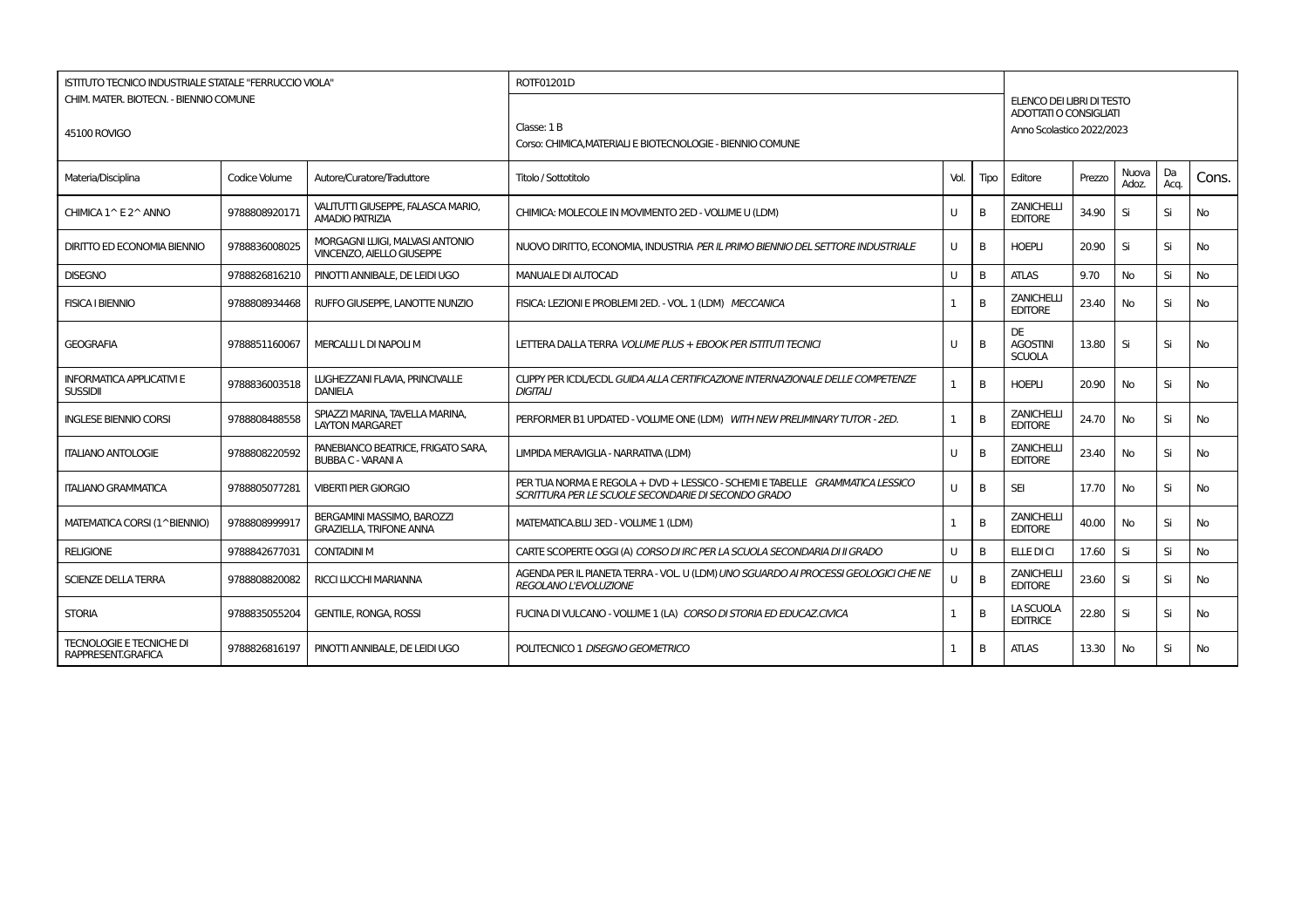| <b>ISTITUTO TECNICO INDUSTRIALE STATALE "FERRUCCIO VIOLA"</b><br><b>INFOR. TELECOM. - BIENNIO COMUNE</b><br>45100 ROVIGO |               |                                                                     | ROTF01201D<br>Classe: 1 D<br>Corso: INFORMATICA E TELECOMUNICAZIONI - BIENNIO COMUNE                                                |      |      | ELENCO DEI LIBRI DI TESTO<br>ADOTTATI O CONSIGLIATI<br>Anno Scolastico 2022/2023 |        |                |            |           |
|--------------------------------------------------------------------------------------------------------------------------|---------------|---------------------------------------------------------------------|-------------------------------------------------------------------------------------------------------------------------------------|------|------|----------------------------------------------------------------------------------|--------|----------------|------------|-----------|
| Materia/Disciplina                                                                                                       | Codice Volume | Autore/Curatore/Traduttore                                          | Titolo / Sottotitolo                                                                                                                | Vol. | Tipo | Editore                                                                          | Prezzo | Nuova<br>Adoz. | Da<br>Acq. | Cons.     |
| CHIMICA 1^ E 2^ ANNO                                                                                                     | 9788808920171 | VALITUTTI GIUSEPPE, FALASCA MARIO,<br><b>AMADIO PATRIZIA</b>        | CHIMICA: MOLECOLE IN MOVIMENTO 2ED - VOLUME U (LDM)                                                                                 | U    | B    | <b>ZANICHELLI</b><br><b>EDITORE</b>                                              | 34.90  | Si             | Si         | No        |
| <b>DIRITTO ED ECONOMIA BIENNIO</b>                                                                                       | 9788836008025 | MORGAGNI LUIGI, MALVASI ANTONIO<br><b>VINCENZO, AIELLO GIUSEPPE</b> | NUOVO DIRITTO, ECONOMIA, INDUSTRIA PER IL PRIMO BIENNIO DEL SETTORE INDUSTRIALE                                                     | U    | B    | <b>HOEPLI</b>                                                                    | 20.90  | Si             | Si         | <b>No</b> |
| <b>DISEGNO</b>                                                                                                           | 9788826816210 | PINOTTI ANNIBALE, DE LEIDI UGO                                      | <b>MANUALE DI AUTOCAD</b>                                                                                                           | U    | B    | <b>ATLAS</b>                                                                     | 9.70   | No             | Si         | No        |
| <b>FISICA I BIENNIO</b>                                                                                                  | 9788808934468 | RUFFO GIUSEPPE. LANOTTE NUNZIO                                      | FISICA: LEZIONI E PROBLEMI 2ED. - VOL. 1 (LDM) MECCANICA                                                                            | 1    | B    | <b>ZANICHELL</b><br><b>EDITORE</b>                                               | 23.40  | No             | Si         | No        |
| <b>GEOGRAFIA</b>                                                                                                         | 9788851160067 | MERCALLI L DI NAPOLI M                                              | LETTERA DALLA TERRA VOLUME PLUS + EBOOK PER ISTITUTI TECNICI                                                                        | U    | B    | <b>DE</b><br><b>AGOSTINI</b><br><b>SCUOLA</b>                                    | 13.80  | Si             | Si         | <b>No</b> |
| <b>INFORMATICA APPLICATIVI E</b><br><b>SUSSIDII</b>                                                                      | 9788836003518 | LUGHEZZANI FLAVIA, PRINCIVALLE<br><b>DANIELA</b>                    | CLIPPY PER ICDL/ECDL GUIDA ALLA CERTIFICAZIONE INTERNAZIONALE DELLE COMPETENZE<br><b>DIGITALI</b>                                   |      | B    | <b>HOEPLI</b>                                                                    | 20.90  | <b>No</b>      | Si         | <b>No</b> |
| <b>INGLESE BIENNIO CORSI</b>                                                                                             | 9788808488558 | SPIAZZI MARINA, TAVELLA MARINA,<br><b>LAYTON MARGARET</b>           | PERFORMER B1 UPDATED - VOLUME ONE (LDM) WITH NEW PRELIMINARY TUTOR - 2ED.                                                           | 1    | B    | <b>ZANICHELLI</b><br><b>EDITORE</b>                                              | 24.70  | No             | Si         | No        |
| <b>ITALIANO ANTOLOGIE</b>                                                                                                | 9788808220592 | PANEBIANCO BEATRICE, FRIGATO SARA,<br><b>BUBBA C - VARANI A</b>     | LIMPIDA MERAVIGLIA - NARRATIVA (LDM)                                                                                                | U    | B    | <b>ZANICHELLI</b><br><b>EDITORE</b>                                              | 23.40  | <b>No</b>      | Si         | No        |
| <b>ITALIANO GRAMMATICA</b>                                                                                               | 9788805077281 | <b>VIBERTI PIER GIORGIO</b>                                         | PER TUA NORMA E REGOLA + DVD + LESSICO - SCHEMI E TABELLE GRAMMATICA LESSICO<br>SCRITTURA PER LE SCUOLE SECONDARIE DI SECONDO GRADO | U    | B    | <b>SEI</b>                                                                       | 17.70  | No             | Si         | No        |
| MATEMATICA CORSI (1^BIENNIO)                                                                                             | 9788808999917 | BERGAMINI MASSIMO, BAROZZI<br><b>GRAZIELLA, TRIFONE ANNA</b>        | MATEMATICA.BLU 3ED - VOLUME 1 (LDM)                                                                                                 |      | B    | <b>ZANICHELLI</b><br><b>EDITORE</b>                                              | 40.00  | No             | Si         | No        |
| <b>RELIGIONE</b>                                                                                                         | 9788842677031 | <b>CONTADINI M</b>                                                  | CARTE SCOPERTE OGGI (A) CORSO DI IRC PER LA SCUOLA SECONDARIA DI II GRADO                                                           | U    | B    | ELLE DI CI                                                                       | 17.60  | Si             | Si         | <b>No</b> |
| <b>SCIENZE DELLA TERRA</b>                                                                                               | 9788808820082 | <b>RICCI LUCCHI MARIANNA</b>                                        | AGENDA PER IL PIANETA TERRA - VOL U (LDM) UNO SGUARDO AI PROCESSI GEOLOGICI CHE NE<br>REGOLANO L'EVOLUZIONE                         | H.   | B    | <b>ZANICHELLI</b><br><b>EDITORE</b>                                              | 23.60  | Si             | Si         | No        |
| <b>STORIA</b>                                                                                                            | 9788835055204 | <b>GENTILE, RONGA, ROSSI</b>                                        | FUCINA DI VULCANO - VOLUME 1 (LA) CORSO DI STORIA ED EDUCAZ.CIVICA                                                                  | 1    | B    | LA SCUOLA<br><b>EDITRICE</b>                                                     | 22.80  | Si             | Si         | No        |
| <b>TECNOLOGIE E TECNICHE DI</b><br>RAPPRESENT.GRAFICA                                                                    | 9788826816197 | PINOTTI ANNIBALE, DE LEIDI UGO                                      | POLITECNICO 1 DISEGNO GEOMETRICO                                                                                                    | -1   | B    | <b>ATLAS</b>                                                                     | 13.30  | No             | Si         | No        |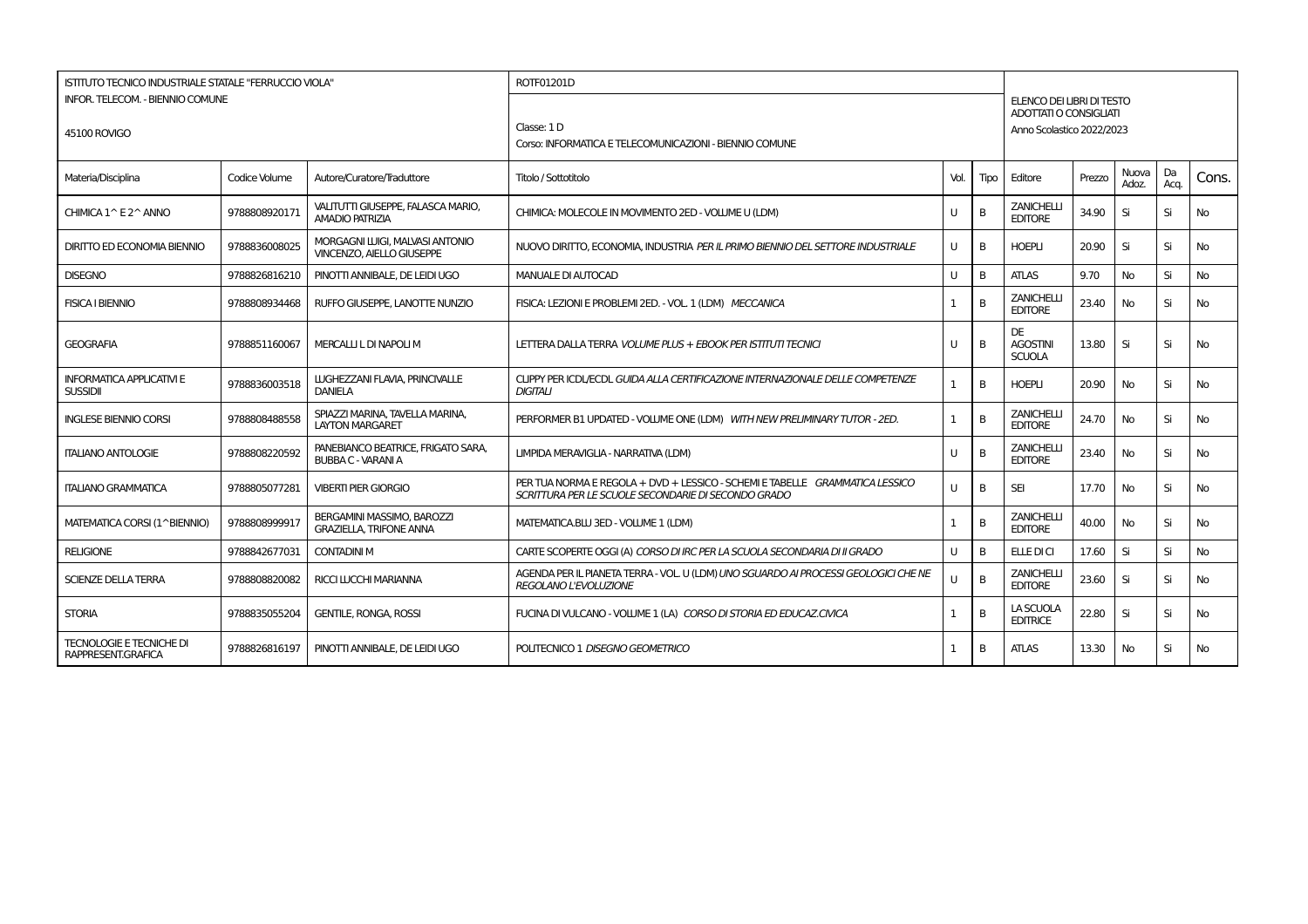| <b>ISTITUTO TECNICO INDUSTRIALE STATALE "FERRUCCIO VIOLA"</b><br>INFOR. TELECOM. - BIENNIO COMUNE<br>45100 ROVIGO |               |                                                                     | ROTF01201D<br>Classe: 1 E<br>Corso: INFORMATICA E TELECOMUNICAZIONI - BIENNIO COMUNE                                                |      |      | ELENCO DEI LIBRI DI TESTO<br>ADOTTATI O CONSIGLIATI<br>Anno Scolastico 2022/2023 |        |                |            |           |
|-------------------------------------------------------------------------------------------------------------------|---------------|---------------------------------------------------------------------|-------------------------------------------------------------------------------------------------------------------------------------|------|------|----------------------------------------------------------------------------------|--------|----------------|------------|-----------|
| Materia/Disciplina                                                                                                | Codice Volume | Autore/Curatore/Traduttore                                          | Titolo / Sottotitolo                                                                                                                | Vol. | Tipo | Editore                                                                          | Prezzo | Nuova<br>Adoz. | Da<br>Acq. | Cons.     |
| CHIMICA 1^ E 2^ ANNO                                                                                              | 9788808920171 | VALITUTTI GIUSEPPE, FALASCA MARIO,<br><b>AMADIO PATRIZIA</b>        | CHIMICA: MOLECOLE IN MOVIMENTO 2ED - VOLUME U (LDM)                                                                                 | U    | B    | <b>ZANICHELLI</b><br><b>EDITORE</b>                                              | 34.90  | Si             | Si         | No        |
| <b>DIRITTO ED ECONOMIA BIENNIO</b>                                                                                | 9788836008025 | MORGAGNI LUIGI, MALVASI ANTONIO<br><b>VINCENZO, AIELLO GIUSEPPE</b> | NUOVO DIRITTO, ECONOMIA, INDUSTRIA PER IL PRIMO BIENNIO DEL SETTORE INDUSTRIALE                                                     | U    | B    | <b>HOEPLI</b>                                                                    | 20.90  | Si             | Si         | <b>No</b> |
| <b>DISEGNO</b>                                                                                                    | 9788826816210 | PINOTTI ANNIBALE, DE LEIDI UGO                                      | <b>MANUALE DI AUTOCAD</b>                                                                                                           | U    | B    | <b>ATLAS</b>                                                                     | 9.70   | No             | Si         | No        |
| <b>FISICA I BIENNIO</b>                                                                                           | 9788808934468 | RUFFO GIUSEPPE. LANOTTE NUNZIO                                      | FISICA: LEZIONI E PROBLEMI 2ED. - VOL. 1 (LDM) MECCANICA                                                                            | 1    | B    | <b>ZANICHELL</b><br><b>EDITORE</b>                                               | 23.40  | No             | Si         | No        |
| <b>GEOGRAFIA</b>                                                                                                  | 9788851160067 | MERCALLI L DI NAPOLI M                                              | LETTERA DALLA TERRA VOLUME PLUS + EBOOK PER ISTITUTI TECNICI                                                                        | U    | B    | <b>DE</b><br><b>AGOSTINI</b><br><b>SCUOLA</b>                                    | 13.80  | <b>No</b>      | Si         | <b>No</b> |
| <b>INFORMATICA APPLICATIVI E</b><br><b>SUSSIDII</b>                                                               | 9788836003518 | LUGHEZZANI FLAVIA, PRINCIVALLE<br><b>DANIELA</b>                    | CLIPPY PER ICDL/ECDL GUIDA ALLA CERTIFICAZIONE INTERNAZIONALE DELLE COMPETENZE<br><b>DIGITALI</b>                                   |      | B    | <b>HOEPLI</b>                                                                    | 20.90  | <b>No</b>      | Si         | <b>No</b> |
| <b>INGLESE BIENNIO CORSI</b>                                                                                      | 9788808488558 | SPIAZZI MARINA, TAVELLA MARINA,<br><b>LAYTON MARGARET</b>           | PERFORMER B1 UPDATED - VOLUME ONE (LDM) WITH NEW PRELIMINARY TUTOR - 2ED.                                                           | 1    | B    | <b>ZANICHELLI</b><br><b>EDITORE</b>                                              | 24.70  | No             | Si         | No        |
| <b>ITALIANO ANTOLOGIE</b>                                                                                         | 9788808220592 | PANEBIANCO BEATRICE, FRIGATO SARA,<br><b>BUBBA C - VARANI A</b>     | LIMPIDA MERAVIGLIA - NARRATIVA (LDM)                                                                                                | U    | B    | <b>ZANICHELLI</b><br><b>EDITORE</b>                                              | 23.40  | <b>No</b>      | Si         | No        |
| <b>ITALIANO GRAMMATICA</b>                                                                                        | 9788805077281 | <b>VIBERTI PIER GIORGIO</b>                                         | PER TUA NORMA E REGOLA + DVD + LESSICO - SCHEMI E TABELLE GRAMMATICA LESSICO<br>SCRITTURA PER LE SCUOLE SECONDARIE DI SECONDO GRADO | U    | B    | <b>SEI</b>                                                                       | 17.70  | No             | Si         | No        |
| MATEMATICA CORSI (1^BIENNIO)                                                                                      | 9788808999917 | BERGAMINI MASSIMO, BAROZZI<br><b>GRAZIELLA, TRIFONE ANNA</b>        | MATEMATICA.BLU 3ED - VOLUME 1 (LDM)                                                                                                 |      | B    | <b>ZANICHELLI</b><br><b>EDITORE</b>                                              | 40.00  | No             | Si         | No        |
| <b>RELIGIONE</b>                                                                                                  | 9788842677031 | <b>CONTADINI M</b>                                                  | CARTE SCOPERTE OGGI (A) CORSO DI IRC PER LA SCUOLA SECONDARIA DI II GRADO                                                           | U    | B    | ELLE DI CI                                                                       | 17.60  | Si             | Si         | <b>No</b> |
| <b>SCIENZE DELLA TERRA</b>                                                                                        | 9788808820082 | <b>RICCI LUCCHI MARIANNA</b>                                        | AGENDA PER IL PIANETA TERRA - VOL U (LDM) UNO SGUARDO AI PROCESSI GEOLOGICI CHE NE<br>REGOLANO L'EVOLUZIONE                         | H.   | B    | <b>ZANICHELLI</b><br><b>EDITORE</b>                                              | 23.60  | Si             | Si         | No        |
| <b>STORIA</b>                                                                                                     | 9788835055204 | <b>GENTILE, RONGA, ROSSI</b>                                        | FUCINA DI VULCANO - VOLUME 1 (LA) CORSO DI STORIA ED EDUCAZ.CIVICA                                                                  | 1    | B    | LA SCUOLA<br><b>EDITRICE</b>                                                     | 22.80  | Si             | Si         | No        |
| <b>TECNOLOGIE E TECNICHE DI</b><br>RAPPRESENT.GRAFICA                                                             | 9788826816197 | PINOTTI ANNIBALE, DE LEIDI UGO                                      | POLITECNICO 1 DISEGNO GEOMETRICO                                                                                                    | -1   | B    | <b>ATLAS</b>                                                                     | 13.30  | No             | Si         | No        |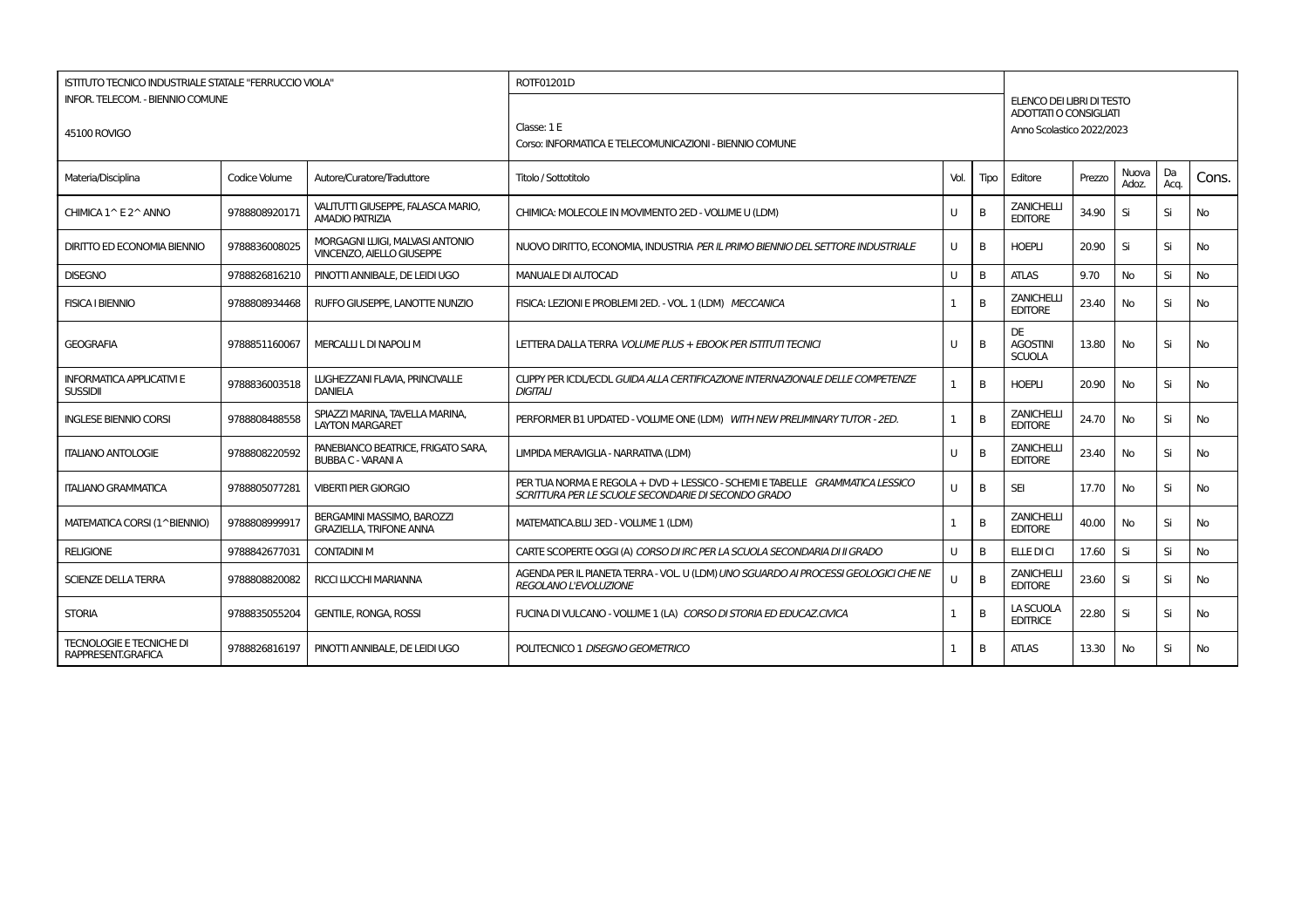| ISTITUTO TECNICO INDUSTRIALE STATALE "FERRUCCIO VIOLA" |               |                                                                     | ROTF01201D                                                                                                                          |              |      |                                                            |        |           |      |           |
|--------------------------------------------------------|---------------|---------------------------------------------------------------------|-------------------------------------------------------------------------------------------------------------------------------------|--------------|------|------------------------------------------------------------|--------|-----------|------|-----------|
| INFOR. TELECOM. - BIENNIO COMUNE                       |               |                                                                     |                                                                                                                                     |              |      | ELENCO DEI LIBRI DI TESTO<br><b>ADOTTATI O CONSIGLIATI</b> |        |           |      |           |
| 45100 ROVIGO                                           |               |                                                                     | Classe: 1 F                                                                                                                         |              |      | Anno Scolastico 2022/2023                                  |        |           |      |           |
|                                                        |               |                                                                     | Corso: INFORMATICA E TELECOMUNICAZIONI - BIENNIO COMUNE                                                                             |              |      |                                                            |        |           |      |           |
|                                                        |               |                                                                     |                                                                                                                                     |              |      |                                                            |        | Nuova     | Da   |           |
| Materia/Disciplina                                     | Codice Volume | Autore/Curatore/Traduttore                                          | Titolo / Sottotitolo                                                                                                                | Vol.         | Tipo | Editore                                                    | Prezzo | Adoz.     | Aca. | Cons.     |
| CHIMICA 1^ E 2^ ANNO                                   | 9788808920171 | VALITUTTI GIUSEPPE, FALASCA MARIO,<br><b>AMADIO PATRIZIA</b>        | CHIMICA: MOLECOLE IN MOVIMENTO 2ED - VOLUME U (LDM)                                                                                 | U            | B    | <b>ZANICHELLI</b><br><b>EDITORE</b>                        | 34.90  | Si        | Si   | No.       |
| DIRITTO ED ECONOMIA BIENNIO                            | 9788836008025 | MORGAGNI LUIGI, MALVASI ANTONIO<br><b>VINCENZO, AIELLO GIUSEPPE</b> | NUOVO DIRITTO, ECONOMIA, INDUSTRIA <i>PER IL PRIMO BIENNIO DEL SETTORE INDUSTRIALE</i>                                              | U            | B    | <b>HOEPLI</b>                                              | 20.90  | No.       | Si   | <b>No</b> |
| <b>DISEGNO</b>                                         | 9788826816210 | PINOTTI ANNIBALE, DE LEIDI UGO                                      | <b>MANUALE DI AUTOCAD</b>                                                                                                           | U            | B    | <b>ATLAS</b>                                               | 9.70   | <b>No</b> | Si   | <b>No</b> |
| <b>FISICA I BIENNIO</b>                                | 9788808934468 | RUFFO GIUSEPPE, LANOTTE NUNZIO                                      | FISICA: LEZIONI E PROBLEMI 2ED. - VOL. 1 (LDM) MECCANICA                                                                            | $\mathbf{1}$ | B    | <b>ZANICHELLI</b><br><b>EDITORE</b>                        | 23.40  | <b>No</b> | Si   | <b>No</b> |
| <b>GEOGRAFIA</b>                                       | 9788851160067 | MERCALLI L DI NAPOLI M                                              | LETTERA DALLA TERRA VOLUME PLUS + EBOOK PER ISTITUTI TECNICI                                                                        | U            | B    | DE<br><b>AGOSTINI</b><br><b>SCUOLA</b>                     | 13.80  | Si        | Si   | No        |
| <b>INFORMATICA APPLICATIVI E</b><br><b>SUSSIDII</b>    | 9788836003518 | LUGHEZZANI FLAVIA, PRINCIVALLE<br><b>DANIELA</b>                    | CUPPY PER ICDL/ECDL GUIDA ALLA CERTIFICAZIONE INTERNAZIONALE DELLE COMPETENZE<br><b>DIGITALI</b>                                    | $\mathbf{1}$ | B    | <b>HOEPLI</b>                                              | 20.90  | <b>No</b> | Si   | <b>No</b> |
| <b>INGLESE BIENNIO CORSI</b>                           | 9788808488558 | SPIAZZI MARINA, TAVELLA MARINA,<br><b>LAYTON MARGARET</b>           | PERFORMER B1 UPDATED - VOLUME ONE (LDM) WITH NEW PRELIMINARY TUTOR - 2ED.                                                           | 1            | B    | <b>ZANICHELLI</b><br><b>EDITORE</b>                        | 24.70  | <b>No</b> | Si   | <b>No</b> |
| <b>ITALIANO ANTOLOGIE</b>                              | 9788808220592 | PANEBIANCO BEATRICE, FRIGATO SARA,<br><b>BUBBA C - VARANI A</b>     | LIMPIDA MERAVIGLIA - NARRATIVA (LDM)                                                                                                | U            | B    | <b>ZANICHELLI</b><br><b>EDITORE</b>                        | 23.40  | No        | Si   | <b>No</b> |
| <b>ITALIANO GRAMMATICA</b>                             | 9788805077281 | <b>VIBERTI PIER GIORGIO</b>                                         | PER TUA NORMA E REGOLA + DVD + LESSICO - SCHEMI E TABELLE GRAMMATICA LESSICO<br>SCRITTURA PER LE SCUOLE SECONDARIE DI SECONDO GRADO | $\mathbf{U}$ | B    | <b>SEI</b>                                                 | 17.70  | <b>No</b> | Si   | No.       |
| MATEMATICA CORSI (1^BIENNIO)                           | 9788808999917 | BERGAMINI MASSIMO, BAROZZI<br><b>GRAZIELLA, TRIFONE ANNA</b>        | MATEMATICA.BLU 3ED - VOLUME 1 (LDM)                                                                                                 | 1            | B    | <b>ZANICHELLI</b><br><b>EDITORE</b>                        | 40.00  | No.       | Si   | No        |
| <b>RELIGIONE</b>                                       | 9788842677031 | <b>CONTADINI M</b>                                                  | CARTE SCOPERTE OGGI (A) CORSO DI IRC PER LA SCUOLA SECONDARIA DI II GRADO                                                           | U            | B    | ELLE DI CI                                                 | 17.60  | Si        | Si   | No        |
| <b>SCIENZE DELLA TERRA</b>                             | 9788808820082 | <b>RICCI LUCCHI MARIANNA</b>                                        | AGENDA PER IL PIANETA TERRA - VOL. U (LDM) UNO SGUARDO AI PROCESSI GEOLOGICI CHE NE<br>REGOLANO L'EVOLUZIONE                        | U            | B    | <b>ZANICHELLI</b><br><b>EDITORE</b>                        | 23.60  | Si        | Si   | No        |
| <b>STORIA</b>                                          | 9788835055204 | <b>GENTILE, RONGA, ROSSI</b>                                        | FUCINA DI VULCANO - VOLUME 1 (LA) CORSO DI STORIA ED EDUCAZ.CIVICA                                                                  | 1            | B    | LA SCUOLA<br><b>EDITRICE</b>                               | 22.80  | Si        | Si   | <b>No</b> |
| <b>TECNOLOGIE E TECNICHE DI</b><br>RAPPRESENT.GRAFICA  | 9788826816197 | PINOTTI ANNIBALE. DE LEIDI UGO                                      | POLITECNICO 1 DISEGNO GEOMETRICO                                                                                                    | $\mathbf{1}$ | B    | <b>ATLAS</b>                                               | 13.30  | <b>No</b> | Si   | No.       |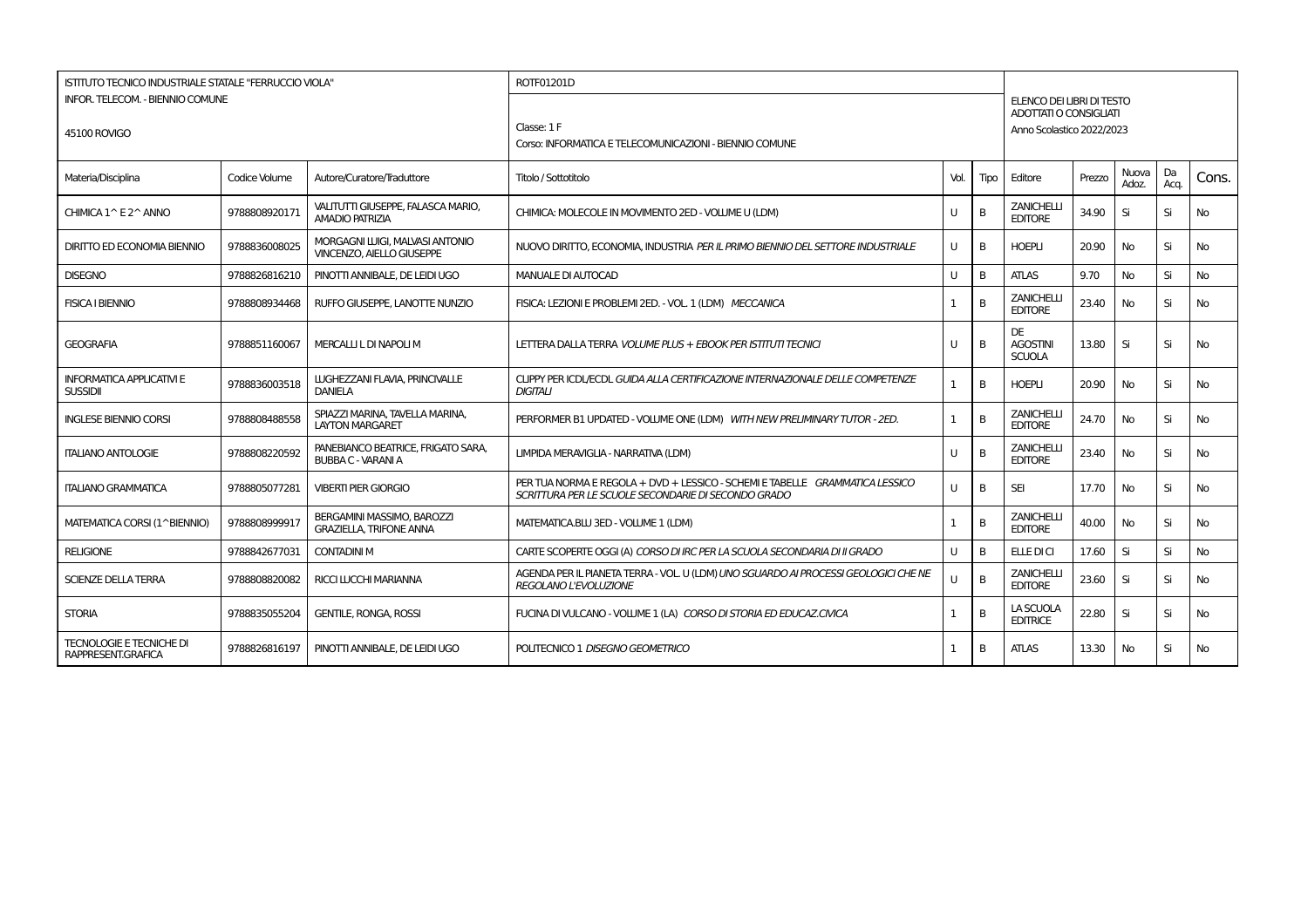| ISTITUTO TECNICO INDUSTRIALE STATALE "FERRUCCIO VIOLA" |               |                                                                     | ROTF01201D                                                                                                                          |              |      |                                                            |        |           |      |           |
|--------------------------------------------------------|---------------|---------------------------------------------------------------------|-------------------------------------------------------------------------------------------------------------------------------------|--------------|------|------------------------------------------------------------|--------|-----------|------|-----------|
| MECC. MECCATRON. ENER. - BIENNIO COMUNE                |               |                                                                     |                                                                                                                                     |              |      | ELENCO DEI LIBRI DI TESTO<br><b>ADOTTATI O CONSIGLIATI</b> |        |           |      |           |
| 45100 ROVIGO                                           |               |                                                                     | Classe: 1 G                                                                                                                         |              |      | Anno Scolastico 2022/2023                                  |        |           |      |           |
|                                                        |               |                                                                     | Corso: MECCANICA, MECCATRONICA E ENERGIA - BIENNIO COMUNE                                                                           |              |      |                                                            |        |           |      |           |
|                                                        |               |                                                                     |                                                                                                                                     |              |      | Editore                                                    | Prezzo | Nuova     | Da   |           |
| Materia/Disciplina                                     | Codice Volume | Autore/Curatore/Traduttore                                          | Titolo / Sottotitolo                                                                                                                | Vol.         | Tipo |                                                            |        | Adoz.     | Aca. | Cons.     |
| CHIMICA 1^ E 2^ ANNO                                   | 9788808920171 | VALITUTTI GIUSEPPE, FALASCA MARIO,<br><b>AMADIO PATRIZIA</b>        | CHIMICA: MOLECOLE IN MOVIMENTO 2ED - VOLUME U (LDM)                                                                                 | U            | B    | <b>ZANICHELLI</b><br><b>EDITORE</b>                        | 34.90  | Si        | Si   | No.       |
| DIRITTO ED ECONOMIA BIENNIO                            | 9788836008025 | MORGAGNI LUIGI, MALVASI ANTONIO<br><b>VINCENZO, AIELLO GIUSEPPE</b> | NUOVO DIRITTO, ECONOMIA, INDUSTRIA <i>PER IL PRIMO BIENNIO DEL SETTORE INDUSTRIALE</i>                                              | U            | B    | <b>HOEPLI</b>                                              | 20.90  | Si        | Si   | <b>No</b> |
| <b>DISEGNO</b>                                         | 9788826816210 | PINOTTI ANNIBALE, DE LEIDI UGO                                      | <b>MANUALE DI AUTOCAD</b>                                                                                                           | U            | B    | <b>ATLAS</b>                                               | 9.70   | <b>No</b> | Si   | <b>No</b> |
| <b>FISICA I BIENNIO</b>                                | 9788808934468 | RUFFO GIUSEPPE, LANOTTE NUNZIO                                      | FISICA: LEZIONI E PROBLEMI 2ED. - VOL. 1 (LDM) MECCANICA                                                                            | $\mathbf{1}$ | B    | <b>ZANICHELLI</b><br><b>EDITORE</b>                        | 23.40  | <b>No</b> | Si   | No        |
| <b>GEOGRAFIA</b>                                       | 9788851160067 | MERCALLI L DI NAPOLI M                                              | LETTERA DALLA TERRA VOLUME PLUS + EBOOK PER ISTITUTI TECNICI                                                                        | U            | B    | DE<br><b>AGOSTINI</b><br><b>SCUOLA</b>                     | 13.80  | Si        | Si   | No        |
| <b>INFORMATICA APPLICATIVI E</b><br><b>SUSSIDII</b>    | 9788836003518 | LUGHEZZANI FLAVIA, PRINCIVALLE<br><b>DANIELA</b>                    | CUPPY PER ICDL/ECDL GUIDA ALLA CERTIFICAZIONE INTERNAZIONALE DELLE COMPETENZE<br><b>DIGITALI</b>                                    | $\mathbf{1}$ | B    | <b>HOEPLI</b>                                              | 20.90  | <b>No</b> | Si   | <b>No</b> |
| <b>INGLESE BIENNIO CORSI</b>                           | 9788808488558 | SPIAZZI MARINA, TAVELLA MARINA,<br><b>LAYTON MARGARET</b>           | PERFORMER B1 UPDATED - VOLUME ONE (LDM) WITH NEW PRELIMINARY TUTOR - 2ED.                                                           | 1            | B    | <b>ZANICHELLI</b><br><b>EDITORE</b>                        | 24.70  | <b>No</b> | Si   | <b>No</b> |
| <b>ITALIANO ANTOLOGIE</b>                              | 9788808220592 | PANEBIANCO BEATRICE, FRIGATO SARA,<br><b>BUBBA C - VARANI A</b>     | LIMPIDA MERAVIGLIA - NARRATIVA (LDM)                                                                                                | U            | B    | <b>ZANICHELLI</b><br><b>EDITORE</b>                        | 23.40  | No        | Si   | <b>No</b> |
| <b>ITALIANO GRAMMATICA</b>                             | 9788805077281 | <b>VIBERTI PIER GIORGIO</b>                                         | PER TUA NORMA E REGOLA + DVD + LESSICO - SCHEMI E TABELLE GRAMMATICA LESSICO<br>SCRITTURA PER LE SCUOLE SECONDARIE DI SECONDO GRADO | $\mathbf{U}$ | B    | <b>SEI</b>                                                 | 17.70  | <b>No</b> | Si   | No.       |
| MATEMATICA CORSI (1^BIENNIO)                           | 9788808999917 | BERGAMINI MASSIMO, BAROZZI<br><b>GRAZIELLA, TRIFONE ANNA</b>        | MATEMATICA.BLU 3ED - VOLUME 1 (LDM)                                                                                                 | 1            | B    | <b>ZANICHELLI</b><br><b>EDITORE</b>                        | 40.00  | No.       | Si   | No.       |
| <b>RELIGIONE</b>                                       | 9788842677031 | <b>CONTADINI M</b>                                                  | CARTE SCOPERTE OGGI (A) CORSO DI IRC PER LA SCUOLA SECONDARIA DI II GRADO                                                           | $\cup$       | B    | ELLE DI CI                                                 | 17.60  | Si        | Si   | No        |
| <b>SCIENZE DELLA TERRA</b>                             | 9788808820082 | <b>RICCI LUCCHI MARIANNA</b>                                        | AGENDA PER IL PIANETA TERRA - VOL. U (LDM) UNO SGUARDO AI PROCESSI GEOLOGICI CHE NE<br>REGOLANO L'EVOLUZIONE                        | $\mathbf{U}$ | B    | <b>ZANICHELLI</b><br><b>EDITORE</b>                        | 23.60  | Si        | Si   | No        |
| <b>STORIA</b>                                          | 9788835055204 | <b>GENTILE, RONGA, ROSSI</b>                                        | FUCINA DI VULCANO - VOLUME 1 (LA) CORSO DI STORIA ED EDUCAZ.CIVICA                                                                  | 1            | B    | LA SCUOLA<br><b>EDITRICE</b>                               | 22.80  | Si        | Si   | <b>No</b> |
| <b>TECNOLOGIE E TECNICHE DI</b><br>RAPPRESENT.GRAFICA  | 9788826816197 | PINOTTI ANNIBALE. DE LEIDI UGO                                      | POLITECNICO 1 DISEGNO GEOMETRICO                                                                                                    | $\mathbf{1}$ | B    | <b>ATLAS</b>                                               | 13.30  | <b>No</b> | Si   | No.       |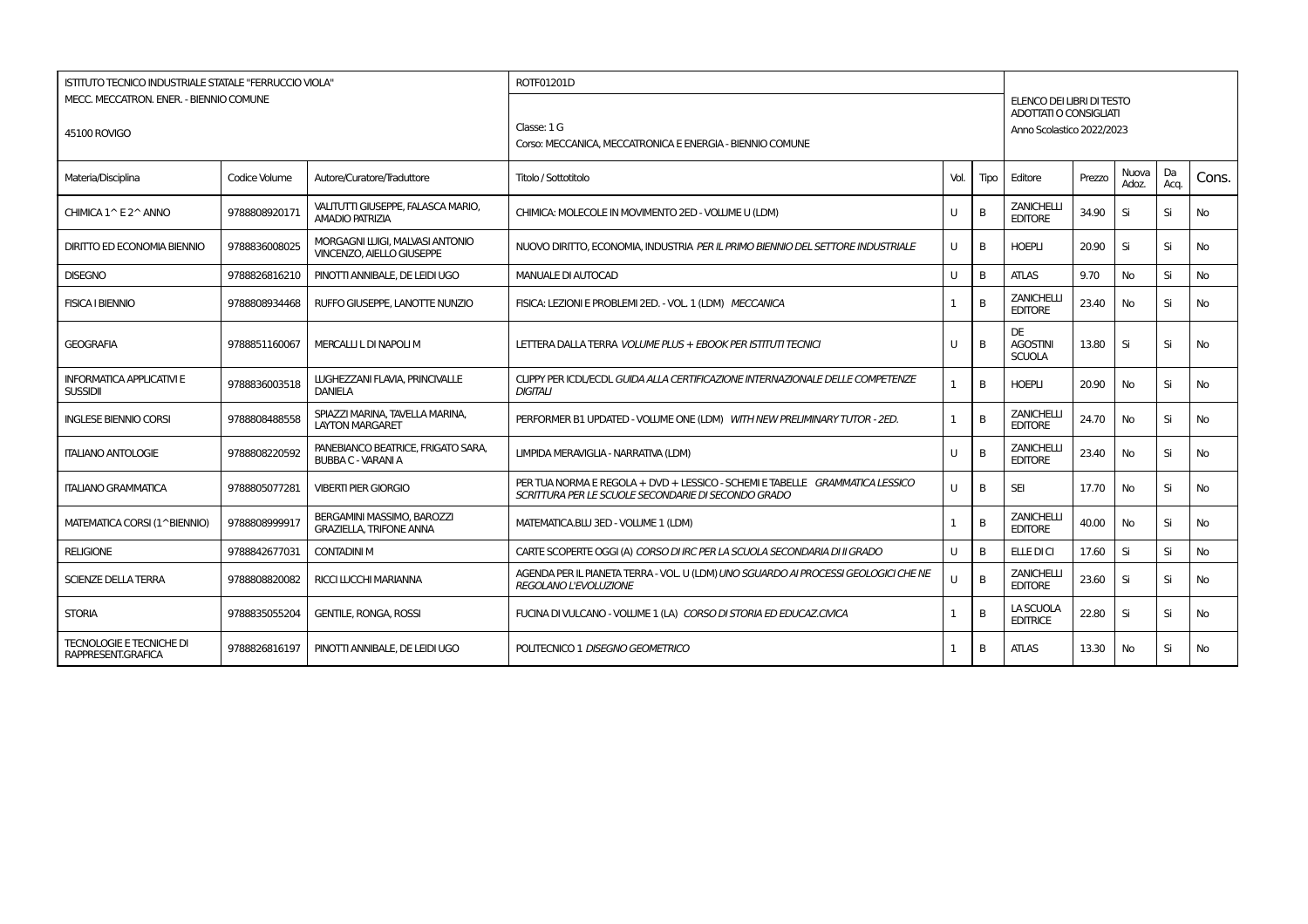| ISTITUTO TECNICO INDUSTRIALE STATALE "FERRUCCIO VIOLA" |               |                                                                     | ROTF01201D                                                                                                                          |              |      |                                                            |        |                |            |           |
|--------------------------------------------------------|---------------|---------------------------------------------------------------------|-------------------------------------------------------------------------------------------------------------------------------------|--------------|------|------------------------------------------------------------|--------|----------------|------------|-----------|
| MECC. MECCATRON. ENER. - BIENNIO COMUNE                |               |                                                                     |                                                                                                                                     |              |      | ELENCO DEI LIBRI DI TESTO<br><b>ADOTTATI O CONSIGLIATI</b> |        |                |            |           |
| 45100 ROVIGO                                           |               |                                                                     | Classe: 1 H                                                                                                                         |              |      | Anno Scolastico 2022/2023                                  |        |                |            |           |
|                                                        |               |                                                                     | Corso: MECCANICA, MECCATRONICA E ENERGIA - BIENNIO COMUNE                                                                           |              |      |                                                            |        |                |            |           |
| Materia/Disciplina                                     | Codice Volume | Autore/Curatore/Traduttore                                          | Titolo / Sottotitolo                                                                                                                | Vol.         | Tipo | Editore                                                    | Prezzo | Nuova<br>Adoz. | Da<br>Aca. | Cons.     |
| CHIMICA 1^ E 2^ ANNO                                   | 9788808920171 | VALITUTTI GIUSEPPE, FALASCA MARIO,<br><b>AMADIO PATRIZIA</b>        | CHIMICA: MOLECOLE IN MOVIMENTO 2ED - VOLUME U (LDM)                                                                                 | U            | B    | <b>ZANICHELLI</b><br><b>EDITORE</b>                        | 34.90  | Si             | Si         | No        |
| <b>DIRITTO ED ECONOMIA BIENNIO</b>                     | 9788836008025 | MORGAGNI LUIGI, MALVASI ANTONIO<br><b>VINCENZO, AIELLO GIUSEPPE</b> | NUOVO DIRITTO, ECONOMIA, INDUSTRIA PER IL PRIMO BIENNIO DEL SETTORE INDUSTRIALE                                                     | U            | B    | <b>HOEPLI</b>                                              | 20.90  | Si             | Si         | <b>No</b> |
| <b>DISEGNO</b>                                         | 9788826816210 | PINOTTI ANNIBALE, DE LEIDI UGO                                      | <b>MANUALE DI AUTOCAD</b>                                                                                                           | U            | B    | <b>ATLAS</b>                                               | 9.70   | <b>No</b>      | Si         | No        |
| <b>FISICA I BIENNIO</b>                                | 9788808934468 | RUFFO GIUSEPPE, LANOTTE NUNZIO                                      | FISICA: LEZIONI E PROBLEMI 2ED. - VOL. 1 (LDM) MECCANICA                                                                            | 1            | B    | <b>ZANICHELLI</b><br><b>EDITORE</b>                        | 23.40  | No             | Si         | No.       |
| <b>GEOGRAFIA</b>                                       | 9788851160067 | MERCALLI L DI NAPOLI M                                              | LETTERA DALLA TERRA VOLUME PLUS + EBOOK PER ISTITUTI TECNICI                                                                        | $\mathbf{U}$ | B    | DE<br><b>AGOSTINI</b><br><b>SCUOLA</b>                     | 13.80  | Si             | Si         | No        |
| <b>INFORMATICA APPLICATIVI E</b><br><b>SUSSIDII</b>    | 9788836003518 | LUGHEZZANI FLAVIA, PRINCIVALLE<br><b>DANIELA</b>                    | CLIPPY PER ICDL/ECDL GUIDA ALLA CERTIFICAZIONE INTERNAZIONALE DELLE COMPETENZE<br><b>DIGITALI</b>                                   | $\mathbf{1}$ | B    | <b>HOEPLI</b>                                              | 20.90  | <b>No</b>      | Si         | <b>No</b> |
| <b>INGLESE BIENNIO CORSI</b>                           | 9788808488558 | SPIAZZI MARINA, TAVELLA MARINA,<br><b>LAYTON MARGARET</b>           | PERFORMER B1 UPDATED - VOLUME ONE (LDM) WITH NEW PRELIMINARY TUTOR - 2ED.                                                           | $\mathbf{1}$ | B    | <b>ZANICHELLI</b><br><b>EDITORE</b>                        | 24.70  | No             | Si         | <b>No</b> |
| <b>ITALIANO ANTOLOGIE</b>                              | 9788808220592 | PANEBIANCO BEATRICE, FRIGATO SARA,<br><b>BUBBA C - VARANI A</b>     | LIMPIDA MERAVIGLIA - NARRATIVA (LDM)                                                                                                | U            | B    | <b>ZANICHELLI</b><br><b>EDITORE</b>                        | 23.40  | No.            | Si         | <b>No</b> |
| <b>ITALIANO GRAMMATICA</b>                             | 9788805077281 | <b>VIBERTI PIER GIORGIO</b>                                         | PER TUA NORMA E REGOLA + DVD + LESSICO - SCHEMI E TABELLE GRAMMATICA LESSICO<br>SCRITTURA PER LE SCUOLE SECONDARIE DI SECONDO GRADO | $\mathbf{U}$ | B    | <b>SEI</b>                                                 | 17.70  | <b>No</b>      | Si         | No.       |
| MATEMATICA CORSI (1^BIENNIO)                           | 978880899991  | BERGAMINI MASSIMO, BAROZZI<br><b>GRAZIELLA, TRIFONE ANNA</b>        | MATEMATICA.BLU 3ED - VOLUME 1 (LDM)                                                                                                 | 1            | B    | <b>ZANICHELLI</b><br><b>EDITORE</b>                        | 40.00  | No.            | Si         | No.       |
| <b>RELIGIONE</b>                                       | 9788842677031 | <b>CONTADINI M</b>                                                  | CARTE SCOPERTE OGGI (A) CORSO DI IRC PER LA SCUOLA SECONDARIA DI II GRADO                                                           | U            | B    | ELLE DI CI                                                 | 17.60  | Si             | Si         | <b>No</b> |
| <b>SCIENZE DELLA TERRA</b>                             | 9788808820082 | <b>RICCI LUCCHI MARIANNA</b>                                        | AGENDA PER IL PIANETA TERRA - VOL. U (LDM) UNO SGUARDO AI PROCESSI GEOLOGICI CHE NE<br>REGOLANO L'EVOLUZIONE                        | $\mathbf{U}$ | B    | <b>ZANICHELLI</b><br><b>EDITORE</b>                        | 23.60  | Si             | Si         | No        |
| <b>STORIA</b>                                          | 9788835055204 | <b>GENTILE, RONGA, ROSSI</b>                                        | FUCINA DI VULCANO - VOLUME 1 (LA) CORSO DI STORIA ED EDUCAZ.CIVICA                                                                  | 1            | B    | LA SCUOLA<br><b>EDITRICE</b>                               | 22.80  | Si             | Si         | <b>No</b> |
| <b>TECNOLOGIE E TECNICHE DI</b><br>RAPPRESENT.GRAFICA  | 9788826816197 | PINOTTI ANNIBALE, DE LEIDI UGO                                      | POLITECNICO 1 DISEGNO GEOMETRICO                                                                                                    | -1           | B    | <b>ATLAS</b>                                               | 13.30  | No             | Si         | No.       |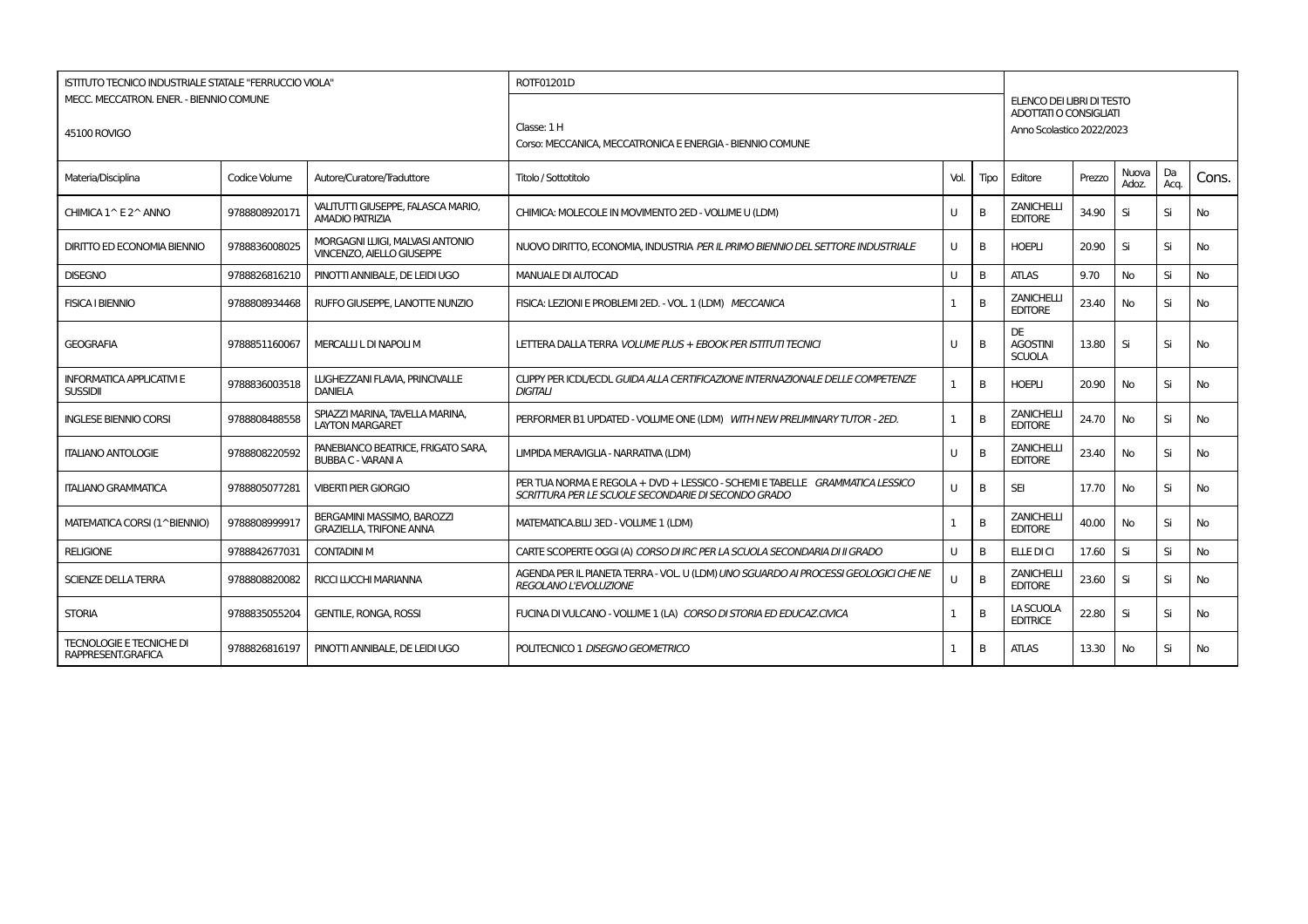| ISTITUTO TECNICO INDUSTRIALE STATALE "FERRUCCIO VIOLA" |               |                                                                     | ROTF01201D                                                                                                                          |              |      |                                                            |        |                |            |           |
|--------------------------------------------------------|---------------|---------------------------------------------------------------------|-------------------------------------------------------------------------------------------------------------------------------------|--------------|------|------------------------------------------------------------|--------|----------------|------------|-----------|
| MECC. MECCATRON. ENER. - BIENNIO COMUNE                |               |                                                                     |                                                                                                                                     |              |      | ELENCO DEI LIBRI DI TESTO<br><b>ADOTTATI O CONSIGLIATI</b> |        |                |            |           |
| 45100 ROVIGO                                           |               |                                                                     | Classe: 11                                                                                                                          |              |      | Anno Scolastico 2022/2023                                  |        |                |            |           |
|                                                        |               |                                                                     | Corso: MECCANICA, MECCATRONICA E ENERGIA - BIENNIO COMUNE                                                                           |              |      |                                                            |        |                |            |           |
| Materia/Disciplina                                     | Codice Volume | Autore/Curatore/Traduttore                                          | Titolo / Sottotitolo                                                                                                                | Vol.         | Tipo | Editore                                                    | Prezzo | Nuova<br>Adoz. | Da<br>Aca. | Cons.     |
| CHIMICA 1^ E 2^ ANNO                                   | 9788808920171 | VALITUTTI GIUSEPPE, FALASCA MARIO,<br><b>AMADIO PATRIZIA</b>        | CHIMICA: MOLECOLE IN MOVIMENTO 2ED - VOLUME U (LDM)                                                                                 | U            | B    | <b>ZANICHELLI</b><br><b>EDITORE</b>                        | 34.90  | Si             | Si         | No        |
| <b>DIRITTO ED ECONOMIA BIENNIO</b>                     | 9788836008025 | MORGAGNI LUIGI, MALVASI ANTONIO<br><b>VINCENZO, AIELLO GIUSEPPE</b> | NUOVO DIRITTO, ECONOMIA, INDUSTRIA PER IL PRIMO BIENNIO DEL SETTORE INDUSTRIALE                                                     | U            | B    | <b>HOEPLI</b>                                              | 20.90  | Si             | Si         | <b>No</b> |
| <b>DISEGNO</b>                                         | 9788826816210 | PINOTTI ANNIBALE, DE LEIDI UGO                                      | <b>MANUALE DI AUTOCAD</b>                                                                                                           | U            | B    | <b>ATLAS</b>                                               | 9.70   | <b>No</b>      | Si         | No        |
| <b>FISICA I BIENNIO</b>                                | 9788808934468 | RUFFO GIUSEPPE, LANOTTE NUNZIO                                      | FISICA: LEZIONI E PROBLEMI 2ED. - VOL. 1 (LDM) MECCANICA                                                                            | 1            | B    | <b>ZANICHELLI</b><br><b>EDITORE</b>                        | 23.40  | No             | Si         | No.       |
| <b>GEOGRAFIA</b>                                       | 9788851160067 | MERCALLI L DI NAPOLI M                                              | LETTERA DALLA TERRA VOLUME PLUS + EBOOK PER ISTITUTI TECNICI                                                                        | $\mathbf{U}$ | B    | DE<br><b>AGOSTINI</b><br><b>SCUOLA</b>                     | 13.80  | Si             | Si         | No        |
| <b>INFORMATICA APPLICATIVI E</b><br><b>SUSSIDII</b>    | 9788836003518 | LUGHEZZANI FLAVIA, PRINCIVALLE<br><b>DANIELA</b>                    | CLIPPY PER ICDL/ECDL GUIDA ALLA CERTIFICAZIONE INTERNAZIONALE DELLE COMPETENZE<br><b>DIGITALI</b>                                   | $\mathbf{1}$ | B    | <b>HOEPLI</b>                                              | 20.90  | <b>No</b>      | Si         | <b>No</b> |
| <b>INGLESE BIENNIO CORSI</b>                           | 9788808488558 | SPIAZZI MARINA, TAVELLA MARINA,<br><b>LAYTON MARGARET</b>           | PERFORMER B1 UPDATED - VOLUME ONE (LDM) WITH NEW PRELIMINARY TUTOR - 2ED.                                                           | $\mathbf{1}$ | B    | <b>ZANICHELLI</b><br><b>EDITORE</b>                        | 24.70  | Si             | Si         | <b>No</b> |
| <b>ITALIANO ANTOLOGIE</b>                              | 9788808220592 | PANEBIANCO BEATRICE, FRIGATO SARA,<br><b>BUBBA C - VARANI A</b>     | LIMPIDA MERAVIGLIA - NARRATIVA (LDM)                                                                                                | U            | B    | <b>ZANICHELLI</b><br><b>EDITORE</b>                        | 23.40  | No.            | Si         | <b>No</b> |
| <b>ITALIANO GRAMMATICA</b>                             | 9788805077281 | <b>VIBERTI PIER GIORGIO</b>                                         | PER TUA NORMA E REGOLA + DVD + LESSICO - SCHEMI E TABELLE GRAMMATICA LESSICO<br>SCRITTURA PER LE SCUOLE SECONDARIE DI SECONDO GRADO | $\mathbf{U}$ | B    | <b>SEI</b>                                                 | 17.70  | No             | Si         | No.       |
| MATEMATICA CORSI (1^BIENNIO)                           | 9788808999917 | BERGAMINI MASSIMO, BAROZZI<br><b>GRAZIELLA, TRIFONE ANNA</b>        | MATEMATICA.BLU 3ED - VOLUME 1 (LDM)                                                                                                 | $\mathbf{1}$ | B    | <b>ZANICHELLI</b><br><b>EDITORE</b>                        | 40.00  | Si             | Si         | No        |
| <b>RELIGIONE</b>                                       | 9788842677031 | <b>CONTADINI M</b>                                                  | CARTE SCOPERTE OGGI (A) CORSO DI IRC PER LA SCUOLA SECONDARIA DI II GRADO                                                           | U            | B    | ELLE DI CI                                                 | 17.60  | Si             | Si         | <b>No</b> |
| <b>SCIENZE DELLA TERRA</b>                             | 9788808820082 | <b>RICCI LUCCHI MARIANNA</b>                                        | AGENDA PER IL PIANETA TERRA - VOL. U (LDM) UNO SGUARDO AI PROCESSI GEOLOGICI CHE NE<br>REGOLANO L'EVOLUZIONE                        | $\mathbf{U}$ | B    | <b>ZANICHELLI</b><br><b>EDITORE</b>                        | 23.60  | Si             | Si         | No        |
| <b>STORIA</b>                                          | 9788835055204 | <b>GENTILE, RONGA, ROSSI</b>                                        | FUCINA DI VULCANO - VOLUME 1 (LA) CORSO DI STORIA ED EDUCAZ.CIVICA                                                                  | 1            | B    | LA SCUOLA<br><b>EDITRICE</b>                               | 22.80  | Si             | Si         | No        |
| <b>TECNOLOGIE E TECNICHE DI</b><br>RAPPRESENT.GRAFICA  | 9788826816197 | PINOTTI ANNIBALE, DE LEIDI UGO                                      | POLITECNICO 1 DISEGNO GEOMETRICO                                                                                                    | -1           | B    | <b>ATLAS</b>                                               | 13.30  | No             | Si         | No.       |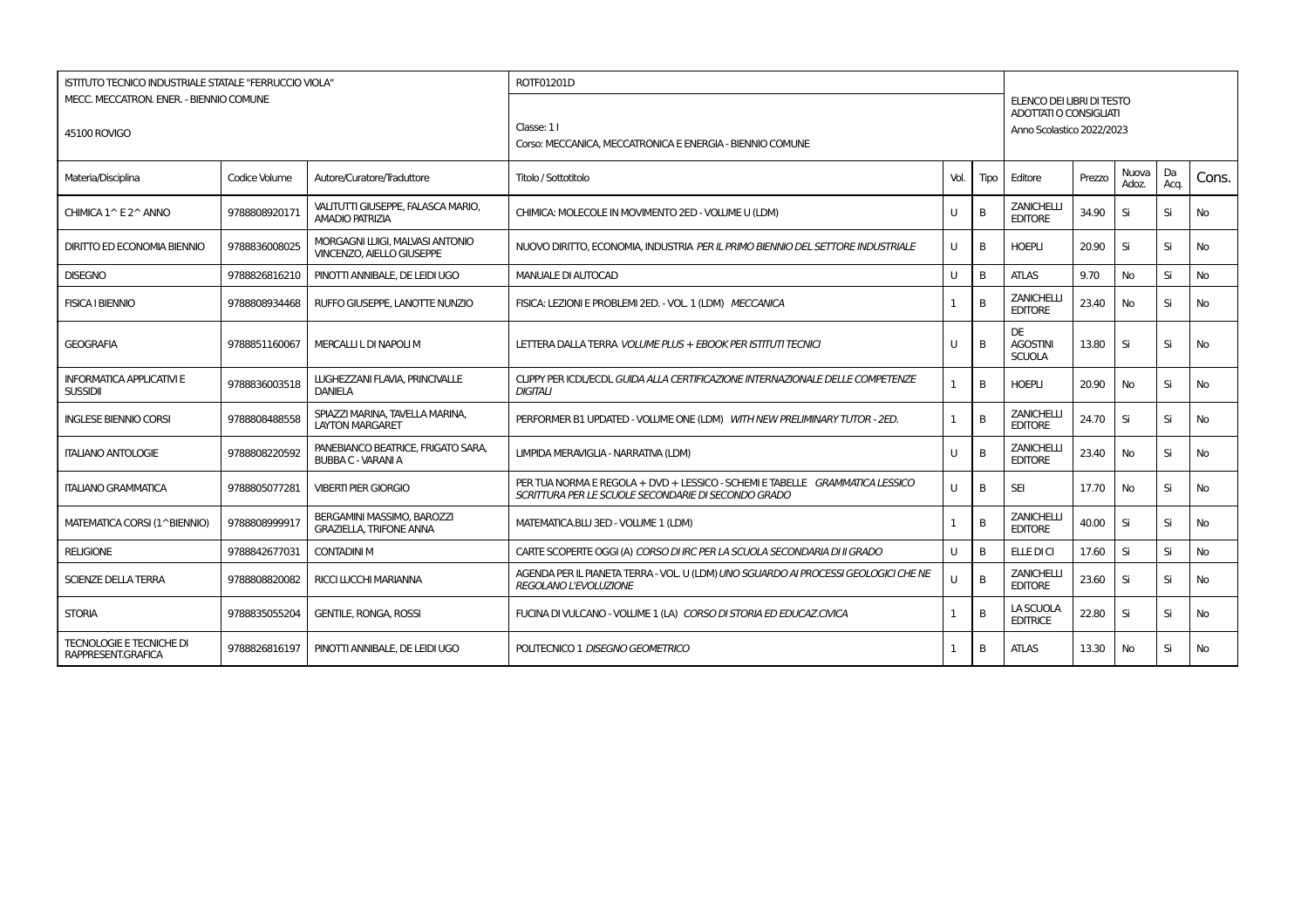| <b>ISTITUTO TECNICO INDUSTRIALE STATALE "FERRUCCIO VIOLA"</b> |               |                                                                  | ROTF01201D                                                                                                                          |                |      |                                                     |        |                |            |           |
|---------------------------------------------------------------|---------------|------------------------------------------------------------------|-------------------------------------------------------------------------------------------------------------------------------------|----------------|------|-----------------------------------------------------|--------|----------------|------------|-----------|
| CHIM. MATER. BIOTECN. - BIENNIO COMUNE                        |               |                                                                  |                                                                                                                                     |                |      | ELENCO DEI LIBRI DI TESTO<br>ADOTTATI O CONSIGLIATI |        |                |            |           |
| 45100 ROVIGO                                                  |               |                                                                  | Classe: 2 A                                                                                                                         |                |      | Anno Scolastico 2022/2023                           |        |                |            |           |
|                                                               |               |                                                                  | Corso: CHIMICA, MATERIALI E BIOTECNOLOGIE - BIENNIO COMUNE                                                                          |                |      |                                                     |        |                |            |           |
| Materia/Disciplina                                            | Codice Volume | Autore/Curatore/Traduttore                                       | Titolo / Sottotitolo                                                                                                                | Vol.           | Tipo | Editore                                             | Prezzo | Nuova<br>Adoz. | Da<br>Acq. | Cons.     |
| <b>BIOLOGIA</b>                                               | 9788808440495 | CAVAZZUTI CRISTINA, DAMIANO DANIELA                              | BIOLOGIA - CELLULA, CORPO UMANO, EVOLUZIONE (LDM) TERZA EDIZIONE                                                                    | u              | B    | <b>ZANICHELLI</b><br><b>EDITORE</b>                 | 22.70  | No             | Si         | <b>No</b> |
| CHIMICA 1^ E 2^ ANNO                                          | 9788808217790 | BAGATTI FRANCO, CORRADI ELIS, DESCO<br><b>ALESSANDRO E ALTRI</b> | CHIMICA.VERDE 2ED. DI IMMAGINI DELLA CHIMICA - VOLUME 2 (LDM) DALLE FORZE TRA LE<br>PARTICELLE ALLE MACROMOLECOLE ORGANICHE         | $\overline{2}$ | B    | <b>ZANICHELLI</b><br><b>EDITORE</b>                 | 20.30  | No             | Si         | <b>No</b> |
| <b>DIRITTO ED ECONOMIA BIENNIO</b>                            | 9788800354691 | ZAGREBELSKY GUSTAVO, TRUCCO<br>CRISTINA, BACCELI GIUSEPPE        | A SCUOLA DI DEMOCRAZIA VOLUME + QUADERNO 1? BN ED. 2019                                                                             |                | B    | <b>LE MONNIER</b>                                   | 27.10  | No             | <b>No</b>  | <b>No</b> |
| <b>DISEGNO</b>                                                | 9788826816210 | PINOTTI ANNIBALE. DE LEIDI UGO                                   | <b>MANUALE DI AUTOCAD</b>                                                                                                           | U              | B    | <b>ATLAS</b>                                        | 9.70   | No             | No         | <b>No</b> |
| <b>FISICA I BIENNIO</b>                                       | 9788808865946 | RUFFO GIUSEPPE. LANOTTE NUNZIO                                   | FISICA: LEZIONI E PROBLEMI 2ED. - VOL. 2 (LDM) TERMODINAMICA, ONDE, ELETTROMAGNETISMO                                               | $\mathcal{P}$  | B    | <b>ZANICHELLI</b><br><b>EDITORE</b>                 | 21.70  | No             | Si         | No        |
| <b>INGLESE BIENNIO CORSI</b>                                  | 9788808367167 | SPIAZZI MARINA, TAVELLA MARINA,<br><b>LAYTON MARGARET</b>        | PERFORMER B1 - VOLUME TWO (LDM) SECONDA EDIZIONE                                                                                    | 2              | B    | <b>ZANICHELLI</b><br><b>EDITORE</b>                 | 24.70  | No             | Si         | <b>No</b> |
| <b>INGLESE BIENNIO CORSI</b>                                  | 9788808488558 | SPIAZZI MARINA, TAVELLA MARINA,<br><b>LAYTON MARGARET</b>        | PERFORMER B1 UPDATED - VOLUME ONE (LDM) WITH NEW PRELIMINARY TUTOR - 2ED.                                                           |                | В    | <b>ZANICHELLI</b><br><b>EDITORE</b>                 | 24.70  | No             | No         | No        |
| <b>ITALIANO ANTOLOGIE</b>                                     | 9788808220592 | PANEBIANCO BEATRICE. FRIGATO SARA.<br><b>BUBBA C - VARANI A</b>  | LIMPIDA MERAVIGLIA - NARRATIVA (LDM)                                                                                                | U              | B    | <b>ZANICHELLI</b><br><b>EDITORE</b>                 | 23.40  | No             | No         | No        |
| <b>ITALIANO ANTOLOGIE</b>                                     | 9788808429346 | PANEBIANCO BEATRICE, BUBBA<br>CATERINA, FRIGATO S E ALTRI        | LIMPIDA MERAVIGLIA - POESIA E TEATRO (LDM)                                                                                          | U              | B    | <b>ZANICHELL</b><br><b>EDITORE</b>                  | 19.40  | No             | Si         | <b>No</b> |
| <b>ITALIANO GRAMMATICA</b>                                    | 9788805077281 | <b>VIBERTI PIER GIORGIO</b>                                      | PER TUA NORMA E REGOLA + DVD + LESSICO - SCHEMI E TABELLE GRAMMATICA LESSICO<br>SCRITTURA PER LE SCUOLE SECONDARIE DI SECONDO GRADO | u              | B    | <b>SEI</b>                                          | 17.70  | No             | No         | <b>No</b> |
| MATEMATICA CORSI (1^BIENNIO)                                  | 9788808507617 | BERGAMINI MASSIMO, BAROZZI<br><b>GRAZIELLA</b>                   | MATEMATICA.BLU 2ED. - VOLUME 2 (LDM)                                                                                                | $\overline{2}$ | B    | <b>ZANICHELLI</b><br><b>EDITORE</b>                 | 40.60  | No             | Si         | <b>No</b> |
| <b>RELIGIONE</b>                                              | 9788842676256 | <b>CONTADINI M</b>                                               | CARTE SCOPERTE (A) CORSO DI IRC PER LA SCUOLA SECONDARIA DI II GRADO                                                                | U              | B    | ELLE DI CI                                          | 17.60  | No             | No         | <b>No</b> |
| <b>STORIA</b>                                                 | 9788842112181 | BARBERO ALESSANDRO, CAROCCI<br><b>SANDRO</b>                     | MEMORIA PRESENTE VOL. 1 CON ATLANTE DI ECONOMIA TECNOLOGIA SCAMBI NEL MONDO A<br>STORIA PER IL PRIMO BIENNIO DEGLI ISTITUTI TECNICI |                | B    | <b>LATERZA</b><br><b>SCOLASTICA</b>                 | 23.90  | No             | No         | <b>No</b> |
| <b>STORIA</b>                                                 | 9788842114901 | BARBERO ALESSANDRO, CAROCCI<br><b>SANDRO</b>                     | MEMORIA PRESENTE VOL. 2 STORIA PER IL PRIMO BIENNIO DEGLI ISTITUTI TECNICI                                                          | 2              | B    | LATERZA<br><b>SCOLASTICA</b>                        | 23.90  | No             | Si         | <b>No</b> |
| <b>TECNOLOGIE E TECNICHE DI</b><br>RAPPRESENT.GRAFICA         | 9788826816203 | PINOTTI ANNIBALE, DE LEIDI UGO                                   | POLITECNICO 2 DISEGNO TECNICO PROGETTAZIONE E ORGANIZZAZIONE AZIENDALE                                                              | 2              | B    | <b>ATLAS</b>                                        | 13.30  | No             | Si         | <b>No</b> |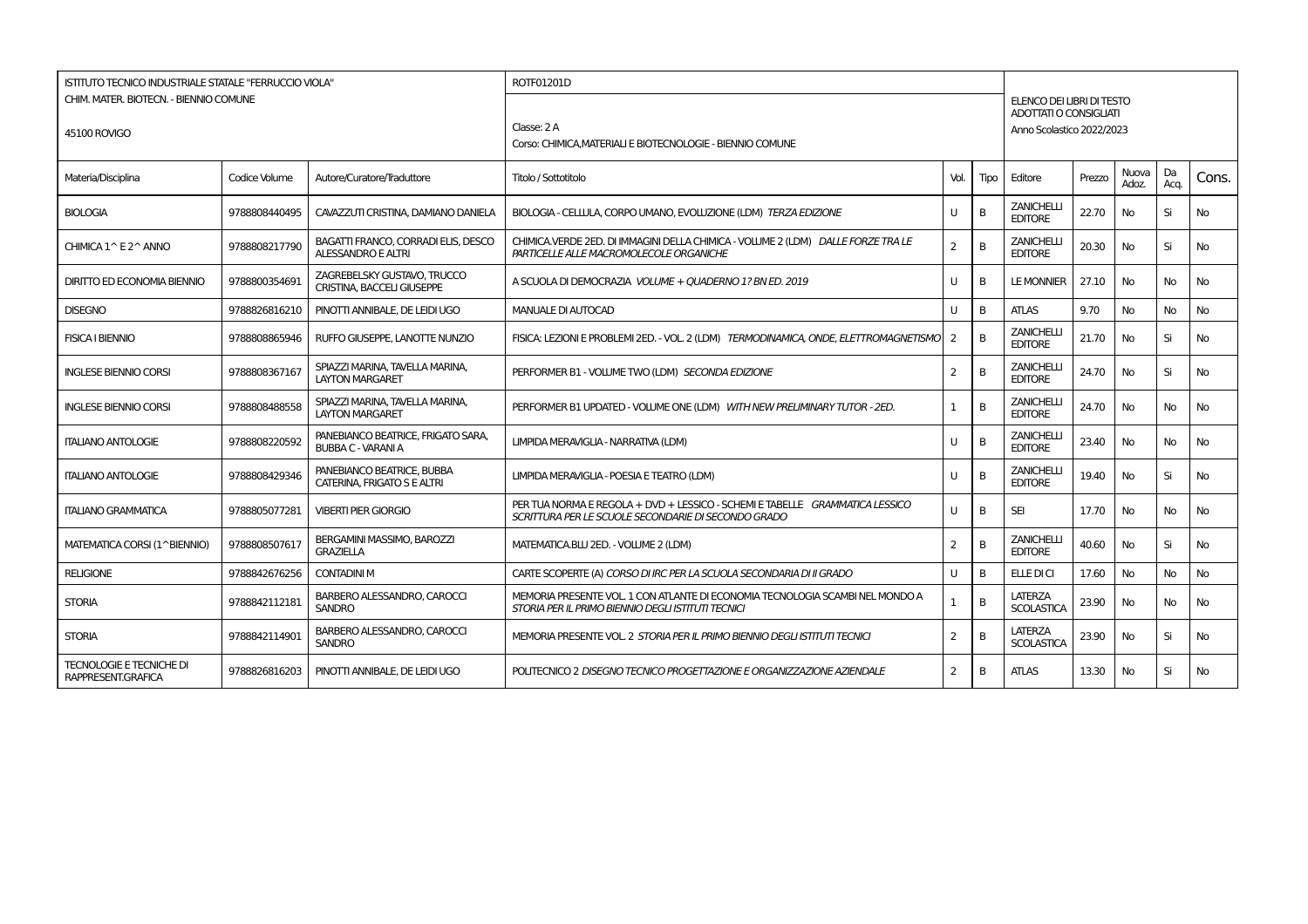| ISTITUTO TECNICO INDUSTRIALE STATALE "FERRUCCIO VIOLA" |               |                                                                  | ROTF01201D                                                                                                                          |                |              |                                                     |        |                       |            |           |
|--------------------------------------------------------|---------------|------------------------------------------------------------------|-------------------------------------------------------------------------------------------------------------------------------------|----------------|--------------|-----------------------------------------------------|--------|-----------------------|------------|-----------|
| CHIM. MATER. BIOTECN. - BIENNIO COMUNE                 |               |                                                                  |                                                                                                                                     |                |              | ELENCO DEI LIBRI DI TESTO<br>ADOTTATI O CONSIGLIATI |        |                       |            |           |
| 45100 ROVIGO                                           |               |                                                                  | Classe: 2B                                                                                                                          |                |              | Anno Scolastico 2022/2023                           |        |                       |            |           |
|                                                        |               |                                                                  | Corso: CHIMICA.MATERIALI E BIOTECNOLOGIE - BIENNIO COMUNE                                                                           |                |              |                                                     |        |                       |            |           |
| Materia/Disciplina                                     | Codice Volume | Autore/Curatore/Traduttore                                       | Titolo / Sottotitolo                                                                                                                | Vol.           | Tipo         | Editore                                             | Prezzo | <b>Nuova</b><br>Adoz. | Da<br>Acq. | Cons.     |
| <b>BIOLOGIA</b>                                        | 9788808440495 | CAVAZZUTI CRISTINA, DAMIANO DANIELA                              | BIOLOGIA - CELLULA, CORPO UMANO, EVOLUZIONE (LDM) TERZA EDIZIONE                                                                    |                | <sub>B</sub> | <b>ZANICHELLI</b><br><b>EDITORE</b>                 | 22.70  | No                    | Si         | No        |
| CHIMICA 1^ E 2^ ANNO                                   | 9788808217790 | BAGATTI FRANCO, CORRADI ELIS, DESCO<br>ALESSANDRO E ALTRI        | CHIMICA.VERDE 2ED. DI IMMAGINI DELLA CHIMICA - VOLUME 2 (LDM) DALLE FORZE TRA LE<br>PARTICELLE ALLE MACROMOLECOLE ORGANICHE         | 2              | B            | <b>ZANICHELLI</b><br><b>EDITORE</b>                 | 20.30  | No                    | Si         | <b>No</b> |
| <b>DIRITTO ED ECONOMIA BIENNIO</b>                     | 9788800354691 | ZAGREBELSKY GUSTAVO. TRUCCO<br><b>CRISTINA, BACCELI GIUSEPPE</b> | A SCUOLA DI DEMOCRAZIA VOLUME + OUADERNO 1? BN ED. 2019                                                                             | $\mathbf{I}$   | B            | <b>LE MONNIER</b>                                   | 27.10  | No                    | <b>No</b>  | <b>No</b> |
| <b>DISEGNO</b>                                         | 9788826816210 | PINOTTI ANNIBALE. DE LEIDI UGO                                   | MANUALE DI AUTOCAD                                                                                                                  |                | B            | <b>ATLAS</b>                                        | 9.70   | <b>No</b>             | <b>No</b>  | <b>No</b> |
| <b>FISICA I BIENNIO</b>                                | 9788808865946 | RUFFO GIUSEPPE. LANOTTE NUNZIO                                   | FISICA: LEZIONI E PROBLEMI 2ED. - VOL. 2 (LDM) TERMODINAMICA, ONDE, ELETTROMAGNETISMO                                               | 2              | B            | <b>ZANICHELLI</b><br><b>EDITORE</b>                 | 21.70  | No                    | Si         | No        |
| <b>INGLESE BIENNIO CORSI</b>                           | 9788808367167 | SPIAZZI MARINA. TAVELLA MARINA.<br><b>LAYTON MARGARET</b>        | PERFORMER B1 - VOLUME TWO (LDM) SECONDA EDIZIONE                                                                                    | 2              | B            | <b>ZANICHELLI</b><br><b>EDITORE</b>                 | 24.70  | No                    | Si         | <b>No</b> |
| <b>INGLESE BIENNIO CORSI</b>                           | 9788808488558 | SPIAZZI MARINA, TAVELLA MARINA,<br><b>LAYTON MARGARET</b>        | PERFORMER B1 UPDATED - VOLUME ONE (LDM) WITH NEW PRELIMINARY TUTOR - 2ED.                                                           |                | B            | <b>ZANICHELLI</b><br><b>EDITORE</b>                 | 24.70  | No                    | No         | No        |
| <b>ITALIANO ANTOLOGIE</b>                              | 9788808429346 | PANEBIANCO BEATRICE. BUBBA<br>CATERINA, FRIGATO S E ALTRI        | LIMPIDA MERAVIGLIA - POESIA E TEATRO (LDM)                                                                                          |                | B            | <b>ZANICHELLI</b><br><b>EDITORE</b>                 | 19.40  | No                    | Si         | No        |
| <b>ITALIANO GRAMMATICA</b>                             | 9788805077281 | <b>VIBERTI PIER GIORGIO</b>                                      | PER TUA NORMA E REGOLA + DVD + LESSICO - SCHEMI E TABELLE GRAMMATICA LESSICO<br>SCRITTURA PER LE SCUOLE SECONDARIE DI SECONDO GRADO | $\mathbf{H}$   | <sub>B</sub> | <b>SEI</b>                                          | 17.70  | No                    | <b>No</b>  | <b>No</b> |
| MATEMATICA CORSI (1^BIENNIO)                           | 9788808507617 | BERGAMINI MASSIMO, BAROZZI<br><b>GRAZIELLA</b>                   | MATEMATICA.BLU 2ED. - VOLUME 2 (LDM)                                                                                                | $\overline{2}$ | B            | <b>ZANICHELLI</b><br><b>EDITORE</b>                 | 40.60  | No                    | Si         | <b>No</b> |
| <b>RELIGIONE</b>                                       | 9788842676256 | <b>CONTADINI M</b>                                               | CARTE SCOPERTE (A) CORSO DI IRC PER LA SCUOLA SECONDARIA DI II GRADO                                                                |                | B            | <b>ELLE DI CI</b>                                   | 17.60  | No                    | <b>No</b>  | <b>No</b> |
| <b>STORIA</b>                                          | 9788842114901 | BARBERO ALESSANDRO, CAROCCI<br><b>SANDRO</b>                     | MEMORIA PRESENTE VOL. 2 STORIA PER IL PRIMO BIENNIO DEGLI ISTITUTI TECNICI                                                          | $\overline{2}$ | B            | LATERZA<br><b>SCOLASTICA</b>                        | 23.90  | No                    | Si         | <b>No</b> |
| <b>TECNOLOGIE E TECNICHE DI</b><br>RAPPRESENT.GRAFICA  | 9788826816203 | PINOTTI ANNIBALE. DE LEIDI UGO                                   | POLITECNICO 2 DISEGNO TECNICO PROGETTAZIONE E ORGANIZZAZIONE AZIENDALE                                                              | 2              | B            | <b>ATLAS</b>                                        | 13.30  | <b>No</b>             | Si         | <b>No</b> |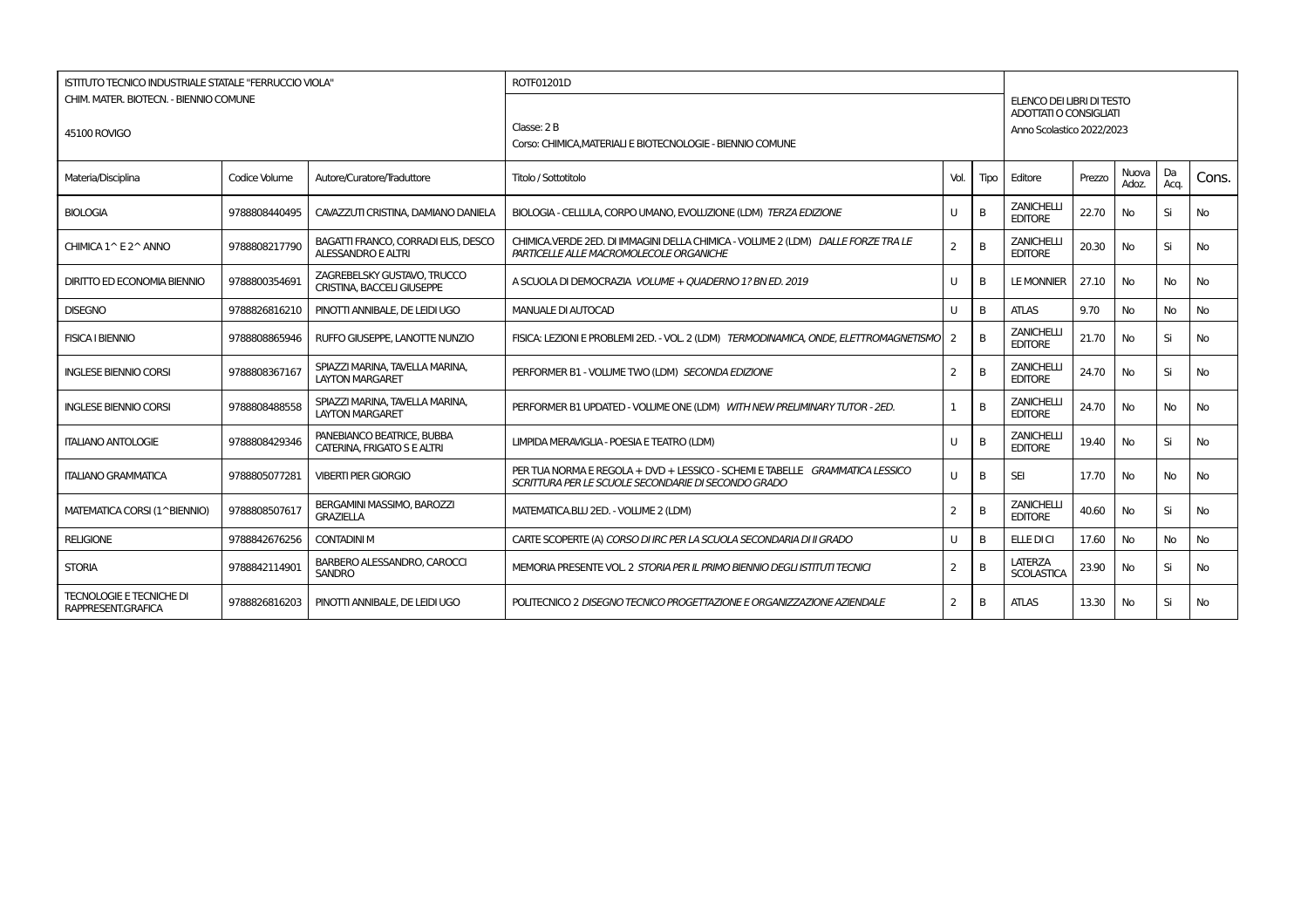| ISTITUTO TECNICO INDUSTRIALE STATALE "FERRUCCIO VIOLA" |               |                                                                  | ROTF01201D                                                                                                                          |                |              |                                                     |        |                |            |           |
|--------------------------------------------------------|---------------|------------------------------------------------------------------|-------------------------------------------------------------------------------------------------------------------------------------|----------------|--------------|-----------------------------------------------------|--------|----------------|------------|-----------|
| ELETTR. ED ELETTROTEC - BIENNIO COMUNE                 |               |                                                                  |                                                                                                                                     |                |              | ELENCO DEI LIBRI DI TESTO<br>ADOTTATI O CONSIGLIATI |        |                |            |           |
| 45100 ROVIGO                                           |               |                                                                  | Classe: 2 C                                                                                                                         |                |              | Anno Scolastico 2022/2023                           |        |                |            |           |
|                                                        |               |                                                                  | Corso: ELETTRONICA ED ELETTROTECNICA - BIENNIO COMUNE                                                                               |                |              |                                                     |        |                |            |           |
| Materia/Disciplina                                     | Codice Volume | Autore/Curatore/Traduttore                                       | Titolo / Sottotitolo                                                                                                                | Vol.           | <b>Tipo</b>  | Editore                                             | Prezzo | Nuova<br>Adoz. | Da<br>Acq. | Cons.     |
| <b>BIOLOGIA</b>                                        | 9788808440495 | CAVAZZUTI CRISTINA, DAMIANO DANIELA                              | BIOLOGIA - CELLULA, CORPO UMANO, EVOLUZIONE (LDM) TERZA EDIZIONE                                                                    | u              | B            | <b>ZANICHELLI</b><br><b>EDITORE</b>                 | 22.70  | No             | Si         | No        |
| CHIMICA 1^ E 2^ ANNO                                   | 9788808217790 | BAGATTI FRANCO, CORRADI ELIS, DESCO<br><b>ALESSANDRO E ALTRI</b> | CHIMICA.VERDE 2ED. DI IMMAGINI DELLA CHIMICA - VOLUME 2 (LDM) DALLE FORZE TRA LE<br>PARTICELLE ALLE MACROMOLECOLE ORGANICHE         | 2              | B            | <b>ZANICHELLI</b><br><b>EDITORE</b>                 | 20.30  | No             | Si         | No        |
| <b>DIRITTO ED ECONOMIA BIENNIO</b>                     | 9788800354691 | ZAGREBELSKY GUSTAVO, TRUCCO<br><b>CRISTINA, BACCELI GIUSEPPE</b> | A SCUOLA DI DEMOCRAZIA VOLUME + QUADERNO 1? BN ED. 2019                                                                             |                | B            | <b>LE MONNIER</b>                                   | 27.10  | No             | No         | No        |
| <b>DISEGNO</b>                                         | 9788826816210 | PINOTTI ANNIBALE, DE LEIDI UGO                                   | MANUALE DI AUTOCAD                                                                                                                  | U              | B            | <b>ATLAS</b>                                        | 9.70   | No             | No         | <b>No</b> |
| <b>FISICA I BIENNIO</b>                                | 9788808865946 | RUFFO GIUSEPPE, LANOTTE NUNZIO                                   | FISICA: LEZIONI E PROBLEMI 2ED. - VOL. 2 (LDM) TERMODINAMICA, ONDE, ELETTROMAGNETISMO                                               | -2             | B            | <b>ZANICHELLI</b><br><b>EDITORE</b>                 | 21.70  | No             | Si         | No        |
| <b>INGLESE BIENNIO CORSI</b>                           | 9788808367167 | SPIAZZI MARINA, TAVELLA MARINA,<br><b>LAYTON MARGARET</b>        | PERFORMER B1 - VOLUME TWO (LDM) SECONDA EDIZIONE                                                                                    | $\overline{2}$ | B            | <b>ZANICHELLI</b><br><b>EDITORE</b>                 | 24.70  | No             | Si         | No        |
| <b>INGLESE BIENNIO CORSI</b>                           | 9788808488558 | SPIAZZI MARINA, TAVELLA MARINA,<br><b>LAYTON MARGARET</b>        | PERFORMER B1 UPDATED - VOLUME ONE (LDM) WITH NEW PRELIMINARY TUTOR - 2ED.                                                           | $\mathbf{1}$   | B            | <b>ZANICHELLI</b><br><b>EDITORE</b>                 | 24.70  | No             | No         | No        |
| <b>ITALIANO ANTOLOGIE</b>                              | 9788808429346 | PANEBIANCO BEATRICE. BUBBA<br>CATERINA, FRIGATO S E ALTRI        | LIMPIDA MERAVIGLIA - POESIA E TEATRO (LDM)                                                                                          |                | B            | <b>ZANICHELLI</b><br><b>EDITORE</b>                 | 19.40  | Si             | Si         | No        |
| <b>ITALIANO GRAMMATICA</b>                             | 9788805077281 | <b>VIBERTI PIER GIORGIO</b>                                      | PER TUA NORMA E REGOLA + DVD + LESSICO - SCHEMI E TABELLE GRAMMATICA LESSICO<br>SCRITTURA PER LE SCUOLE SECONDARIE DI SECONDO GRADO | $\mathbf{U}$   | <sub>B</sub> | <b>SEI</b>                                          | 17.70  | No             | No         | <b>No</b> |
| MATEMATICA CORSI (1^BIENNIO)                           | 9788808220851 | BERGAMINI MASSIMO, TRIFONE ANNA<br><b>BAROZZI GRAZIELLA</b>      | MATEMATICA.BLU 2ED. - VOLUME 1 (LDM) SECONDA EDIZIONE                                                                               |                | B            | <b>ZANICHELLI</b><br><b>EDITORE</b>                 | 40.00  | No             | <b>No</b>  | <b>No</b> |
| MATEMATICA CORSI (1^BIENNIO)                           | 9788808507617 | BERGAMINI MASSIMO, BAROZZI<br><b>GRAZIELLA</b>                   | MATEMATICA.BLU 2ED. - VOLUME 2 (LDM)                                                                                                | 2              | B            | <b>ZANICHELLI</b><br><b>EDITORE</b>                 | 40.60  | No             | Si         | <b>No</b> |
| <b>STORIA</b>                                          | 9788842114901 | BARBERO ALESSANDRO, CAROCCI<br><b>SANDRO</b>                     | MEMORIA PRESENTE VOL. 2 STORIA PER IL PRIMO BIENNIO DEGLI ISTITUTI TECNICI                                                          | $\overline{2}$ | В            | <b>LATERZA</b><br><b>SCOLASTICA</b>                 | 23.90  | No             | Si         | No        |
| <b>TECNOLOGIE E TECNICHE DI</b><br>RAPPRESENT.GRAFICA  | 9788826816203 | PINOTTI ANNIBALE. DE LEIDI UGO                                   | POLITECNICO 2 DISEGNO TECNICO PROGETTAZIONE E ORGANIZZAZIONE AZIENDALE                                                              | 2              | B            | <b>ATLAS</b>                                        | 13.30  | No             | Si         | <b>No</b> |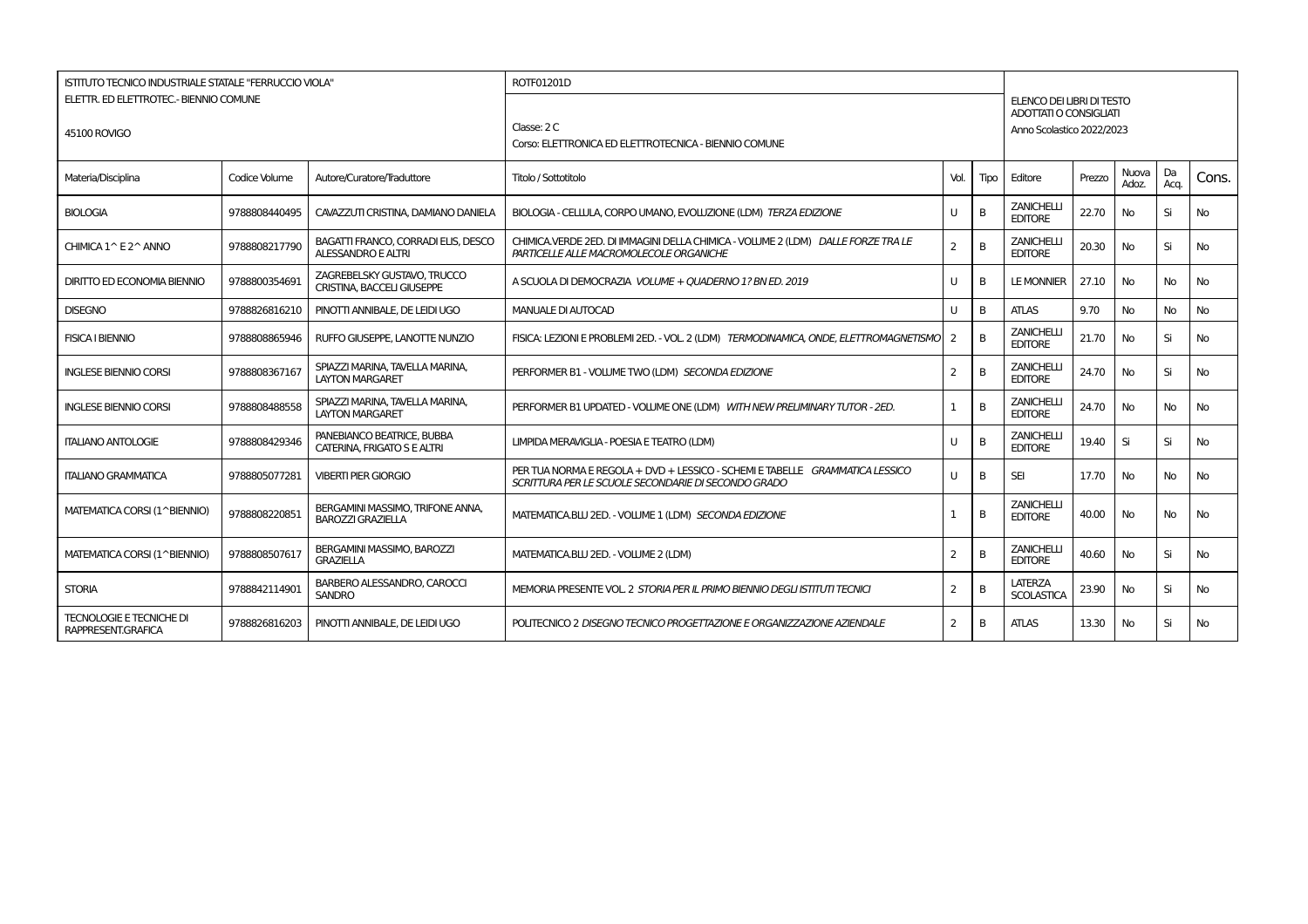| <b>ISTITUTO TECNICO INDUSTRIALE STATALE "FERRUCCIO VIOLA"</b> |               |                                                                  | ROTF01201D                                                                                                                          |                |              |                                                     |        |                |            |           |
|---------------------------------------------------------------|---------------|------------------------------------------------------------------|-------------------------------------------------------------------------------------------------------------------------------------|----------------|--------------|-----------------------------------------------------|--------|----------------|------------|-----------|
| <b>INFOR. TELECOM. - BIENNIO COMUNE</b>                       |               |                                                                  |                                                                                                                                     |                |              | ELENCO DEI LIBRI DI TESTO                           |        |                |            |           |
| 45100 ROVIGO                                                  |               |                                                                  | Classe: 2 D                                                                                                                         |                |              | ADOTTATI O CONSIGLIATI<br>Anno Scolastico 2022/2023 |        |                |            |           |
|                                                               |               |                                                                  | Corso: INFORMATICA E TELECOMUNICAZIONI - BIENNIO COMUNE                                                                             |                |              |                                                     |        |                |            |           |
| Materia/Disciplina                                            | Codice Volume | Autore/Curatore/Traduttore                                       | Titolo / Sottotitolo                                                                                                                | Vol.           | Tipo         | Editore                                             | Prezzo | Nuova<br>Adoz. | Da<br>Aca. | Cons.     |
| <b>BIOLOGIA</b>                                               | 9788808440495 | CAVAZZUTI CRISTINA, DAMIANO DANIELA                              | BIOLOGIA - CELLULA, CORPO UMANO, EVOLUZIONE (LDM) TERZA EDIZIONE                                                                    |                | B            | <b>ZANICHELLI</b><br><b>EDITORE</b>                 | 22.70  | No             | Si         | No        |
| CHIMICA 1^ E 2^ ANNO                                          | 9788808217790 | BAGATTI FRANCO, CORRADI ELIS, DESCO<br><b>ALESSANDRO E ALTRI</b> | CHIMICA.VERDE 2ED. DI IMMAGINI DELLA CHIMICA - VOLUME 2 (LDM) DALLE FORZE TRA LE<br>PARTICELLE ALLE MACROMOLECOLE ORGANICHE         | 2              | B            | <b>ZANICHELLI</b><br><b>EDITORE</b>                 | 20.30  | No             | Si         | No        |
| <b>DIRITTO ED ECONOMIA BIENNIO</b>                            | 9788800354806 | ZAGREBELSKY GUSTAVO. TRUCCO<br><b>CRISTINA, BACCELI GIUSEPPE</b> | A SCUOLA DI DEMOCRAZIA VOLUME 1 + OUADERNO ED. 2019                                                                                 |                | B            | <b>LE MONNIER</b>                                   | 16.30  | No             | No         | No        |
| <b>DISEGNO</b>                                                | 9788826816210 | PINOTTI ANNIBALE. DE LEIDI UGO                                   | MANUALE DI AUTOCAD                                                                                                                  |                | B            | <b>ATLAS</b>                                        | 9.70   | No             | No         | <b>No</b> |
| <b>FISICA I BIENNIO</b>                                       | 9788808865946 | RUFFO GIUSEPPE. LANOTTE NUNZIO                                   | FISICA: LEZIONI E PROBLEMI 2ED. - VOL. 2 (LDM) TERMODINAMICA, ONDE, ELETTROMAGNETISMO                                               |                | B            | <b>ZANICHELLI</b><br><b>EDITORE</b>                 | 21.70  | No             | Si         | No.       |
| <b>INGLESE BIENNIO CORSI</b>                                  | 9788808367167 | SPIAZZI MARINA, TAVELLA MARINA,<br><b>LAYTON MARGARET</b>        | PERFORMER B1 - VOLUME TWO (LDM) SECONDA EDIZIONE                                                                                    | 2              | B            | <b>ZANICHELLI</b><br><b>EDITORE</b>                 | 24.70  | No             | Si         | No        |
| <b>ITALIANO ANTOLOGIE</b>                                     | 9788808429346 | PANEBIANCO BEATRICE, BUBBA<br>CATERINA, FRIGATO S E ALTRI        | LIMPIDA MERAVIGLIA - POESIA E TEATRO (LDM)                                                                                          |                | B            | <b>ZANICHELLI</b><br><b>EDITORE</b>                 | 19.40  | <b>No</b>      | Si         | <b>No</b> |
| <b>ITALIANO GRAMMATICA</b>                                    | 9788805077281 | <b>VIBERTI PIER GIORGIO</b>                                      | PER TUA NORMA E REGOLA + DVD + LESSICO - SCHEMI E TABELLE GRAMMATICA LESSICO<br>SCRITTURA PER LE SCUOLE SECONDARIE DI SECONDO GRADO |                | B            | <b>SEI</b>                                          | 17.70  | No.            | <b>No</b>  | <b>No</b> |
| MATEMATICA CORSI (1^BIENNIO)                                  | 9788808507617 | BERGAMINI MASSIMO, BAROZZI<br><b>GRAZIELLA</b>                   | MATEMATICA.BLU 2ED. - VOLUME 2 (LDM)                                                                                                | $\overline{2}$ | B            | <b>ZANICHELLI</b><br><b>EDITORE</b>                 | 40.60  | No             | Si         | <b>No</b> |
| <b>RELIGIONE</b>                                              | 9788842676256 | <b>CONTADINI M</b>                                               | CARTE SCOPERTE (A) CORSO DI IRC PER LA SCUOLA SECONDARIA DI II GRADO                                                                |                | <sub>B</sub> | ELLE DI CI                                          | 17.60  | <b>No</b>      | <b>No</b>  | <b>No</b> |
| SCIENZE E TECNOLOGIE<br><b>APPLICATE</b>                      | 9788836007844 | CAMAGNI PAOLO, NIKOLASSY RICCARDO                                | <b>INFOCODING STA SCIENZE E TECNOLOGIE APPLICATE</b>                                                                                | U              | B            | <b>HOEPLI</b>                                       | 20.90  | Si             | Si         | <b>No</b> |
| <b>STORIA</b>                                                 | 9788842114901 | BARBERO ALESSANDRO, CAROCCI<br><b>SANDRO</b>                     | MEMORIA PRESENTE VOL. 2 STORIA PER IL PRIMO BIENNIO DEGLI ISTITUTI TECNICI                                                          | 2              | B            | LATERZA<br><b>SCOLASTICA</b>                        | 23.90  | No             | Si         | <b>No</b> |
| <b>TECNOLOGIE E TECNICHE DI</b><br>RAPPRESENT.GRAFICA         | 9788826816203 | PINOTTI ANNIBALE. DE LEIDI UGO                                   | POLITECNICO 2 <i>DISEGNO TECNICO PROGETTAZIONE E ORGANIZZAZIONE AZIENDALE</i>                                                       | 2              | B            | <b>ATLAS</b>                                        | 13.30  | No             | Si         | No        |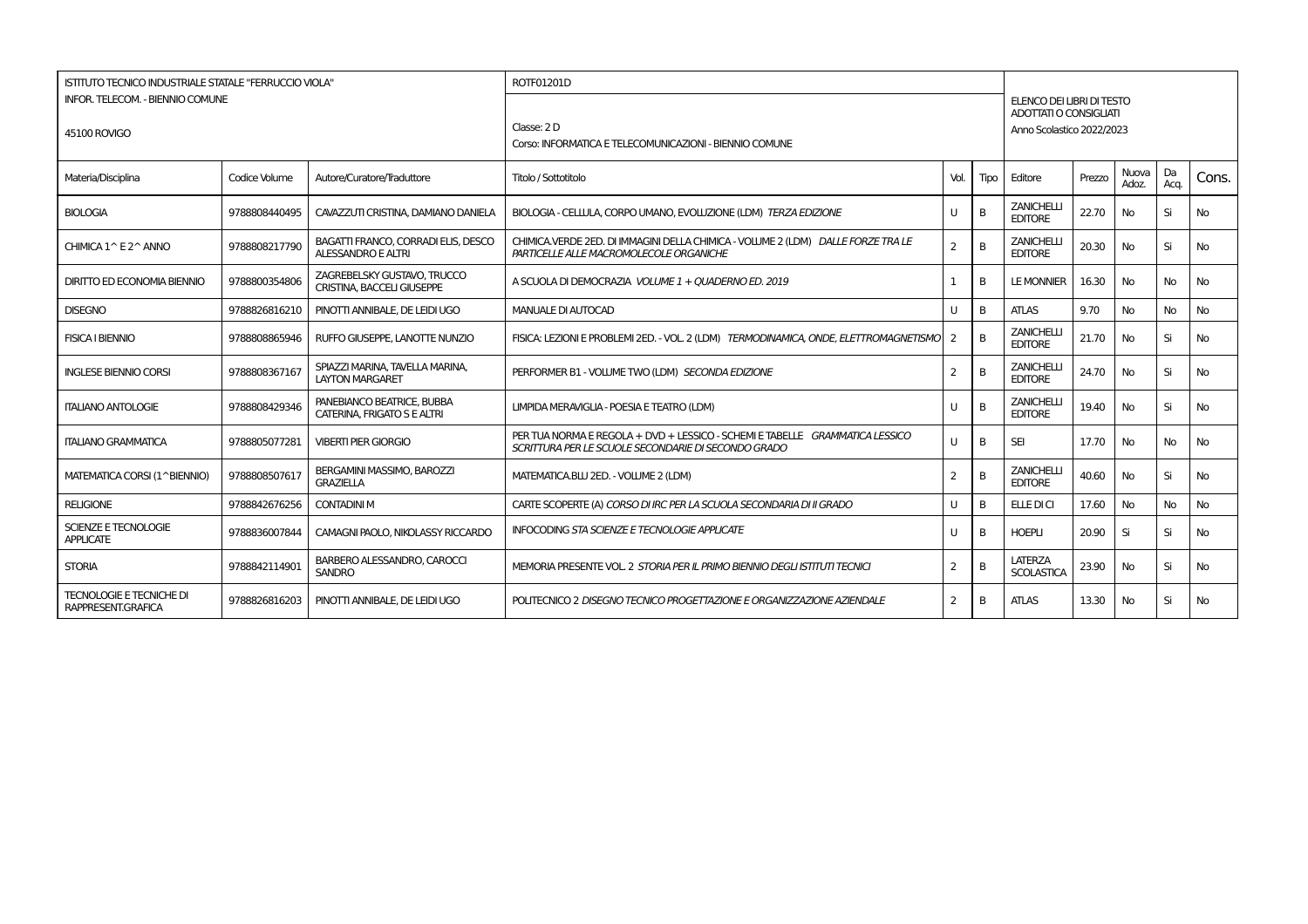| <b>ISTITUTO TECNICO INDUSTRIALE STATALE "FERRUCCIO VIOLA"</b> |               |                                                                  | ROTF01201D                                                                                                                          |                |              |                                                     |        |                |            |           |
|---------------------------------------------------------------|---------------|------------------------------------------------------------------|-------------------------------------------------------------------------------------------------------------------------------------|----------------|--------------|-----------------------------------------------------|--------|----------------|------------|-----------|
| <b>INFOR. TELECOM. - BIENNIO COMUNE</b>                       |               |                                                                  |                                                                                                                                     |                |              | ELENCO DEI LIBRI DI TESTO                           |        |                |            |           |
| 45100 ROVIGO                                                  |               |                                                                  | Classe: 2 E                                                                                                                         |                |              | ADOTTATI O CONSIGLIATI<br>Anno Scolastico 2022/2023 |        |                |            |           |
|                                                               |               |                                                                  | Corso: INFORMATICA E TELECOMUNICAZIONI - BIENNIO COMUNE                                                                             |                |              |                                                     |        |                |            |           |
| Materia/Disciplina                                            | Codice Volume | Autore/Curatore/Traduttore                                       | Titolo / Sottotitolo                                                                                                                | Vol.           | Tipo         | Editore                                             | Prezzo | Nuova<br>Adoz. | Da<br>Aca. | Cons.     |
| <b>BIOLOGIA</b>                                               | 9788808440495 | CAVAZZUTI CRISTINA, DAMIANO DANIELA                              | BIOLOGIA - CELLULA, CORPO UMANO, EVOLUZIONE (LDM) TERZA EDIZIONE                                                                    |                | B            | <b>ZANICHELLI</b><br><b>EDITORE</b>                 | 22.70  | No             | Si         | No        |
| CHIMICA 1^ E 2^ ANNO                                          | 9788808217790 | BAGATTI FRANCO, CORRADI ELIS, DESCO<br><b>ALESSANDRO E ALTRI</b> | CHIMICA.VERDE 2ED. DI IMMAGINI DELLA CHIMICA - VOLUME 2 (LDM) DALLE FORZE TRA LE<br>PARTICELLE ALLE MACROMOLECOLE ORGANICHE         | 2              | B            | <b>ZANICHELLI</b><br><b>EDITORE</b>                 | 20.30  | No             | Si         | No        |
| <b>DIRITTO ED ECONOMIA BIENNIO</b>                            | 9788800354806 | ZAGREBELSKY GUSTAVO. TRUCCO<br><b>CRISTINA, BACCELI GIUSEPPE</b> | A SCUOLA DI DEMOCRAZIA VOLUME 1 + OUADERNO ED. 2019                                                                                 |                | B            | <b>LE MONNIER</b>                                   | 16.30  | No             | No         | No        |
| <b>DISEGNO</b>                                                | 9788826816210 | PINOTTI ANNIBALE. DE LEIDI UGO                                   | MANUALE DI AUTOCAD                                                                                                                  |                | B            | <b>ATLAS</b>                                        | 9.70   | No             | No         | <b>No</b> |
| <b>FISICA I BIENNIO</b>                                       | 9788808865946 | RUFFO GIUSEPPE. LANOTTE NUNZIO                                   | FISICA: LEZIONI E PROBLEMI 2ED. - VOL. 2 (LDM) TERMODINAMICA, ONDE, ELETTROMAGNETISMO                                               |                | B            | <b>ZANICHELLI</b><br><b>EDITORE</b>                 | 21.70  | No             | Si         | No.       |
| <b>INGLESE BIENNIO CORSI</b>                                  | 9788808367167 | SPIAZZI MARINA, TAVELLA MARINA,<br><b>LAYTON MARGARET</b>        | PERFORMER B1 - VOLUME TWO (LDM) SECONDA EDIZIONE                                                                                    | 2              | B            | <b>ZANICHELLI</b><br><b>EDITORE</b>                 | 24.70  | No             | Si         | No        |
| <b>ITALIANO ANTOLOGIE</b>                                     | 9788808429346 | PANEBIANCO BEATRICE, BUBBA<br>CATERINA, FRIGATO S E ALTRI        | LIMPIDA MERAVIGLIA - POESIA E TEATRO (LDM)                                                                                          | U              | B            | <b>ZANICHELLI</b><br><b>EDITORE</b>                 | 19.40  | <b>No</b>      | Si         | <b>No</b> |
| <b>ITALIANO GRAMMATICA</b>                                    | 9788805077281 | <b>VIBERTI PIER GIORGIO</b>                                      | PER TUA NORMA E REGOLA + DVD + LESSICO - SCHEMI E TABELLE GRAMMATICA LESSICO<br>SCRITTURA PER LE SCUOLE SECONDARIE DI SECONDO GRADO |                | B            | <b>SEI</b>                                          | 17.70  | No.            | <b>No</b>  | <b>No</b> |
| MATEMATICA CORSI (1^BIENNIO)                                  | 9788808507617 | BERGAMINI MASSIMO, BAROZZI<br><b>GRAZIELLA</b>                   | MATEMATICA.BLU 2ED. - VOLUME 2 (LDM)                                                                                                | $\overline{2}$ | B            | <b>ZANICHELLI</b><br><b>EDITORE</b>                 | 40.60  | No             | Si         | <b>No</b> |
| <b>RELIGIONE</b>                                              | 9788842676256 | <b>CONTADINI M</b>                                               | CARTE SCOPERTE (A) CORSO DI IRC PER LA SCUOLA SECONDARIA DI II GRADO                                                                |                | <sub>B</sub> | ELLE DI CI                                          | 17.60  | <b>No</b>      | <b>No</b>  | <b>No</b> |
| SCIENZE E TECNOLOGIE<br><b>APPLICATE</b>                      | 9788836007844 | CAMAGNI PAOLO, NIKOLASSY RICCARDO                                | <b>INFOCODING STA SCIENZE E TECNOLOGIE APPLICATE</b>                                                                                | U              | B            | <b>HOEPLI</b>                                       | 20.90  | Si             | Si         | <b>No</b> |
| <b>STORIA</b>                                                 | 9788842114901 | BARBERO ALESSANDRO, CAROCCI<br><b>SANDRO</b>                     | MEMORIA PRESENTE VOL. 2 STORIA PER IL PRIMO BIENNIO DEGLI ISTITUTI TECNICI                                                          | 2              | B            | LATERZA<br><b>SCOLASTICA</b>                        | 23.90  | No             | Si         | <b>No</b> |
| <b>TECNOLOGIE E TECNICHE DI</b><br>RAPPRESENT.GRAFICA         | 9788826816203 | PINOTTI ANNIBALE. DE LEIDI UGO                                   | POLITECNICO 2 <i>DISEGNO TECNICO PROGETTAZIONE E ORGANIZZAZIONE AZIENDALE</i>                                                       | 2              | B            | <b>ATLAS</b>                                        | 13.30  | No             | Si         | No        |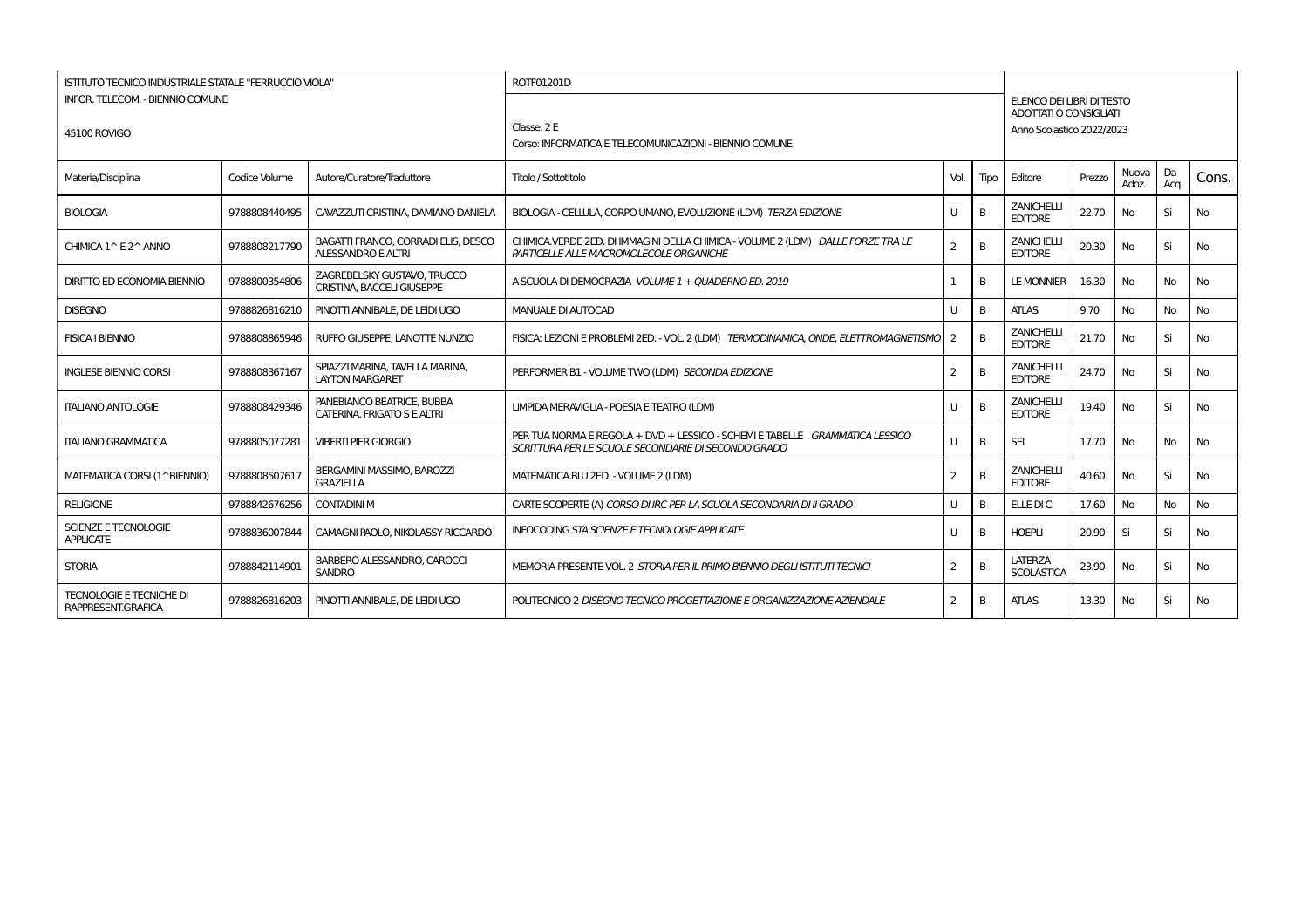| <b>ISTITUTO TECNICO INDUSTRIALE STATALE "FERRUCCIO VIOLA"</b> |               |                                                                  | ROTF01201D                                                                                                                          |                |              |                                                     |        |                |            |           |
|---------------------------------------------------------------|---------------|------------------------------------------------------------------|-------------------------------------------------------------------------------------------------------------------------------------|----------------|--------------|-----------------------------------------------------|--------|----------------|------------|-----------|
| <b>INFOR. TELECOM. - BIENNIO COMUNE</b>                       |               |                                                                  |                                                                                                                                     |                |              | ELENCO DEI LIBRI DI TESTO                           |        |                |            |           |
| 45100 ROVIGO                                                  |               |                                                                  | Classe: 2 F                                                                                                                         |                |              | ADOTTATI O CONSIGLIATI<br>Anno Scolastico 2022/2023 |        |                |            |           |
|                                                               |               |                                                                  | Corso: INFORMATICA E TELECOMUNICAZIONI - BIENNIO COMUNE                                                                             |                |              |                                                     |        |                |            |           |
| Materia/Disciplina                                            | Codice Volume | Autore/Curatore/Traduttore                                       | Titolo / Sottotitolo                                                                                                                | Vol.           | Tipo         | Editore                                             | Prezzo | Nuova<br>Adoz. | Da<br>Aca. | Cons.     |
| <b>BIOLOGIA</b>                                               | 9788808440495 | CAVAZZUTI CRISTINA, DAMIANO DANIELA                              | BIOLOGIA - CELLULA, CORPO UMANO, EVOLUZIONE (LDM) TERZA EDIZIONE                                                                    |                | B            | <b>ZANICHELLI</b><br><b>EDITORE</b>                 | 22.70  | No             | Si         | No        |
| CHIMICA 1^ E 2^ ANNO                                          | 9788808217790 | BAGATTI FRANCO, CORRADI ELIS, DESCO<br><b>ALESSANDRO E ALTRI</b> | CHIMICA.VERDE 2ED. DI IMMAGINI DELLA CHIMICA - VOLUME 2 (LDM) DALLE FORZE TRA LE<br>PARTICELLE ALLE MACROMOLECOLE ORGANICHE         | 2              | B            | <b>ZANICHELLI</b><br><b>EDITORE</b>                 | 20.30  | No             | Si         | No        |
| <b>DIRITTO ED ECONOMIA BIENNIO</b>                            | 9788800354806 | ZAGREBELSKY GUSTAVO. TRUCCO<br><b>CRISTINA, BACCELI GIUSEPPE</b> | A SCUOLA DI DEMOCRAZIA VOLUME 1 + OUADERNO ED. 2019                                                                                 |                | B            | <b>LE MONNIER</b>                                   | 16.30  | No             | No         | No        |
| <b>DISEGNO</b>                                                | 9788826816210 | PINOTTI ANNIBALE. DE LEIDI UGO                                   | MANUALE DI AUTOCAD                                                                                                                  |                | B            | <b>ATLAS</b>                                        | 9.70   | No             | No         | <b>No</b> |
| <b>FISICA I BIENNIO</b>                                       | 9788808865946 | RUFFO GIUSEPPE. LANOTTE NUNZIO                                   | FISICA: LEZIONI E PROBLEMI 2ED. - VOL. 2 (LDM) TERMODINAMICA, ONDE, ELETTROMAGNETISMO                                               |                | B            | <b>ZANICHELLI</b><br><b>EDITORE</b>                 | 21.70  | No             | Si         | No.       |
| <b>INGLESE BIENNIO CORSI</b>                                  | 9788808367167 | SPIAZZI MARINA, TAVELLA MARINA,<br><b>LAYTON MARGARET</b>        | PERFORMER B1 - VOLUME TWO (LDM) SECONDA EDIZIONE                                                                                    | 2              | B            | <b>ZANICHELLI</b><br><b>EDITORE</b>                 | 24.70  | No             | Si         | No        |
| <b>ITALIANO ANTOLOGIE</b>                                     | 9788808429346 | PANEBIANCO BEATRICE, BUBBA<br>CATERINA, FRIGATO S E ALTRI        | LIMPIDA MERAVIGLIA - POESIA E TEATRO (LDM)                                                                                          |                | B            | <b>ZANICHELLI</b><br><b>EDITORE</b>                 | 19.40  | <b>No</b>      | Si         | <b>No</b> |
| <b>ITALIANO GRAMMATICA</b>                                    | 9788805077281 | <b>VIBERTI PIER GIORGIO</b>                                      | PER TUA NORMA E REGOLA + DVD + LESSICO - SCHEMI E TABELLE GRAMMATICA LESSICO<br>SCRITTURA PER LE SCUOLE SECONDARIE DI SECONDO GRADO |                | B            | <b>SEI</b>                                          | 17.70  | No.            | <b>No</b>  | <b>No</b> |
| MATEMATICA CORSI (1^BIENNIO)                                  | 9788808507617 | BERGAMINI MASSIMO, BAROZZI<br><b>GRAZIELLA</b>                   | MATEMATICA.BLU 2ED. - VOLUME 2 (LDM)                                                                                                | $\overline{2}$ | B            | <b>ZANICHELLI</b><br><b>EDITORE</b>                 | 40.60  | No             | Si         | <b>No</b> |
| <b>RELIGIONE</b>                                              | 9788842676256 | <b>CONTADINI M</b>                                               | CARTE SCOPERTE (A) CORSO DI IRC PER LA SCUOLA SECONDARIA DI II GRADO                                                                |                | <sub>B</sub> | ELLE DI CI                                          | 17.60  | <b>No</b>      | <b>No</b>  | <b>No</b> |
| SCIENZE E TECNOLOGIE<br><b>APPLICATE</b>                      | 9788836007844 | CAMAGNI PAOLO, NIKOLASSY RICCARDO                                | <b>INFOCODING STA SCIENZE E TECNOLOGIE APPLICATE</b>                                                                                | U              | B            | <b>HOEPLI</b>                                       | 20.90  | Si             | Si         | <b>No</b> |
| <b>STORIA</b>                                                 | 9788842114901 | BARBERO ALESSANDRO, CAROCCI<br><b>SANDRO</b>                     | MEMORIA PRESENTE VOL. 2 STORIA PER IL PRIMO BIENNIO DEGLI ISTITUTI TECNICI                                                          | 2              | B            | LATERZA<br><b>SCOLASTICA</b>                        | 23.90  | No             | Si         | <b>No</b> |
| <b>TECNOLOGIE E TECNICHE DI</b><br>RAPPRESENT.GRAFICA         | 9788826816203 | PINOTTI ANNIBALE. DE LEIDI UGO                                   | POLITECNICO 2 <i>DISEGNO TECNICO PROGETTAZIONE E ORGANIZZAZIONE AZIENDALE</i>                                                       | 2              | B            | <b>ATLAS</b>                                        | 13.30  | No             | Si         | No        |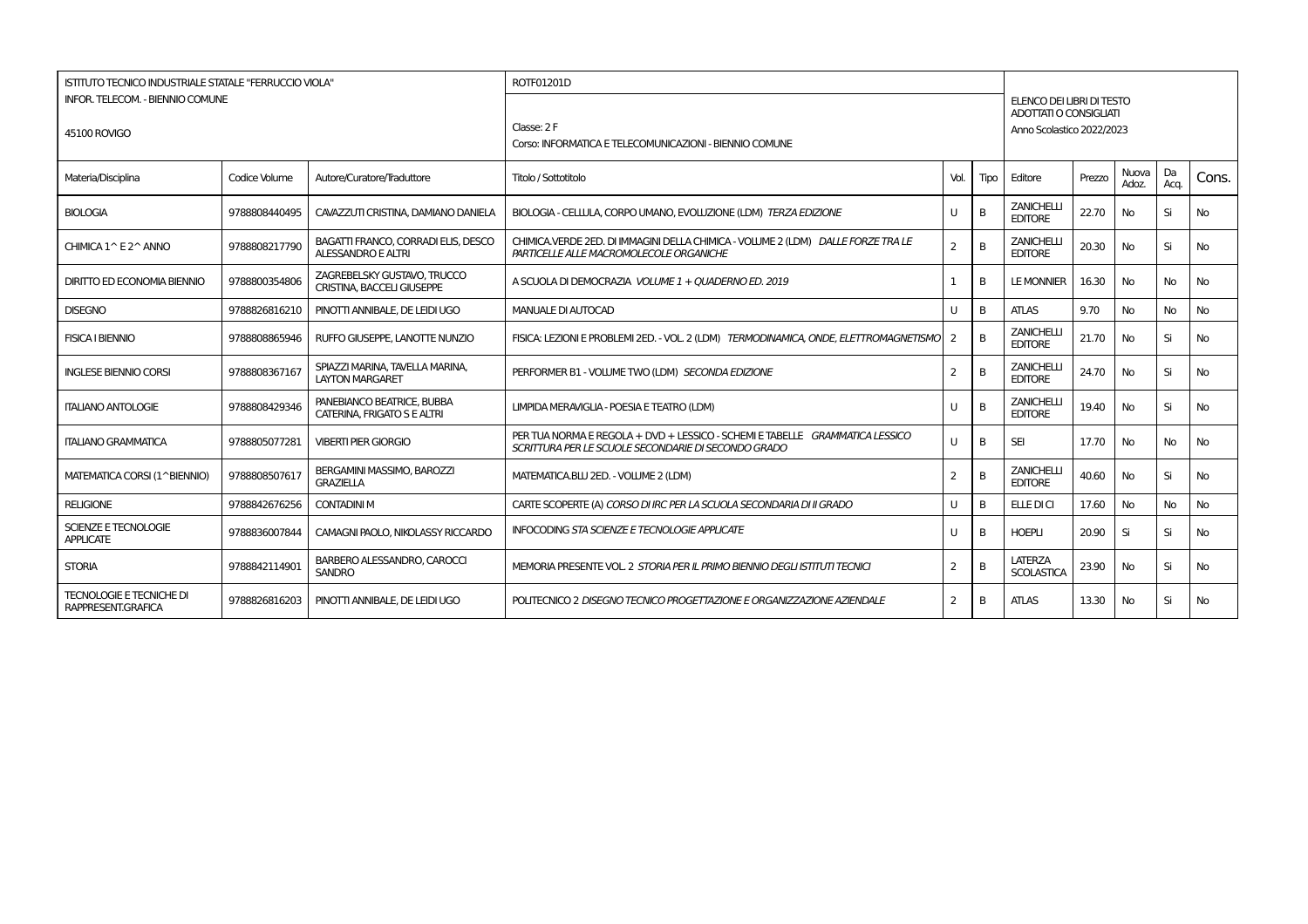| ISTITUTO TECNICO INDUSTRIALE STATALE "FERRUCCIO VIOLA" |               |                                                                  | ROTF01201D                                                                                                                          |              |              |                                                     |        |                |            |           |
|--------------------------------------------------------|---------------|------------------------------------------------------------------|-------------------------------------------------------------------------------------------------------------------------------------|--------------|--------------|-----------------------------------------------------|--------|----------------|------------|-----------|
| MECC. MECCATRON. ENER. - BIENNIO COMUNE                |               |                                                                  |                                                                                                                                     |              |              | ELENCO DEI LIBRI DI TESTO<br>ADOTTATI O CONSIGLIATI |        |                |            |           |
| 45100 ROVIGO                                           |               |                                                                  | Classe: 2 G                                                                                                                         |              |              | Anno Scolastico 2022/2023                           |        |                |            |           |
|                                                        |               |                                                                  | Corso: MECCANICA, MECCATRONICA E ENERGIA - BIENNIO COMUNE                                                                           |              |              |                                                     |        |                |            |           |
| Materia/Disciplina                                     | Codice Volume | Autore/Curatore/Traduttore                                       | Titolo / Sottotitolo                                                                                                                | Vol.         | <b>Tipo</b>  | Editore                                             | Prezzo | Nuova<br>Adoz. | Da<br>Acq. | Cons.     |
| <b>BIOLOGIA</b>                                        | 9788808440495 | CAVAZZUTI CRISTINA, DAMIANO DANIELA                              | BIOLOGIA - CELLULA, CORPO UMANO, EVOLUZIONE (LDM) TERZA EDIZIONE                                                                    |              | B            | <b>ZANICHELLI</b><br><b>EDITORE</b>                 | 22.70  | No             | Si         | No        |
| CHIMICA 1 ^ E 2 ^ ANNO                                 | 9788808217790 | BAGATTI FRANCO, CORRADI ELIS, DESCO<br>ALESSANDRO E ALTRI        | CHIMICA.VERDE 2ED. DI IMMAGINI DELLA CHIMICA - VOLUME 2 (LDM) DALLE FORZE TRA LE<br>PARTICELLE ALLE MACROMOLECOLE ORGANICHE         | 2            | B            | <b>ZANICHELLI</b><br><b>EDITORE</b>                 | 20.30  | No             | Si         | No        |
| <b>DIRITTO ED ECONOMIA BIENNIO</b>                     | 9788800354691 | ZAGREBELSKY GUSTAVO. TRUCCO<br><b>CRISTINA, BACCELI GIUSEPPE</b> | A SCUOLA DI DEMOCRAZIA VOLUME + QUADERNO 1? BN ED. 2019                                                                             | Ħ            | B            | <b>LE MONNIER</b>                                   | 27.10  | No             | <b>No</b>  | No        |
| <b>DISEGNO</b>                                         | 9788826816210 | PINOTTI ANNIBALE. DE LEIDI UGO                                   | <b>MANUALE DI AUTOCAD</b>                                                                                                           |              | B            | <b>ATLAS</b>                                        | 9.70   | No             | No         | <b>No</b> |
| <b>FISICA I BIENNIO</b>                                | 9788808865946 | RUFFO GIUSEPPE. LANOTTE NUNZIO                                   | FISICA: LEZIONI E PROBLEMI 2ED. - VOL. 2 (LDM) TERMODINAMICA, ONDE, ELETTROMAGNETISMO                                               |              | B            | <b>ZANICHELLI</b><br><b>EDITORE</b>                 | 21.70  | No             | Si         | No.       |
| <b>INGLESE BIENNIO CORSI</b>                           | 9788808367167 | SPIAZZI MARINA, TAVELLA MARINA,<br><b>LAYTON MARGARET</b>        | PERFORMER B1 - VOLUME TWO (LDM) SECONDA EDIZIONE                                                                                    | 2            | B            | <b>ZANICHELLI</b><br><b>EDITORE</b>                 | 24.70  | No             | Si         | No        |
| <b>INGLESE BIENNIO CORSI</b>                           | 9788808488558 | SPIAZZI MARINA, TAVELLA MARINA,<br><b>LAYTON MARGARET</b>        | PERFORMER B1 UPDATED - VOLUME ONE (LDM) WITH NEW PRELIMINARY TUTOR - 2ED.                                                           |              | B            | <b>ZANICHELLI</b><br><b>EDITORE</b>                 | 24.70  | No             | <b>No</b>  | No.       |
| <b>ITALIANO ANTOLOGIE</b>                              | 9788808429346 | PANEBIANCO BEATRICE, BUBBA<br>CATERINA, FRIGATO S E ALTRI        | LIMPIDA MERAVIGLIA - POESIA E TEATRO (LDM)                                                                                          |              | B            | <b>ZANICHELLI</b><br><b>EDITORE</b>                 | 19.40  | No             | Si         | No.       |
| <b>ITALIANO GRAMMATICA</b>                             | 9788805077281 | <b>VIBERTI PIER GIORGIO</b>                                      | PER TUA NORMA E REGOLA + DVD + LESSICO - SCHEMI E TABELLE GRAMMATICA LESSICO<br>SCRITTURA PER LE SCUOLE SECONDARIE DI SECONDO GRADO | $\mathbf{H}$ | <sub>B</sub> | <b>SEI</b>                                          | 17.70  | No             | No         | <b>No</b> |
| MATEMATICA CORSI (1^BIENNIO)                           | 9788808507617 | BERGAMINI MASSIMO, BAROZZI<br><b>GRAZIELLA</b>                   | MATEMATICA.BLU 2ED. - VOLUME 2 (LDM)                                                                                                | 2            | B            | <b>ZANICHELLI</b><br><b>EDITORE</b>                 | 40.60  | No             | Si         | No        |
| <b>RELIGIONE</b>                                       | 9788842676256 | <b>CONTADINI M</b>                                               | CARTE SCOPERTE (A) CORSO DI IRC PER LA SCUOLA SECONDARIA DI II GRADO                                                                |              | <sub>B</sub> | <b>ELLE DI CI</b>                                   | 17.60  | <b>No</b>      | <b>No</b>  | <b>No</b> |
| <b>STORIA</b>                                          | 9788842114901 | BARBERO ALESSANDRO, CAROCCI<br><b>SANDRO</b>                     | MEMORIA PRESENTE VOL. 2 STORIA PER IL PRIMO BIENNIO DEGLI ISTITUTI TECNICI                                                          | 2            | B            | <b>LATERZA</b><br><b>SCOLASTICA</b>                 | 23.90  | <b>No</b>      | Si         | No        |
| <b>TECNOLOGIE E TECNICHE DI</b><br>RAPPRESENT.GRAFICA  | 9788826816203 | PINOTTI ANNIBALE. DE LEIDI UGO                                   | POLITECNICO 2 DISEGNO TECNICO PROGETTAZIONE E ORGANIZZAZIONE AZIENDALE                                                              | 2            | B            | <b>ATLAS</b>                                        | 13.30  | No             | Si         | No        |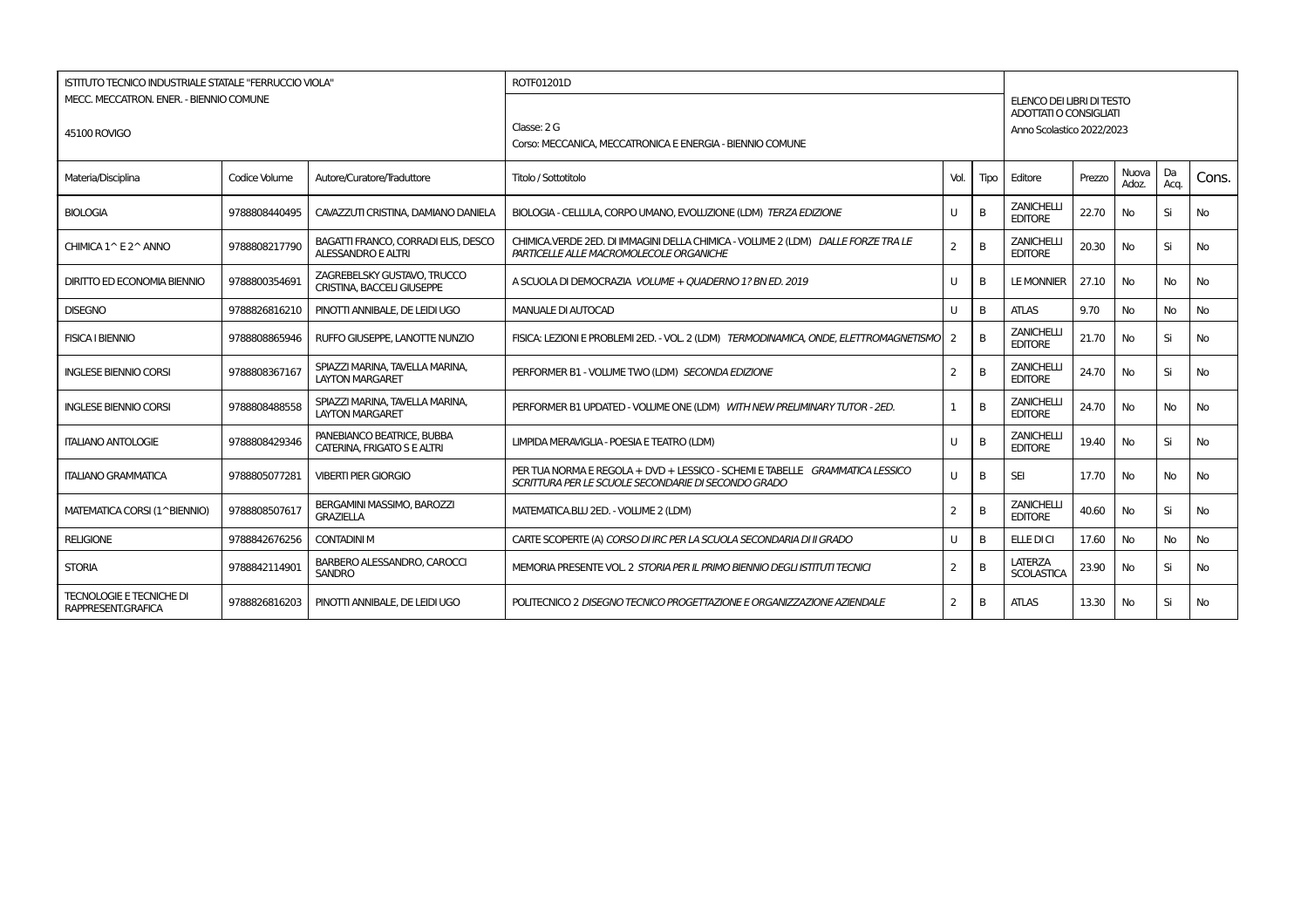| <b>ISTITUTO TECNICO INDUSTRIALE STATALE "FERRUCCIO VIOLA"</b> |               |                                                                  | ROTF01201D                                                                                                                  |                |      |                                                                                  |        |                |            |           |
|---------------------------------------------------------------|---------------|------------------------------------------------------------------|-----------------------------------------------------------------------------------------------------------------------------|----------------|------|----------------------------------------------------------------------------------|--------|----------------|------------|-----------|
| MECC. MECCATRON. ENER. - BIENNIO COMUNE<br>45100 ROVIGO       |               |                                                                  | Classe: 2 H<br>Corso: MECCANICA, MECCATRONICA E ENERGIA - BIENNIO COMUNE                                                    |                |      | ELENCO DEI LIBRI DI TESTO<br>ADOTTATI O CONSIGLIATI<br>Anno Scolastico 2022/2023 |        |                |            |           |
| Materia/Disciplina                                            | Codice Volume | Autore/Curatore/Traduttore                                       | Titolo / Sottotitolo                                                                                                        | Vol.           | Tipo | Editore                                                                          | Prezzo | Nuova<br>Adoz. | Da<br>Acq. | Cons.     |
| <b>BIOLOGIA</b>                                               | 9788808440495 | CAVAZZUTI CRISTINA, DAMIANO DANIELA                              | BIOLOGIA - CELLULA, CORPO UMANO, EVOLUZIONE (LDM) TERZA EDIZIONE                                                            | U              | B    | <b>ZANICHELLI</b><br><b>EDITORE</b>                                              | 22.70  | No             | Si         | No        |
| CHIMICA 1^ E 2^ ANNO                                          | 9788808217790 | BAGATTI FRANCO, CORRADI ELIS, DESCO<br>ALESSANDRO E ALTRI        | CHIMICA.VERDE 2ED. DI IMMAGINI DELLA CHIMICA - VOLUME 2 (LDM) DALLE FORZE TRA LE<br>PARTICELLE ALLE MACROMOLECOLE ORGANICHE | 2              | B    | <b>ZANICHELLI</b><br><b>EDITORE</b>                                              | 20.30  | <b>No</b>      | Si         | <b>No</b> |
| <b>DIRITTO ED ECONOMIA BIENNIO</b>                            | 9788800354691 | ZAGREBELSKY GUSTAVO. TRUCCO<br><b>CRISTINA, BACCELI GIUSEPPE</b> | A SCUOLA DI DEMOCRAZIA VOLUME + OUADERNO 1? BN ED. 2019                                                                     | U              | B    | <b>LE MONNIER</b>                                                                | 27.10  | No             | <b>No</b>  | <b>No</b> |
| <b>DISEGNO</b>                                                | 9788826816210 | PINOTTI ANNIBALE, DE LEIDI UGO                                   | <b>MANUALE DI AUTOCAD</b>                                                                                                   | U              | B    | <b>ATLAS</b>                                                                     | 9.70   | No             | <b>No</b>  | <b>No</b> |
| <b>FISICA I BIENNIO</b>                                       | 9788808865946 | RUFFO GIUSEPPE, LANOTTE NUNZIO                                   | FISICA: LEZIONI E PROBLEMI 2ED. - VOL. 2 (LDM) TERMODINAMICA, ONDE.<br><b>ELETTROMAGNETISMO</b>                             | $\overline{2}$ | B    | <b>ZANICHELLI</b><br><b>EDITORE</b>                                              | 21.70  | No             | Si         | <b>No</b> |
| <b>INGLESE BIENNIO CORSI</b>                                  | 9788808367167 | SPIAZZI MARINA, TAVELLA MARINA, LAYTON<br><b>MARGARET</b>        | PERFORMER B1 - VOLUME TWO (LDM) SECONDA EDIZIONE                                                                            | 2              | B    | <b>ZANICHELLI</b><br><b>EDITORE</b>                                              | 24.70  | <b>No</b>      | Si         | No        |
| <b>INGLESE BIENNIO CORSI</b>                                  | 9788808488558 | SPIAZZI MARINA, TAVELLA MARINA, LAYTON<br><b>MARGARET</b>        | PERFORMER B1 UPDATED - VOLUME ONE (LDM) WITH NEW PRELIMINARY TUTOR - 2ED.                                                   | 1              | B    | <b>ZANICHELLI</b><br><b>EDITORE</b>                                              | 24.70  | No             | No.        | <b>No</b> |
| <b>ITALIANO ANTOLOGIE</b>                                     | 9788808429346 | PANEBIANCO BEATRICE, BUBBA CATERINA,<br><b>FRIGATO S E ALTRI</b> | LIMPIDA MERAVIGLIA - POESIA E TEATRO (LDM)                                                                                  | U              | B    | <b>ZANICHELLI</b><br><b>EDITORE</b>                                              | 19.40  | No             | Si         | No        |
| MATEMATICA CORSI (1^BIENNIO)                                  | 9788808507617 | BERGAMINI MASSIMO, BAROZZI GRAZIELLA                             | MATEMATICA.BLU 2ED. - VOLUME 2 (LDM)                                                                                        | 2              | B    | <b>ZANICHELLI</b><br><b>EDITORE</b>                                              | 40.60  | No             | Si         | <b>No</b> |
| <b>RELIGIONE</b>                                              | 9788842676256 | <b>CONTADINI M</b>                                               | CARTE SCOPERTE (A) CORSO DI IRC PER LA SCUOLA SECONDARIA DI II GRADO                                                        | U              | B    | ELLE DI CI                                                                       | 17.60  | No             | <b>No</b>  | <b>No</b> |
| <b>STORIA</b>                                                 | 9788842114901 | <b>BARBERO ALESSANDRO, CAROCCI</b><br><b>SANDRO</b>              | MEMORIA PRESENTE VOL. 2 STORIA PER IL PRIMO BIENNIO DEGLI ISTITUTI TECNICI                                                  | 2              | B    | <b>LATERZA</b><br><b>SCOLASTICA</b>                                              | 23.90  | No             | Si         | <b>No</b> |
| <b>TECNOLOGIE E TECNICHE DI</b><br>RAPPRESENT.GRAFICA         | 9788826816203 | PINOTTI ANNIBALE, DE LEIDI UGO                                   | POLITECNICO 2 DISEGNO TECNICO PROGETTAZIONE E ORGANIZZAZIONE AZIENDALE                                                      | 2              | B    | <b>ATLAS</b>                                                                     | 13.30  | No             | Si         | No        |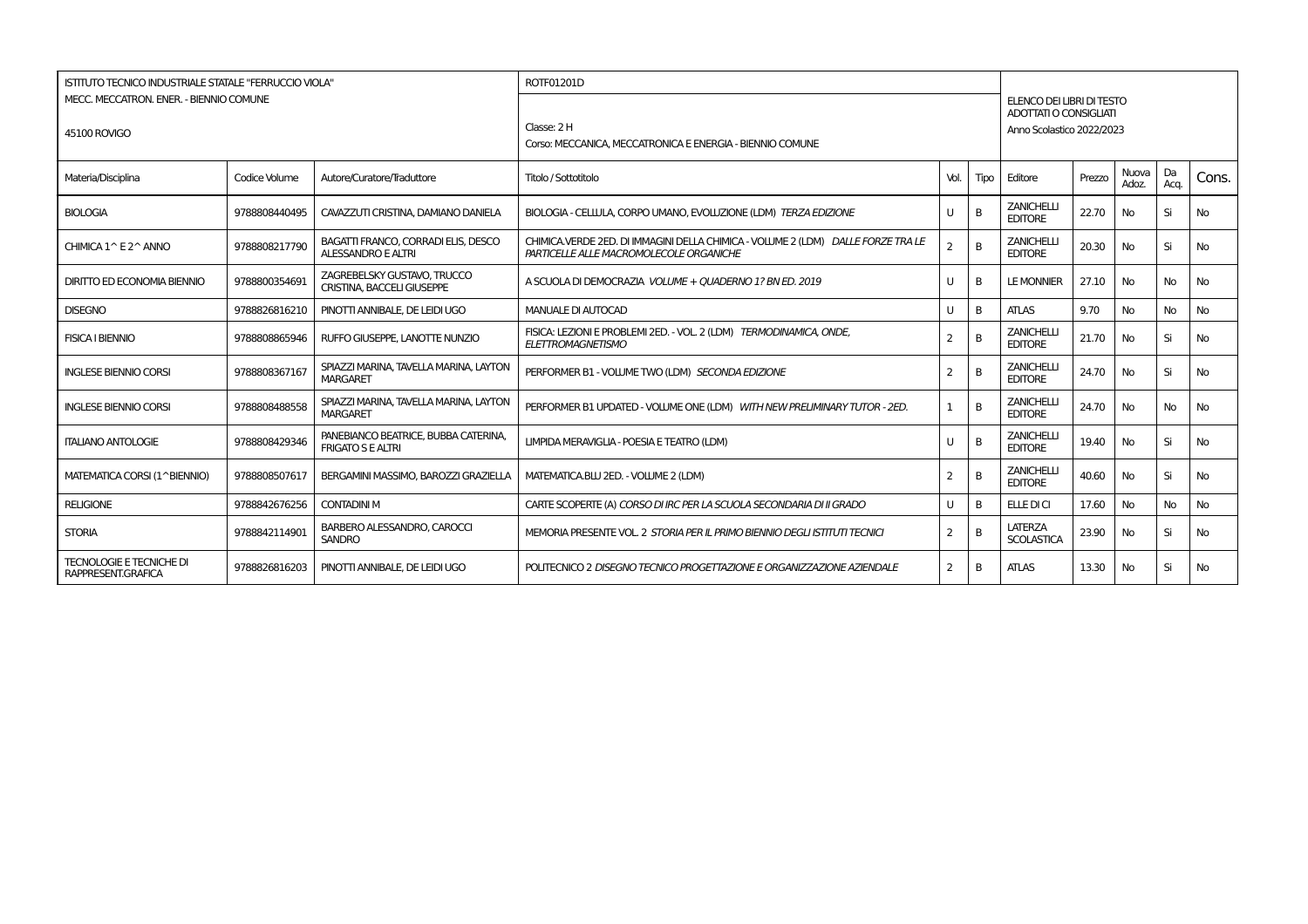| <b>ISTITUTO TECNICO INDUSTRIALE STATALE "FERRUCCIO VIOLA"</b> |               |                                                                  | ROTF01201D                                                                                                                  |                |      |                                                                                  |        |                |            |           |
|---------------------------------------------------------------|---------------|------------------------------------------------------------------|-----------------------------------------------------------------------------------------------------------------------------|----------------|------|----------------------------------------------------------------------------------|--------|----------------|------------|-----------|
| MECC. MECCATRON. ENER. - BIENNIO COMUNE<br>45100 ROVIGO       |               |                                                                  | Classe: 21<br>Corso: MECCANICA, MECCATRONICA E ENERGIA - BIENNIO COMUNE                                                     |                |      | ELENCO DEI LIBRI DI TESTO<br>ADOTTATI O CONSIGLIATI<br>Anno Scolastico 2022/2023 |        |                |            |           |
| Materia/Disciplina                                            | Codice Volume | Autore/Curatore/Traduttore                                       | Titolo / Sottotitolo                                                                                                        | Vol.           | Tipo | Editore                                                                          | Prezzo | Nuova<br>Adoz. | Da<br>Acq. | Cons.     |
| <b>BIOLOGIA</b>                                               | 9788808440495 | CAVAZZUTI CRISTINA, DAMIANO DANIELA                              | BIOLOGIA - CELLULA, CORPO UMANO, EVOLUZIONE (LDM) TERZA EDIZIONE                                                            | U              | B    | <b>ZANICHELLI</b><br><b>EDITORE</b>                                              | 22.70  | No             | Si         | No        |
| CHIMICA 1^ E 2^ ANNO                                          | 9788808217790 | BAGATTI FRANCO, CORRADI ELIS, DESCO<br>ALESSANDRO E ALTRI        | CHIMICA.VERDE 2ED. DI IMMAGINI DELLA CHIMICA - VOLUME 2 (LDM) DALLE FORZE TRA LE<br>PARTICELLE ALLE MACROMOLECOLE ORGANICHE | 2              | B    | <b>ZANICHELLI</b><br><b>EDITORE</b>                                              | 20.30  | <b>No</b>      | Si         | <b>No</b> |
| <b>DIRITTO ED ECONOMIA BIENNIO</b>                            | 9788800354691 | ZAGREBELSKY GUSTAVO. TRUCCO<br><b>CRISTINA, BACCELI GIUSEPPE</b> | A SCUOLA DI DEMOCRAZIA VOLUME + OUADERNO 1? BN ED. 2019                                                                     | U              | B    | <b>LE MONNIER</b>                                                                | 27.10  | No             | <b>No</b>  | <b>No</b> |
| <b>DISEGNO</b>                                                | 9788826816210 | PINOTTI ANNIBALE, DE LEIDI UGO                                   | <b>MANUALE DI AUTOCAD</b>                                                                                                   | U              | B    | <b>ATLAS</b>                                                                     | 9.70   | No             | <b>No</b>  | <b>No</b> |
| <b>FISICA I BIENNIO</b>                                       | 9788808865946 | RUFFO GIUSEPPE, LANOTTE NUNZIO                                   | FISICA: LEZIONI E PROBLEMI 2ED. - VOL. 2 (LDM) TERMODINAMICA, ONDE.<br><b>ELETTROMAGNETISMO</b>                             | $\overline{2}$ | B    | <b>ZANICHELLI</b><br><b>EDITORE</b>                                              | 21.70  | No             | Si         | <b>No</b> |
| <b>INGLESE BIENNIO CORSI</b>                                  | 9788808367167 | SPIAZZI MARINA, TAVELLA MARINA, LAYTON<br><b>MARGARET</b>        | PERFORMER B1 - VOLUME TWO (LDM) SECONDA EDIZIONE                                                                            | 2              | B    | <b>ZANICHELLI</b><br><b>EDITORE</b>                                              | 24.70  | <b>No</b>      | Si         | No        |
| <b>INGLESE BIENNIO CORSI</b>                                  | 9788808488558 | SPIAZZI MARINA, TAVELLA MARINA, LAYTON<br><b>MARGARET</b>        | PERFORMER B1 UPDATED - VOLUME ONE (LDM) WITH NEW PRELIMINARY TUTOR - 2ED.                                                   | 1              | B    | <b>ZANICHELLI</b><br><b>EDITORE</b>                                              | 24.70  | No             | No.        | <b>No</b> |
| <b>ITALIANO ANTOLOGIE</b>                                     | 9788808429346 | PANEBIANCO BEATRICE, BUBBA CATERINA,<br><b>FRIGATO S E ALTRI</b> | LIMPIDA MERAVIGLIA - POESIA E TEATRO (LDM)                                                                                  | U              | B    | <b>ZANICHELLI</b><br><b>EDITORE</b>                                              | 19.40  | No             | Si         | No        |
| MATEMATICA CORSI (1^BIENNIO)                                  | 9788808507617 | BERGAMINI MASSIMO, BAROZZI GRAZIELLA                             | MATEMATICA.BLU 2ED. - VOLUME 2 (LDM)                                                                                        | 2              | B    | <b>ZANICHELLI</b><br><b>EDITORE</b>                                              | 40.60  | No             | Si         | <b>No</b> |
| <b>RELIGIONE</b>                                              | 9788842676256 | <b>CONTADINI M</b>                                               | CARTE SCOPERTE (A) CORSO DI IRC PER LA SCUOLA SECONDARIA DI II GRADO                                                        | U              | B    | ELLE DI CI                                                                       | 17.60  | No             | <b>No</b>  | <b>No</b> |
| <b>STORIA</b>                                                 | 9788842114901 | <b>BARBERO ALESSANDRO, CAROCCI</b><br><b>SANDRO</b>              | MEMORIA PRESENTE VOL. 2 STORIA PER IL PRIMO BIENNIO DEGLI ISTITUTI TECNICI                                                  | 2              | B    | <b>LATERZA</b><br><b>SCOLASTICA</b>                                              | 23.90  | No             | Si         | <b>No</b> |
| <b>TECNOLOGIE E TECNICHE DI</b><br>RAPPRESENT.GRAFICA         | 9788826816203 | PINOTTI ANNIBALE, DE LEIDI UGO                                   | POLITECNICO 2 DISEGNO TECNICO PROGETTAZIONE E ORGANIZZAZIONE AZIENDALE                                                      | 2              | B    | <b>ATLAS</b>                                                                     | 13.30  | No             | Si         | No        |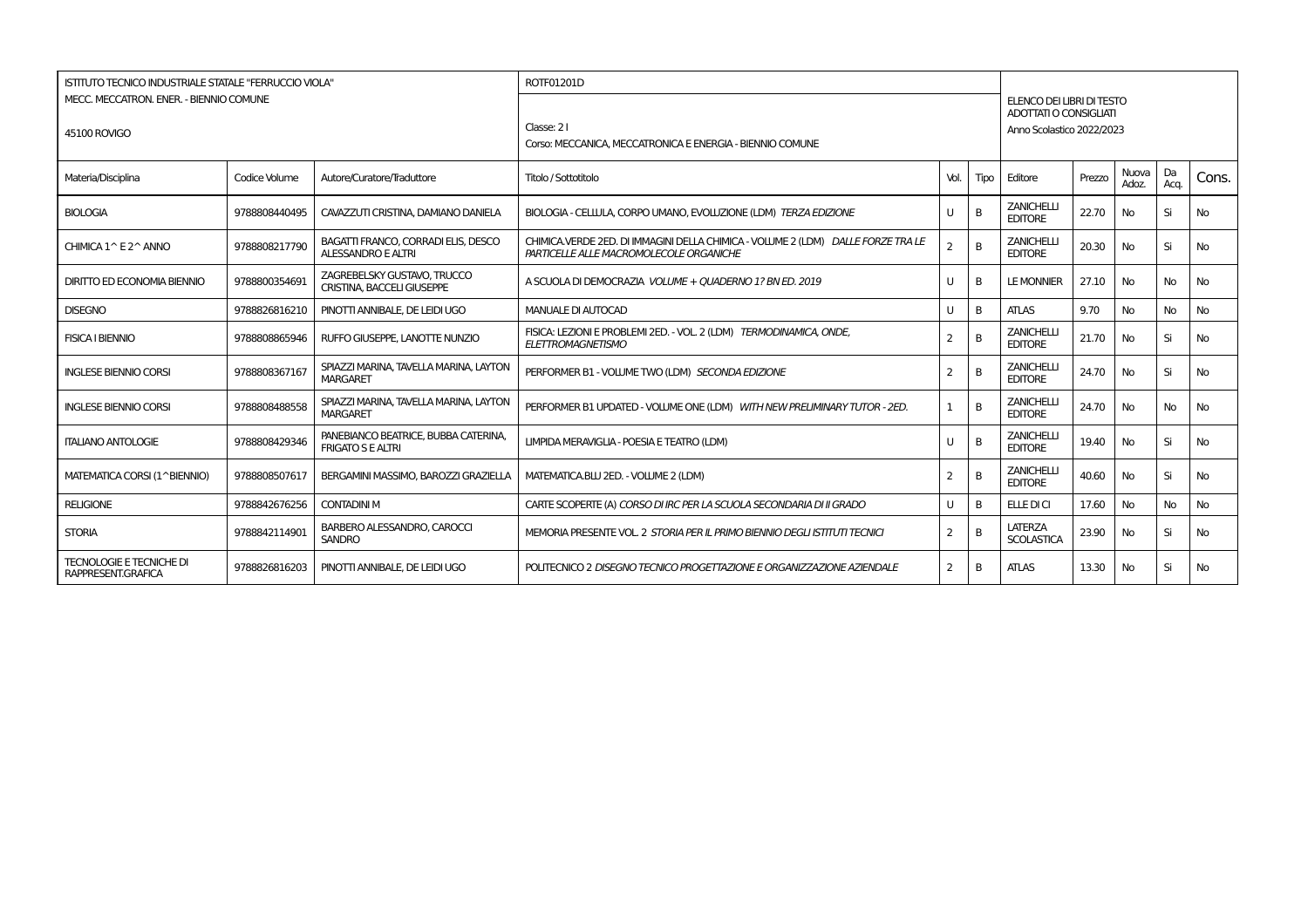| ISTITUTO TECNICO INDUSTRIALE STATALE "FERRUCCIO VIOLA"   |               |                                                                | ROTF01201D                                                                                                      |      |      |                                                     |        |                |            |           |
|----------------------------------------------------------|---------------|----------------------------------------------------------------|-----------------------------------------------------------------------------------------------------------------|------|------|-----------------------------------------------------|--------|----------------|------------|-----------|
| <b>CHIMICA E MATERIALI</b>                               |               |                                                                |                                                                                                                 |      |      | ELENCO DEI LIBRI DI TESTO<br>ADOTTATI O CONSIGLIATI |        |                |            |           |
| 45100 ROVIGO                                             |               |                                                                | Classe: 3 A<br>Corso: CHIMICA E MATERIALI                                                                       |      |      | Anno Scolastico 2022/2023                           |        |                |            |           |
| Materia/Disciplina                                       | Codice Volume | Autore/Curatore/Traduttore                                     | Titolo / Sottotitolo                                                                                            | Vol. | Tipo | Editore                                             | Prezzo | Nuova<br>Adoz. | Da<br>Acq. | Cons.     |
| CHIMICA ANALITICA E<br><b>STRUMENTALE</b>                | 9788808831989 | RUBINO CARMINE, VENZAGHI ITALO, COZZI<br><b>RENATO</b>         | BASI DELLA CHIMICA ANALITICA (LE) 2ED - LABORATORIO (LD)                                                        | U    | B    | <b>ZANICHELLI</b><br><b>EDITORE</b>                 | 18.30  | Si             | Si         | No        |
| CHIMICA ANALITICA E<br><b>STRUMENTALE</b>                | 9788808520272 | RUBINO CARMINE, VENZAGHI ITALO, COZZI<br><b>RENATO</b>         | BASI DELLA CHIMICA ANALITICA (LE) 2ED - VOLUME U (LDM)                                                          | U    | B    | <b>ZANICHELLI</b><br><b>EDITORE</b>                 | 24.80  | Si             | Si         | No        |
| <b>CHIMICA ORGANICA</b>                                  | 9788808620514 | HART HAROLD, HADAD CHRISTOPHER M,<br><b>CRAINE L - HART DI</b> | CHIMICA ORGANICA - DAL CARBONIO ALLE BIOMOLECOLE (LDM) OTTAVA EDIZIONE                                          | U    | B    | <b>ZANICHELLI</b><br><b>EDITORE</b>                 | 45.70  | No             | Si         | No        |
| <b>INGLESE BIENNIO CORSI</b>                             | 9788808367167 | SPIAZZI MARINA, TAVELLA MARINA, LAYTON<br><b>MARGARET</b>      | PERFORMER B1 - VOLUME TWO (LDM) SECONDA EDIZIONE                                                                | 2    | B    | <b>ZANICHELLI</b><br><b>EDITORE</b>                 | 24.70  | No             | <b>No</b>  | <b>No</b> |
| <b>ITALIANO ANTOLOGIE E STORIA</b><br>LETTERATURA        | 9788858339756 | BOLOGNA CORRADO, ROCCHI PAOLA,<br>ROSSI GIULIANO               | LETTERATURA VISIONE DEL MONDO ED.ROSSA V.1+STRUM.+ANTOLOGIA DIVINA COMMEDIA<br>DALLE ORIGINI ALLA CONTRORIFORMA |      | B    | <b>LOESCHER</b><br><b>EDITORE</b>                   | 40.90  | No             | Si         | No        |
| MATEMATICA CORSI (2? BIENNIO<br>$+5?$ ANNO)              | 9788849423327 | SASSO LEONARDO, ZOLI ENRICO                                    | COLORI DELLA MATEMATICA - EDIZIONE VERDE VOL. 3 + EBOOK                                                         |      | B    | <b>PETRINI</b>                                      | 30.90  | No             | Si         | No        |
| <b>RELIGIONE</b>                                         | 9788842676256 | <b>CONTADINI M</b>                                             | CARTE SCOPERTE (A) CORSO DI IRC PER LA SCUOLA SECONDARIA DI II GRADO                                            | U    | B    | ELLE DI CI                                          | 17.60  | No             | No         | No        |
| STORIA CLASSI $3^{\wedge}$ , $4^{\wedge}$ , $5^{\wedge}$ | 9788835047773 | <b>GENTILE, RONGA, ROSSI</b>                                   | ERODOTO MAGAZINE TRIENNIO 3 + INTERROG 3 + ATLANTE KIT ED AL STORIA PER IL 2?<br><b>BIENNIO E 5? ANNO</b>       |      | B    | LA SCUOLA<br><b>EDITRICE</b>                        | 27.00  | No             | Si         | No        |
| <b>TECNOLOGIE CHIMICHE</b><br><b>INDUSTRIALI</b>         | 9788844118785 | NATOLI SILVESTRO, CALATOZZOLO<br><b>MARIANO</b>                | TECNOLOGIE CHIMICHE IND. 1 VOL. 1. SECONDA EDIZIONE                                                             |      | B    | <b>EDISCO</b>                                       | 37.00  | <b>No</b>      | Si         | No        |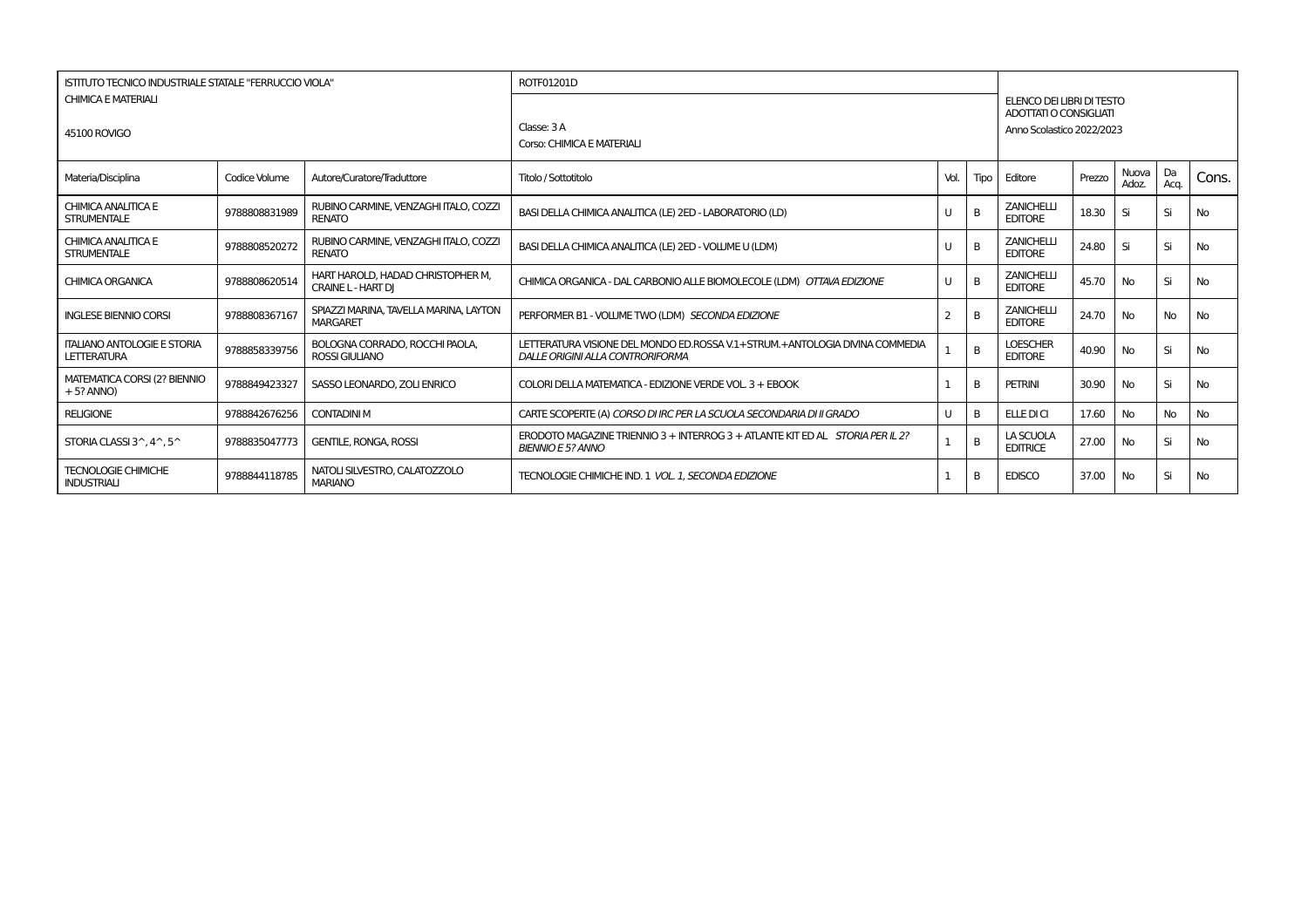| ISTITUTO TECNICO INDUSTRIALE STATALE "FERRUCCIO VIOLA"   |               |                                                               | ROTF01201D                                                                                                                                           |      |          |                                                                                  |        |                |            |           |
|----------------------------------------------------------|---------------|---------------------------------------------------------------|------------------------------------------------------------------------------------------------------------------------------------------------------|------|----------|----------------------------------------------------------------------------------|--------|----------------|------------|-----------|
| <b>ELETTROTECNICA</b><br>45100 ROVIGO                    |               |                                                               | Classe: 3 C<br>Corso: ELETTROTECNICA                                                                                                                 |      |          | ELENCO DEI LIBRI DI TESTO<br>ADOTTATI O CONSIGLIATI<br>Anno Scolastico 2022/2023 |        |                |            |           |
| Materia/Disciplina                                       | Codice Volume | Autore/Curatore/Traduttore                                    | Titolo / Sottotitolo                                                                                                                                 | Vol. | Tipo     | Editore                                                                          | Prezzo | Nuova<br>Adoz. | Da<br>Aca. | Cons.     |
| <b>ELETTROTECNICA ED</b><br><b>ELETTRONICA</b>           | 9788836007882 | CONTE GAETANO, CERRI FABRIZIO.<br><b>IMPALLOMENI EMANUELE</b> | NUOVO CORSO DI ELETTROTECNICA ED ELETTRONICA PER L'ARTICOLAZIONE ELETTROTECNICA DEGLI<br><b>ISTITUTI TECNICI SETTORE TECNOLOGIC</b>                  |      | B        | <b>HOEPLI</b>                                                                    | 27.90  | Si             | Si         | <b>No</b> |
| <b>INGLESE BIENNIO CORSI</b>                             | 9788808367167 | SPIAZZI MARINA, TAVELLA MARINA,<br><b>LAYTON MARGARET</b>     | PERFORMER B1 - VOLUME TWO (LDM) SECONDA EDIZIONE                                                                                                     |      | B        | <b>ZANICHELLI</b><br><b>EDITORE</b>                                              | 24.70  | No             | No         | <b>No</b> |
| <b>ITALIANO ANTOLOGIE E</b><br>STORIA LETTERATURA        | 9788858339756 | BOLOGNA CORRADO, ROCCHI PAOLA.<br><b>ROSSI GIULIANO</b>       | LETTERATURA VISIONE DEL MONDO ED.ROSSA V.1+STRUM.+ANTOLOGIA DIVINA COMMEDIA DALLE<br>ORIGINI ALLA CONTRORIFORMA                                      |      | B        | <b>LOESCHER</b><br><b>EDITORE</b>                                                | 40.90  | No.            | Si         | <b>No</b> |
| <b>MATEMATICA E COMPLEMENTI</b><br>DI MATEMATICA         | 9788849423327 | SASSO LEONARDO, ZOLI ENRICO                                   | COLORI DELLA MATEMATICA - EDIZIONE VERDE VOL. 3 + EBOOK                                                                                              |      | B        | <b>PETRINI</b>                                                                   | 30.90  | No             | Si         | <b>No</b> |
| <b>RELIGIONE</b>                                         | 9788842676256 | <b>CONTADINI M</b>                                            | CARTE SCOPERTE (A) CORSO DI IRC PER LA SCUOLA SECONDARIA DI II GRADO                                                                                 |      | B        | <b>ELLE DI CI</b>                                                                | 17.60  | No             | <b>No</b>  | <b>No</b> |
| SISTEMI AUTOMATICI                                       | 9788820394844 | CERRI FABRIZIO. ORTOLANI GIULIANO.<br><b>VENTURI EZIO</b>     | NUOVO CORSO DI SISTEMI AUTOMATICI PER LE ARTICOLAZIONI ELETTROTECNICA. ELETTRONICA E<br><b>AUTOMAZIONE DEGLI ISTITUT</b>                             |      | B        | <b>HOEPLI</b>                                                                    | 28.90  | No             | Si         | <b>No</b> |
| STORIA CLASSI $3^{\wedge}$ , $4^{\wedge}$ , $5^{\wedge}$ | 9788835047773 | <b>GENTILE, RONGA, ROSSI</b>                                  | ERODOTO MAGAZINE TRIENNIO 3 + INTERROG 3 + ATLANTE KIT ED AL STORIA PER IL 2? BIENNIO E 5?<br><b>ANNO</b>                                            |      | B        | LA SCUOLA<br><b>EDITRICE</b>                                                     | 27.00  | No             | Si         | <b>No</b> |
| <b>TECNOLOGIE E</b><br><b>PROGETTAZIONE</b>              | 9788836007929 | AA W                                                          | NUOVO TECNOLOGIE E PROGETTAZIONE DI SISTEMI ELETTRICI ED ELETTRONICI PER L'ARTICOLAZIONE<br>ELETTROTECNICA DEGLI ISTITUTI TECNICI SETTORE TECNOLOGIC |      | <b>B</b> | <b>HOEPLI</b>                                                                    | 26.90  | No             | Si         | <b>No</b> |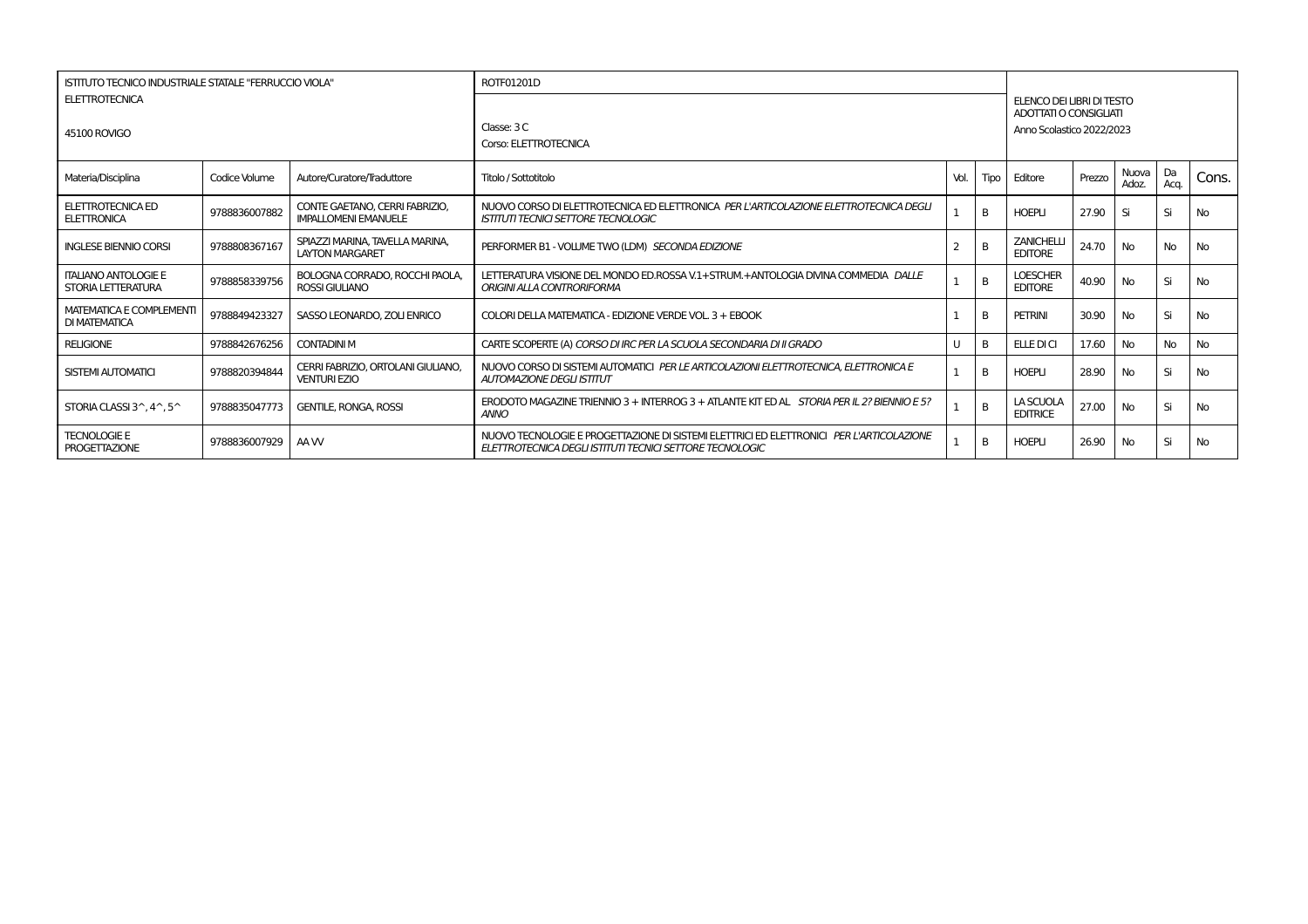| ISTITUTO TECNICO INDUSTRIALE STATALE "FERRUCCIO VIOLA" |               |                                                                | ROTF01201D                                                                                                                                |      |      |                                                     |        |                |            |           |
|--------------------------------------------------------|---------------|----------------------------------------------------------------|-------------------------------------------------------------------------------------------------------------------------------------------|------|------|-----------------------------------------------------|--------|----------------|------------|-----------|
| <b>INFORMATICA</b>                                     |               |                                                                |                                                                                                                                           |      |      | ELENCO DEI LIBRI DI TESTO<br>ADOTTATI O CONSIGLIATI |        |                |            |           |
| 45100 ROVIGO                                           |               |                                                                | Classe: 3 E<br>Corso: INFORMATICA                                                                                                         |      |      | Anno Scolastico 2022/2023                           |        |                |            |           |
| Materia/Disciplina                                     | Codice Volume | Autore/Curatore/Traduttore                                     | Titolo / Sottotitolo                                                                                                                      | Vol. | Tipo | Editore                                             | Prezzo | Nuova<br>Adoz. | Da<br>Acq. | Cons.     |
| <b>INFORMATICA CORSI</b>                               | 9788836003303 | CAMAGNI PAOLO, NIKOLASSY<br><b>RICCARDO</b>                    | CORSO DI INFORMATICA JAVA PERCORSI MODULARI PER LINGUAGGI DI PROGRAMMAZIONE                                                               |      | B    | <b>HOEPLI</b>                                       | 26.90  | Si             | Si         | No        |
| <b>INGLESE BIENNIO CORSI</b>                           | 9788808367167 | SPIAZZI MARINA. TAVELLA MARINA.<br><b>LAYTON MARGARET</b>      | PERFORMER B1 - VOLUME TWO (LDM) SECONDA EDIZIONE                                                                                          |      | B    | <b>ZANICHELLI</b><br><b>EDITORE</b>                 | 24.70  | No             | No         | No        |
| <b>ITALIANO ANTOLOGIE E STORIA</b><br>LETTERATURA      | 9788858339756 | BOLOGNA CORRADO, ROCCHI PAOLA,<br><b>ROSSI GIULIANO</b>        | LETTERATURA VISIONE DEL MONDO ED ROSSA V.1 + STRUM. + ANTOLOGIA DIVINA COMMEDIA<br>DALLE ORIGINI ALLA CONTRORIFORMA                       |      | B    | <b>LOESCHER</b><br><b>EDITORE</b>                   | 40.90  | No             | Si         | <b>No</b> |
| MATEMATICA CORSI (2? BIENNIO<br>$+5$ ? ANNO)           | 9788849423327 | SASSO LEONARDO, ZOLI ENRICO                                    | COLORI DELLA MATEMATICA - EDIZIONE VERDE VOL 3 + EBOOK                                                                                    |      | B.   | <b>PETRINI</b>                                      | 30.90  | No             | Si         | <b>No</b> |
| <b>RELIGIONE</b>                                       | 9788842676256 | <b>CONTADINI M</b>                                             | CARTE SCOPERTE (A) CORSO DI IRC PER LA SCUOLA SECONDARIA DI II GRADO                                                                      |      | B.   | <b>ELLE DI CI</b>                                   | 17.60  | No             | <b>No</b>  | <b>No</b> |
| <b>SISTEMI E RETI</b>                                  | 9788874857487 | BALDINO ELENA, RONDANO RENATO,<br>SPANO ANTONIO                | <b>INTERNETWORKING VOLUME 3 - ED 2021</b>                                                                                                 |      | B    | <b>IUVENILIA</b>                                    | 23.00  | Si             | Si         | <b>No</b> |
| STORIA CLASSI 3^, 4^, 5^                               | 9788835047773 | <b>GENTILE, RONGA, ROSSI</b>                                   | ERODOTO MAGAZINE TRIENNIO 3 + INTERROG 3 + ATLANTE KIT ED AL STORIA PER IL 2? BIENNIO E<br>5? ANNO                                        |      | B    | LA SCUOLA<br><b>EDITRICE</b>                        | 27.00  | No             | Si         | <b>No</b> |
| <b>TECNOLOGIE E PROGETTAZIONE</b><br>DI SISTEMI INFO   | 9788808499943 | FORMICHI FIORENZO. MEINI GIORGIO                               | TECNOLOGIE E PROGETT. SIST. INFORMATICI E DI TELECOM. 3ED - VOLUME 1 (LDM) ARCHITETTURA<br>DEL COMPUTER E SISTEMI OPERATIVI. LINGUAGGIO C |      | B    | <b>ZANICHELLI</b><br><b>EDITORE</b>                 | 22.90  | <b>No</b>      | Si         | <b>No</b> |
| <b>TELECOMUNICAZIONI</b>                               | 9788823357037 | AMBROSINI ENRICO. PERLASCA<br><b>IPPOLITO, MAINI PIERPAOLO</b> | TELECOMUNICAZIONI - LIBRO MISTO CON HUB LIBRO YOUNG VOL. + HUB YOUNG + HUB KIT                                                            |      | B    | TRAMONTANA                                          | 33.50  | No             | Si         | No        |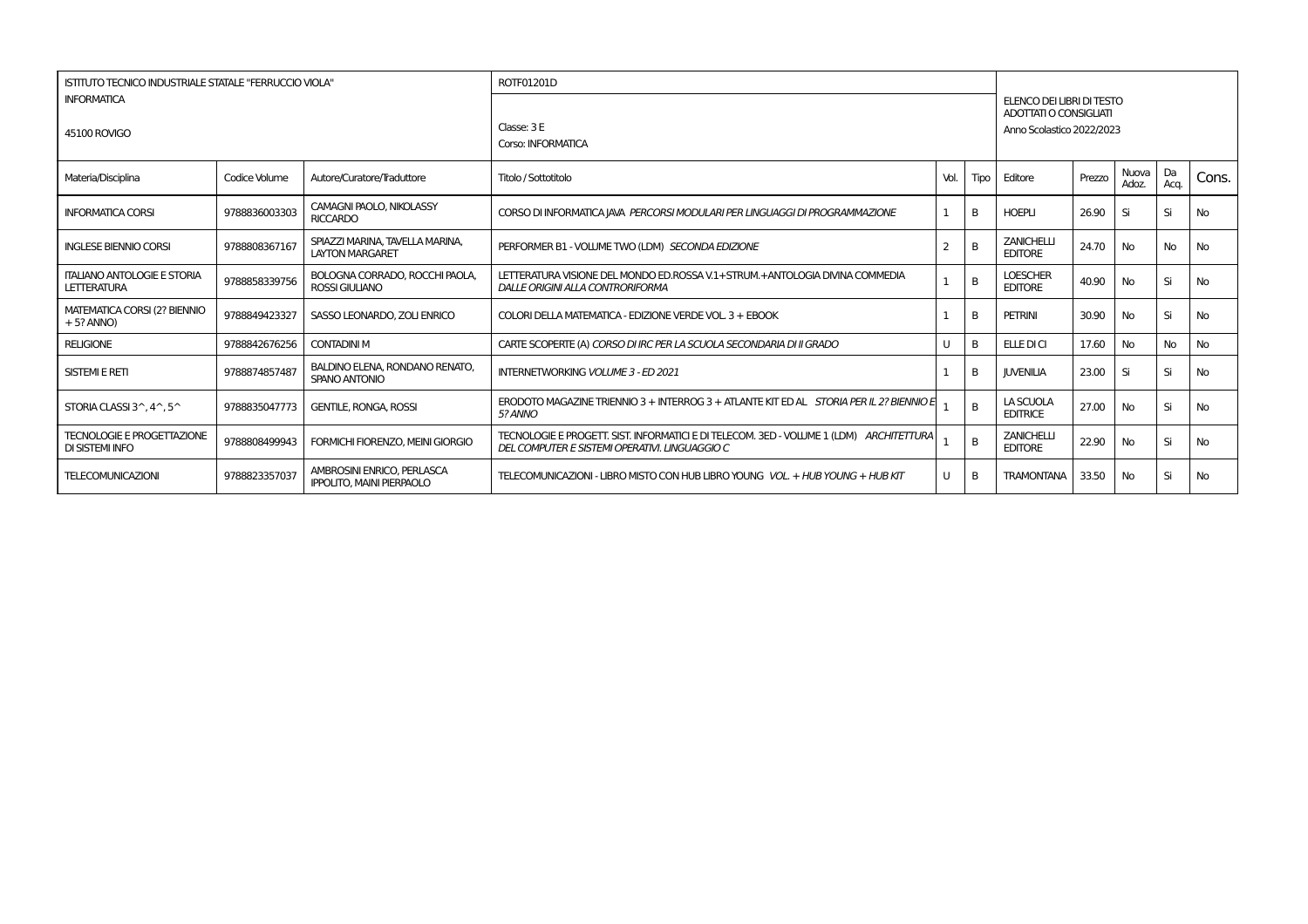| ISTITUTO TECNICO INDUSTRIALE STATALE "FERRUCCIO VIOLA"      |               |                                                                | ROTF01201D                                                                                                                                |      |                |                                                                                         |        |                |              |           |
|-------------------------------------------------------------|---------------|----------------------------------------------------------------|-------------------------------------------------------------------------------------------------------------------------------------------|------|----------------|-----------------------------------------------------------------------------------------|--------|----------------|--------------|-----------|
| <b>INFORMATICA</b><br>45100 ROVIGO                          |               |                                                                | Classe: 3 F<br>Corso: INFORMATICA                                                                                                         |      |                | ELENCO DEI LIBRI DI TESTO<br><b>ADOTTATI O CONSIGLIATI</b><br>Anno Scolastico 2022/2023 |        |                |              |           |
| Materia/Disciplina                                          | Codice Volume | Autore/Curatore/Traduttore                                     | Titolo / Sottotitolo                                                                                                                      | Vol. | Tipo           | Editore                                                                                 | Prezzo | Nuova<br>Adoz. | l Da<br>Acq. | Cons.     |
| <b>INFORMATICA CORSI</b>                                    | 9788836003303 | CAMAGNI PAOLO, NIKOLASSY<br><b>RICCARDO</b>                    | CORSO DI INFORMATICA JAVA PERCORSI MODULARI PER LINGUAGGI DI PROGRAMMAZIONE                                                               |      | B              | <b>HOEPLI</b>                                                                           | 26.90  | Si             | Si           | <b>No</b> |
| <b>INGLESE BIENNIO CORSI</b>                                | 9788808367167 | SPIAZZI MARINA, TAVELLA MARINA,<br><b>LAYTON MARGARET</b>      | PERFORMER B1 - VOLUME TWO (LDM) SECONDA EDIZIONE                                                                                          | 2    | B              | <b>ZANICHELLI</b><br><b>EDITORE</b>                                                     | 24.70  | No             | <b>No</b>    | <b>No</b> |
| <b>ITALIANO ANTOLOGIE E STORIA</b><br><b>LETTERATURA</b>    | 9788858339756 | BOLOGNA CORRADO. ROCCHI PAOLA.<br><b>ROSSI GIULIANO</b>        | LETTERATURA VISIONE DEL MONDO ED.ROSSA V.1+STRUM.+ANTOLOGIA DIVINA COMMEDIA<br>DALLE ORIGINI ALLA CONTRORIFORMA                           |      | B              | <b>LOESCHER</b><br><b>EDITORE</b>                                                       | 40.90  | No             | Si           | No        |
| MATEMATICA CORSI (1^BIENNIO)                                | 9788808507617 | BERGAMINI MASSIMO, BAROZZI<br><b>GRAZIELLA</b>                 | MATEMATICA.BLU 2ED. - VOLUME 2 (LDM)                                                                                                      | 2    | B              | <b>ZANICHELLI</b><br><b>EDITORE</b>                                                     | 40.60  | No             | <b>No</b>    | <b>No</b> |
| MATEMATICA CORSI (2? BIENNIO<br>$+5?$ ANNO)                 | 9788849423327 | SASSO LEONARDO, ZOLI ENRICO                                    | COLORI DELLA MATEMATICA - EDIZIONE VERDE VOL. 3 + EBOOK                                                                                   |      | B              | <b>PETRINI</b>                                                                          | 30.90  | <b>No</b>      | Si           | No        |
| <b>RELIGIONE</b>                                            | 9788842676256 | <b>CONTADINI M</b>                                             | CARTE SCOPERTE (A) CORSO DI IRC PER LA SCUOLA SECONDARIA DI II GRADO                                                                      | U    | B              | ELLE DI CI                                                                              | 17.60  | <b>No</b>      | <b>No</b>    | No        |
| <b>SISTEMI E RETI</b>                                       | 9788874857487 | <b>BALDINO ELENA, RONDANO RENATO,</b><br>SPANO ANTONIO         | <b>INTERNETWORKING VOLUME 3 - ED 2021</b>                                                                                                 |      | B              | <b>JUVENILIA</b>                                                                        | 23.00  | Si             | Si           | No        |
| STORIA CLASSI 3^.4^.5^                                      | 9788835047773 | <b>GENTILE, RONGA, ROSSI</b>                                   | ERODOTO MAGAZINE TRIENNIO 3 + INTERROG 3 + ATLANTE KIT ED AL STORIA PER IL 2? BIENNIO E<br>5? ANNO                                        |      | $\overline{B}$ | <b>LA SCUOLA</b><br><b>EDITRICE</b>                                                     | 27.00  | No             | Si           | <b>No</b> |
| <b>TECNOLOGIE E PROGETTAZIONE</b><br><b>DI SISTEMI INFO</b> | 9788808499943 | FORMICHI FIORENZO. MEINI GIORGIO                               | TECNOLOGIE E PROGETT. SIST. INFORMATICI E DI TELECOM. 3ED - VOLUME 1 (LDM) ARCHITETTURA<br>DEL COMPUTER E SISTEMI OPERATIVI. LINGUAGGIO C |      | B              | <b>ZANICHELLI</b><br><b>EDITORE</b>                                                     | 22.90  | Si             | Si           | <b>No</b> |
| <b>TELECOMUNICAZIONI</b>                                    | 9788823357037 | AMBROSINI ENRICO, PERLASCA<br><b>IPPOLITO, MAINI PIERPAOLO</b> | TELECOMUNICAZIONI - LIBRO MISTO CON HUB LIBRO YOUNG VOL. + HUB YOUNG + HUB KIT                                                            | U    | B              | <b>TRAMONTANA</b>                                                                       | 33.50  | <b>No</b>      | Si           | No        |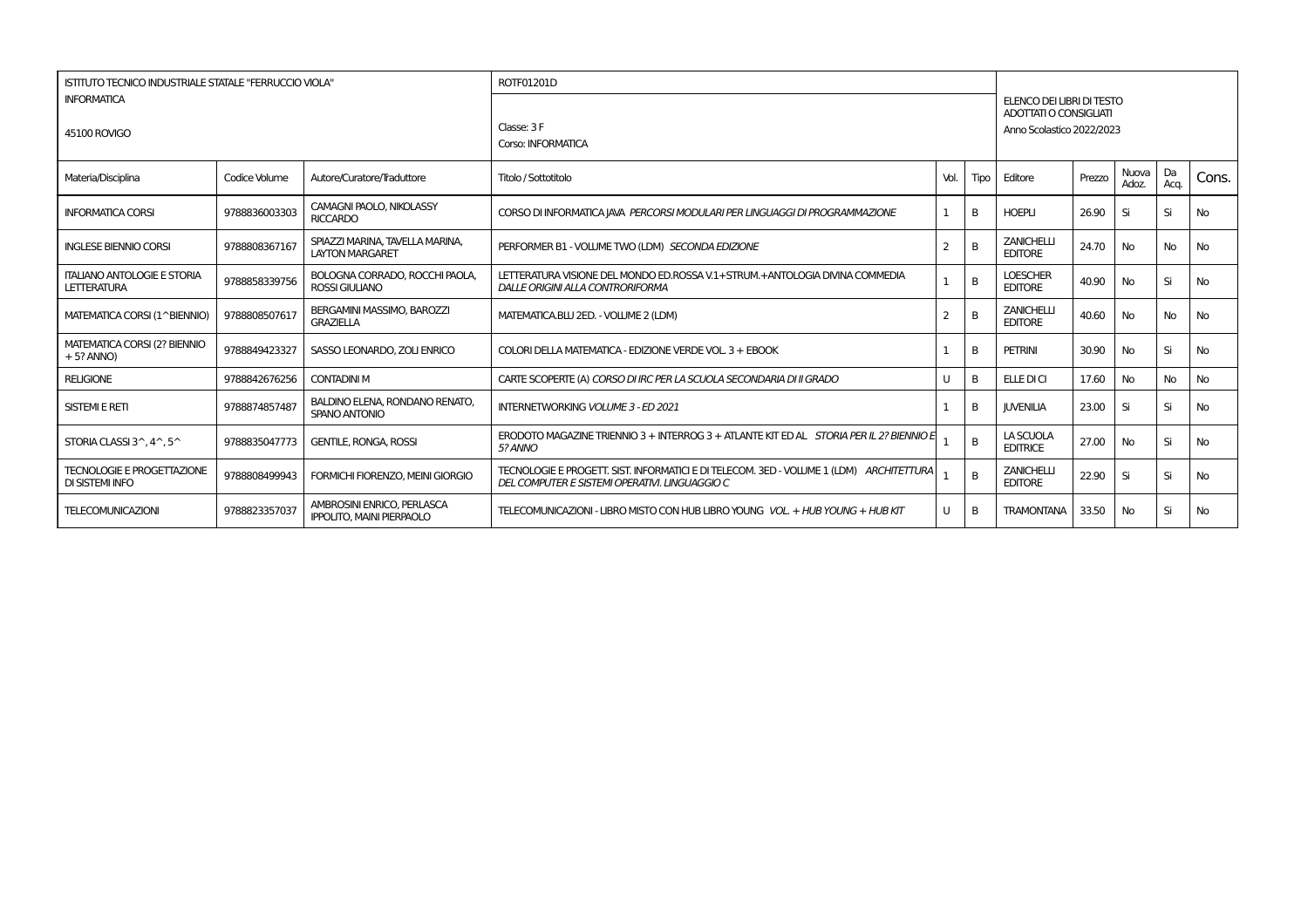| ISTITUTO TECNICO INDUSTRIALE STATALE "FERRUCCIO VIOLA"   |               |                                                           | ROTF01201D                                                                                                          |      |              |                                                                                  |        |                |            |           |
|----------------------------------------------------------|---------------|-----------------------------------------------------------|---------------------------------------------------------------------------------------------------------------------|------|--------------|----------------------------------------------------------------------------------|--------|----------------|------------|-----------|
| MECCANICA E MECCATRONICA<br><b>45100 ROVIGO</b>          |               |                                                           | Classe: $3G$<br>Corso: MECCANICA E MECCATRONICA                                                                     |      |              | ELENCO DEI LIBRI DI TESTO<br>ADOTTATI O CONSIGLIATI<br>Anno Scolastico 2022/2023 |        |                |            |           |
| Materia/Disciplina                                       | Codice Volume | Autore/Curatore/Traduttore                                | Titolo / Sottotitolo                                                                                                | Vol. |              | Tipo Editore                                                                     | Prezzo | Nuova<br>Adoz. | Da<br>Aca. | Cons.     |
| <b>DISEGNO DI COSTRUZIONI</b><br><b>MECCANICHE</b>       | 9788839529930 | CALIGARIS, FAVA, TOMASELLO                                | NUOVO DAL PROGETTO AL PRODOTTO (IL) 1                                                                               |      |              | <b>PARAVIA</b>                                                                   | 41.40  | No.            | Si         | No        |
| <b>INGLESE BIENNIO CORSI</b>                             | 9788808367167 | SPIAZZI MARINA, TAVELLA MARINA.<br><b>LAYTON MARGARET</b> | PERFORMER B1 - VOLUME TWO (LDM) SECONDA EDIZIONE                                                                    |      | B            | <b>ZANICHELLI</b><br><b>EDITORE</b>                                              | 24.70  | No             | <b>No</b>  | No        |
| <b>ITALIANO ANTOLOGIE E STORIA</b><br>LETTERATURA        | 9788858339756 | BOLOGNA CORRADO, ROCCHI PAOLA,<br><b>ROSSI GIULIANO</b>   | LETTERATURA VISIONE DEL MONDO ED.ROSSA V.1 + STRUM. + ANTOLOGIA DIVINA COMMEDIA<br>DALLE ORIGINI ALLA CONTRORIFORMA |      | $\mathsf{B}$ | <b>LOESCHER</b><br><b>EDITORE</b>                                                | 40.90  | No             | Si         | No        |
| <b>MATEMATICA CORSI (2? BIENNIO</b><br>$+5?$ ANNO)       | 9788849423327 | SASSO LEONARDO, ZOLI ENRICO                               | COLORI DELLA MATEMATICA - EDIZIONE VERDE VOL. 3 + EBOOK                                                             |      | B            | PETRINI                                                                          | 30.90  | No             | Si         | No        |
| <b>MECCANICA</b>                                         | 9788820366452 | AA W                                                      | MANUALE DI MECCANICA                                                                                                |      | $\times$     | <b>HOEPLI</b>                                                                    | 71.90  | No             | <b>No</b>  | App       |
| <b>RELIGIONE</b>                                         | 9788842676256 | <b>CONTADINI M</b>                                        | CARTE SCOPERTE (A) CORSO DI IRC PER LA SCUOLA SECONDARIA DI II GRADO                                                |      | B            | ELLEDICI                                                                         | 17.60  | No             | <b>No</b>  | No        |
| SISTEMI E AUTOMAZIONE                                    | 9788820394707 | BERGAMINI GUIDO, NASUTI PIER<br><b>GIORGIO</b>            | NUOVO SISTEMI E AUTOMAZIONE PER L'INDIRIZZO MECCANICA. MECCATRONICA ED ENERGIA<br><b>DEGLI ISTITUTI TECNICI T</b>   |      | B            | <b>HOEPLI</b>                                                                    | 26.90  | No             | Si         | No        |
| STORIA CLASSI $3^{\wedge}$ , $4^{\wedge}$ , $5^{\wedge}$ | 9788835047773 | <b>GENTILE, RONGA, ROSSI</b>                              | ERODOTO MAGAZINE TRIENNIO 3 + INTERROG 3 + ATLANTE KIT ED AL STORIA PER IL 2?<br><b>BIENNIO E 5? ANNO</b>           |      | B            | LA SCUOLA<br><b>EDITRICE</b>                                                     | 27.00  | No             | Si         | <b>No</b> |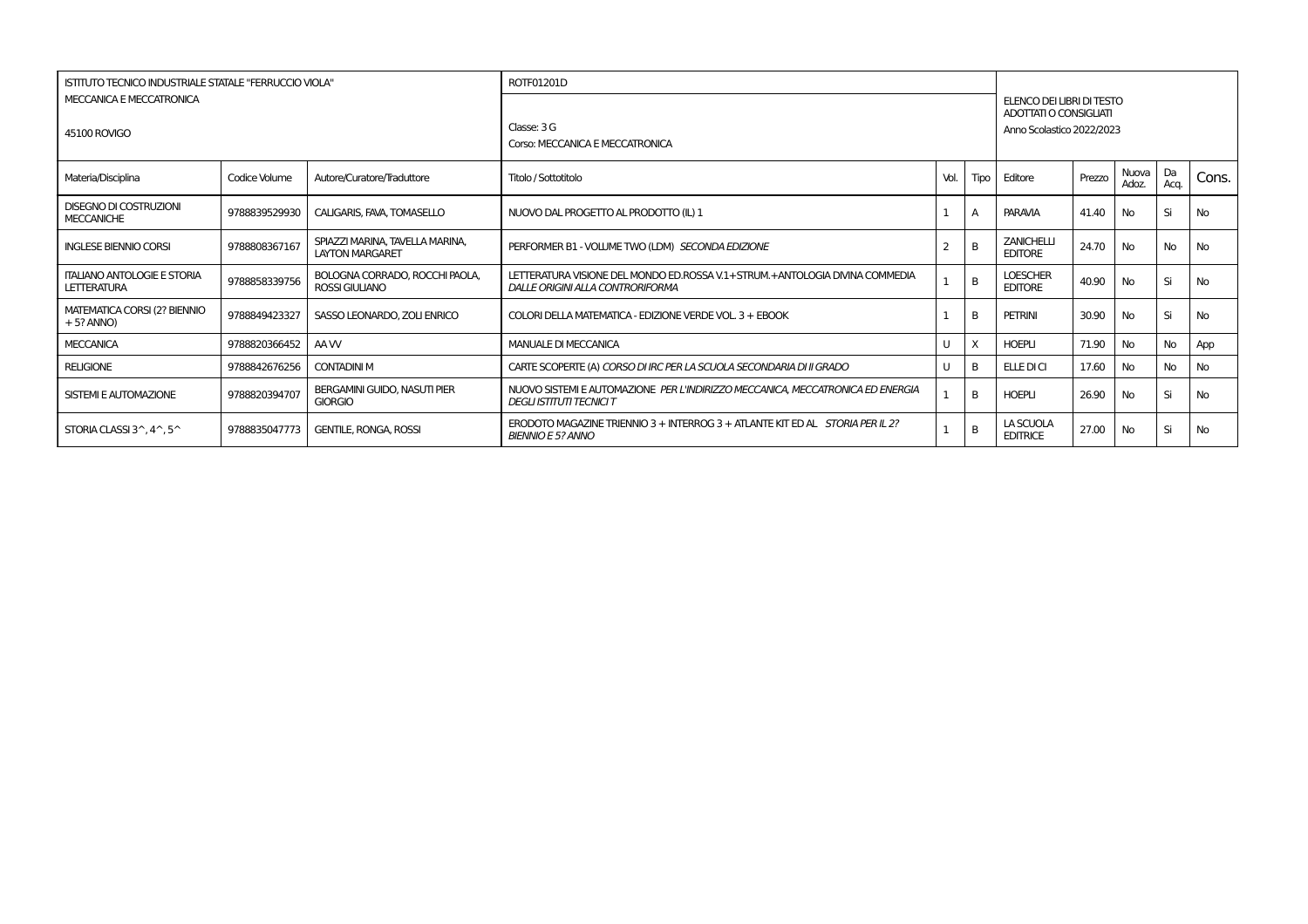| ISTITUTO TECNICO INDUSTRIALE STATALE "FERRUCCIO VIOLA"   |               |                                                           | ROTF01201D                                                                                                          |      |              |                                                                                  |        |                |            |           |
|----------------------------------------------------------|---------------|-----------------------------------------------------------|---------------------------------------------------------------------------------------------------------------------|------|--------------|----------------------------------------------------------------------------------|--------|----------------|------------|-----------|
| MECCANICA E MECCATRONICA<br><b>45100 ROVIGO</b>          |               |                                                           | Classe: 3 H<br>Corso: MECCANICA E MECCATRONICA                                                                      |      |              | ELENCO DEI LIBRI DI TESTO<br>ADOTTATI O CONSIGLIATI<br>Anno Scolastico 2022/2023 |        |                |            |           |
| Materia/Disciplina                                       | Codice Volume | Autore/Curatore/Traduttore                                | Titolo / Sottotitolo                                                                                                | Vol. |              | Tipo Editore                                                                     | Prezzo | Nuova<br>Adoz. | Da<br>Aca. | Cons.     |
| <b>DISEGNO DI COSTRUZIONI</b><br><b>MECCANICHE</b>       | 9788839529930 | CALIGARIS, FAVA, TOMASELLO                                | NUOVO DAL PROGETTO AL PRODOTTO (IL) 1                                                                               |      |              | <b>PARAVIA</b>                                                                   | 41.40  | No.            | Si         | No        |
| <b>INGLESE BIENNIO CORSI</b>                             | 9788808367167 | SPIAZZI MARINA, TAVELLA MARINA.<br><b>LAYTON MARGARET</b> | PERFORMER B1 - VOLUME TWO (LDM) SECONDA EDIZIONE                                                                    |      | B            | <b>ZANICHELLI</b><br><b>EDITORE</b>                                              | 24.70  | No             | <b>No</b>  | No        |
| <b>ITALIANO ANTOLOGIE E STORIA</b><br>LETTERATURA        | 9788858339756 | BOLOGNA CORRADO, ROCCHI PAOLA,<br><b>ROSSI GIULIANO</b>   | LETTERATURA VISIONE DEL MONDO ED.ROSSA V.1 + STRUM. + ANTOLOGIA DIVINA COMMEDIA<br>DALLE ORIGINI ALLA CONTRORIFORMA |      | $\mathsf{B}$ | <b>LOESCHER</b><br><b>EDITORE</b>                                                | 40.90  | No             | Si         | No        |
| <b>MATEMATICA CORSI (2? BIENNIO</b><br>$+5?$ ANNO)       | 9788849423327 | SASSO LEONARDO, ZOLI ENRICO                               | COLORI DELLA MATEMATICA - EDIZIONE VERDE VOL. 3 + EBOOK                                                             |      | B            | PETRINI                                                                          | 30.90  | No             | Si         | No        |
| <b>MECCANICA</b>                                         | 9788820366452 | AA W                                                      | MANUALE DI MECCANICA                                                                                                |      | $\times$     | <b>HOEPLI</b>                                                                    | 71.90  | No             | <b>No</b>  | App       |
| <b>RELIGIONE</b>                                         | 9788842676256 | <b>CONTADINI M</b>                                        | CARTE SCOPERTE (A) CORSO DI IRC PER LA SCUOLA SECONDARIA DI II GRADO                                                |      | B            | ELLEDICI                                                                         | 17.60  | No             | <b>No</b>  | No        |
| SISTEMI E AUTOMAZIONE                                    | 9788820394707 | BERGAMINI GUIDO, NASUTI PIER<br><b>GIORGIO</b>            | NUOVO SISTEMI E AUTOMAZIONE PER L'INDIRIZZO MECCANICA. MECCATRONICA ED ENERGIA<br><b>DEGLI ISTITUTI TECNICI T</b>   |      | B            | <b>HOEPLI</b>                                                                    | 26.90  | No             | Si         | No        |
| STORIA CLASSI $3^{\wedge}$ , $4^{\wedge}$ , $5^{\wedge}$ | 9788835047773 | <b>GENTILE, RONGA, ROSSI</b>                              | ERODOTO MAGAZINE TRIENNIO 3 + INTERROG 3 + ATLANTE KIT ED AL STORIA PER IL 2?<br><b>BIENNIO E 5? ANNO</b>           |      | B            | LA SCUOLA<br><b>EDITRICE</b>                                                     | 27.00  | No             | Si         | <b>No</b> |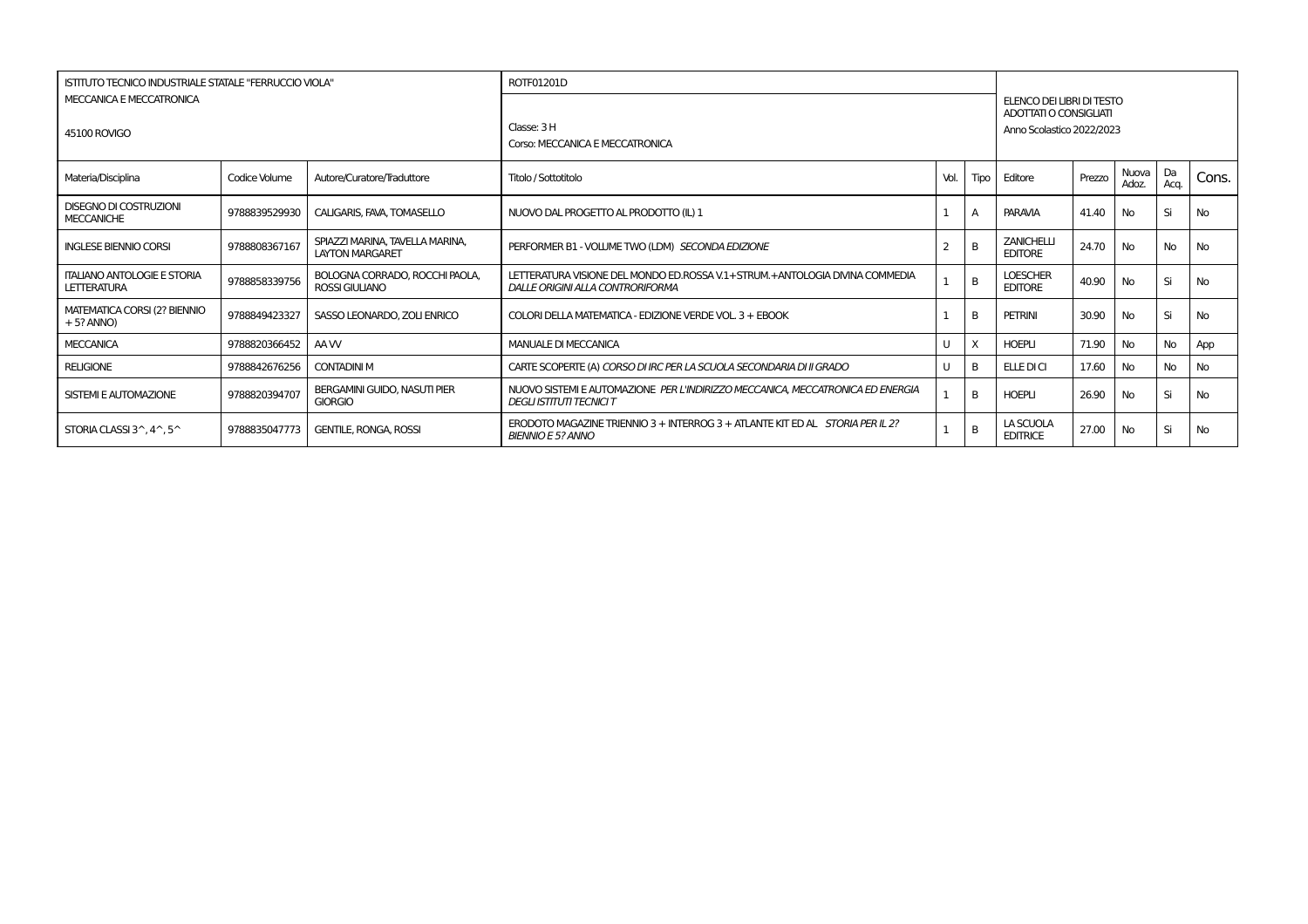| ISTITUTO TECNICO INDUSTRIALE STATALE "FERRUCCIO VIOLA"   |               |                                                                | ROTF01201D                                                                                                |      |                |                                                                                  |        |                |            |           |
|----------------------------------------------------------|---------------|----------------------------------------------------------------|-----------------------------------------------------------------------------------------------------------|------|----------------|----------------------------------------------------------------------------------|--------|----------------|------------|-----------|
| <b>CHIMICA E MATERIALI</b><br>45100 ROVIGO               |               |                                                                | Classe: 4 A<br>Corso: CHIMICA E MATERIALI                                                                 |      |                | ELENCO DEI LIBRI DI TESTO<br>ADOTTATI O CONSIGLIATI<br>Anno Scolastico 2022/2023 |        |                |            |           |
| Materia/Disciplina                                       | Codice Volume | Autore/Curatore/Traduttore                                     | Titolo / Sottotitolo                                                                                      | Vol. | Tipo           | Editore                                                                          | Prezzo | Nuova<br>Adoz. | Da<br>Acq. | Cons.     |
| <b>BIOCHIMICA TECNICI</b>                                | 9788808320681 | <b>BROWN TERENCE A</b>                                         | BIOCHIMICA - VOLUME UNICO (LDM)                                                                           |      | B              | <b>ZANICHELLI</b><br><b>EDITORE</b>                                              | 31.00  | <b>No</b>      | Si         | <b>No</b> |
| CHIMICA ANALITICA E STRUMENTALE                          | 9788808520722 | COZZI RENATO, PROTTI PIERPAOLO, RUARO<br><b>TARCISIO</b>       | ELEMENTI DI CHIMICA ANALITICA STRUMENTALE 3ED. (LD) TECNICHE DI ANALISI PER<br><b>CHIMICA E MATERIALI</b> |      | $\overline{A}$ | <b>ZANICHELLI</b><br><b>EDITORE</b>                                              | 50.50  | <b>No</b>      | Si         | <b>No</b> |
| <b>CHIMICA ORGANICA</b>                                  | 9788808620514 | HART HAROLD, HADAD CHRISTOPHER M,<br><b>CRAINE L - HART DI</b> | CHIMICA ORGANICA - DAL CARBONIO ALLE BIOMOLECOLE (LDM) OTTAVA EDIZIONE                                    |      | B              | <b>ZANICHELLI</b><br><b>EDITORE</b>                                              | 45.70  | <b>No</b>      | No         | No        |
| <b>INGLESE TRIENNIO CORSI</b>                            | 9788808699886 | SPIAZZI MARINA, TAVELLA MARINA, LAYTON<br><b>MARGARET</b>      | PERFORMER B2 2ED - CONFEZIONE STUDENT'S BOOK + WORKBOOK (LDM)                                             |      | B              | <b>ZANICHELLI</b><br><b>EDITORE</b>                                              | 36.90  | No             | Si         | <b>No</b> |
| <b>ITALIANO ANTOLOGIE E STORIA</b><br><b>LETTERATURA</b> | 9788858339718 | BOLOGNA CORRADO, ROCCHI PAOLA, ROSSI<br><b>GIULIANO</b>        | LETTERATURA VISIONE DEL MONDO ED.ROSSA V.2 DAL BAROCCO AL<br><b>ROMANTICISMO</b>                          |      | B              | <b>LOESCHER</b><br><b>EDITORE</b>                                                | 32.90  | No             | Si         | <b>No</b> |
| MATEMATICA CORSI (2? BIENNIO +<br>5? ANNO)               | 9788849423334 | SASSO LEONARDO, ZOLI ENRICO                                    | COLORI DELLA MATEMATICA - EDIZIONE VERDE - STATISTICA E PROBABILITA +<br><b>EBOOK</b>                     |      | B              | <b>PETRINI</b>                                                                   | 10.70  | Si             | Si         | No        |
| MATEMATICA CORSI (2? BIENNIO +<br>5? ANNO)               | 9788849422986 | SASSO LEONARDO, ZOLI ENRICO                                    | COLORI DELLA MATEMATICA - EDIZIONE VERDE VOL. 4 + EBOOK +                                                 | 2    | B              | PETRINI                                                                          | 28.80  | <b>No</b>      | Si         | <b>No</b> |
| <b>RELIGIONE</b>                                         | 9788842676256 | <b>CONTADINI M</b>                                             | CARTE SCOPERTE (A) CORSO DI IRC PER LA SCUOLA SECONDARIA DI II GRADO                                      | U    | B              | ELLE DI CI                                                                       | 17.60  | No             | No         | <b>No</b> |
| STORIA CLASSI 3^, 4^, 5^                                 | 9788835047780 | <b>GENTILE, RONGA, ROSSI</b>                                   | ERODOTO MAGAZINE TRIENNIO 4 + INTERROGAZIONE 4 KIT ED AL STORIA PER IL 2?<br><b>BIENNIO E 5? ANNO</b>     |      | B              | LA SCUOLA<br><b>EDITRICE</b>                                                     | 28.30  | No             | Si         | <b>No</b> |
| <b>TECNOLOGIE CHIMICHE INDUSTRIALI</b>                   | 9788844118792 | NATOLI SILVESTRO, CALATOZZOLO MARIANO                          | TECNOLOGIE CHIMICHE IND. 2 VOL. 2. SECONDA EDIZIONE                                                       |      | B              | <b>EDISCO</b>                                                                    | 38.50  | No             | Si         | <b>No</b> |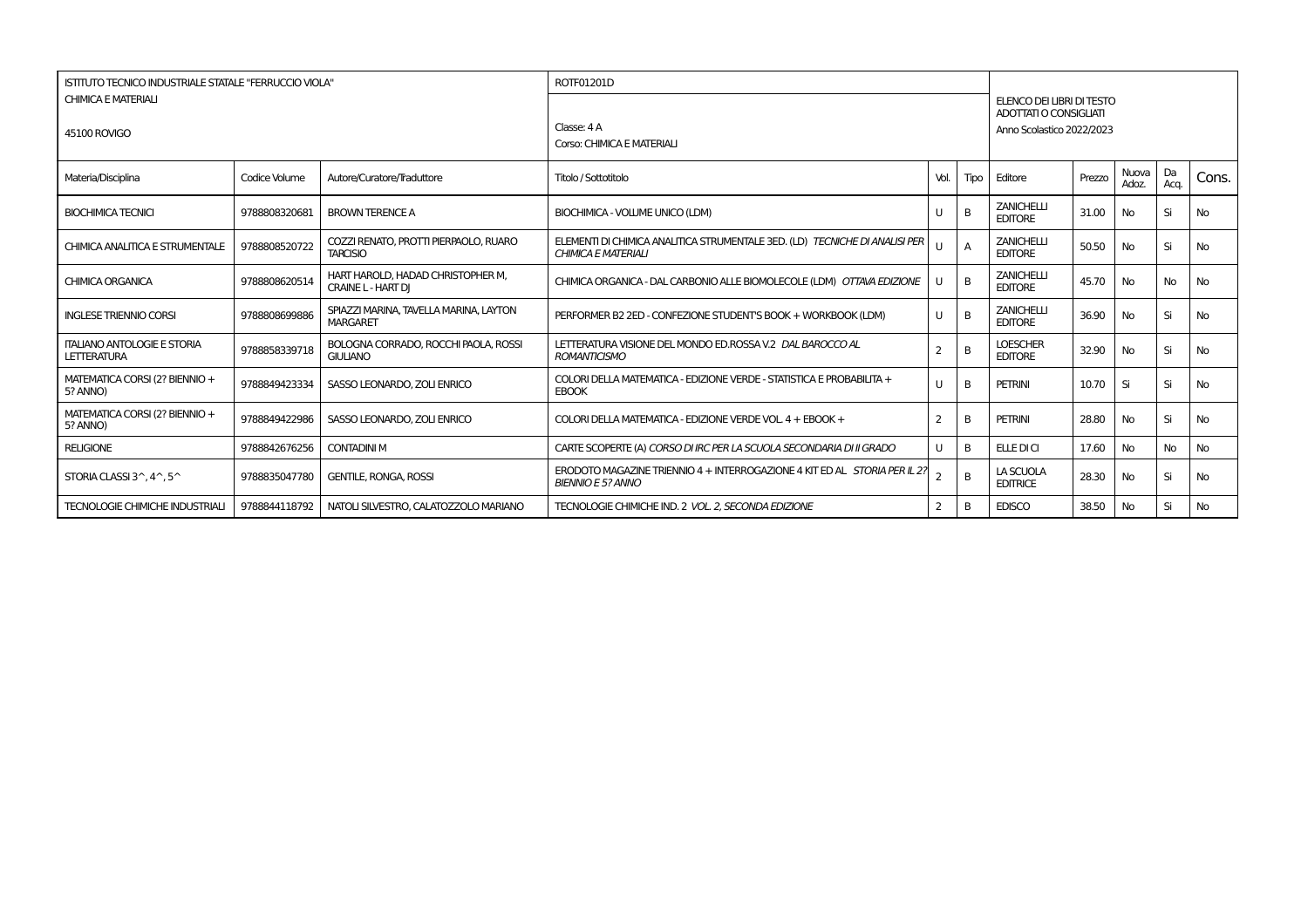| ISTITUTO TECNICO INDUSTRIALE STATALE "FERRUCCIO VIOLA"   |               |                                                                | ROTF01201D                                                                                                |      |                |                                                                                         |        |                |            |           |
|----------------------------------------------------------|---------------|----------------------------------------------------------------|-----------------------------------------------------------------------------------------------------------|------|----------------|-----------------------------------------------------------------------------------------|--------|----------------|------------|-----------|
| <b>CHIMICA E MATERIALI</b><br>45100 ROVIGO               |               |                                                                | Classe: 4 B<br>Corso: CHIMICA E MATERIALI                                                                 |      |                | ELENCO DEI LIBRI DI TESTO<br><b>ADOTTATI O CONSIGLIATI</b><br>Anno Scolastico 2022/2023 |        |                |            |           |
| Materia/Disciplina                                       | Codice Volume | Autore/Curatore/Traduttore                                     | Titolo / Sottotitolo                                                                                      | Vol. | Tipo           | Editore                                                                                 | Prezzo | Nuova<br>Adoz. | Da<br>Acq. | Cons.     |
| <b>BIOCHIMICA TECNICI</b>                                | 9788808320681 | <b>BROWN TERENCE A</b>                                         | BIOCHIMICA - VOLUME UNICO (LDM)                                                                           |      | B              | <b>ZANICHELLI</b><br><b>EDITORE</b>                                                     | 31.00  | No             | Si         | <b>No</b> |
| CHIMICA ANALITICA E STRUMENTALE                          | 9788808520722 | COZZI RENATO, PROTTI PIERPAOLO, RUARO<br><b>TARCISIO</b>       | ELEMENTI DI CHIMICA ANALITICA STRUMENTALE 3ED. (LD) TECNICHE DI ANALISI PER<br><b>CHIMICA E MATERIALI</b> |      | $\overline{A}$ | <b>ZANICHELLI</b><br><b>EDITORE</b>                                                     | 50.50  | <b>No</b>      | Si         | <b>No</b> |
| <b>CHIMICA ORGANICA</b>                                  | 9788808620514 | HART HAROLD, HADAD CHRISTOPHER M,<br><b>CRAINE L - HART DI</b> | CHIMICA ORGANICA - DAL CARBONIO ALLE BIOMOLECOLE (LDM) OTTAVA EDIZIONE                                    |      | B              | <b>ZANICHELLI</b><br><b>EDITORE</b>                                                     | 45.70  | No             | No         | <b>No</b> |
| <b>INGLESE TRIENNIO CORSI</b>                            | 9788808699886 | SPIAZZI MARINA, TAVELLA MARINA, LAYTON<br><b>MARGARET</b>      | PERFORMER B2 2ED - CONFEZIONE STUDENT'S BOOK + WORKBOOK (LDM)                                             |      | B              | <b>ZANICHELLI</b><br><b>EDITORE</b>                                                     | 36.90  | No             | Si         | <b>No</b> |
| <b>ITALIANO ANTOLOGIE E STORIA</b><br><b>LETTERATURA</b> | 9788858339718 | BOLOGNA CORRADO, ROCCHI PAOLA, ROSSI<br><b>GIULIANO</b>        | LETTERATURA VISIONE DEL MONDO ED.ROSSA V.2 DAL BAROCCO AL<br><b>ROMANTICISMO</b>                          |      | B              | <b>LOESCHER</b><br><b>EDITORE</b>                                                       | 32.90  | No             | Si         | No        |
| MATEMATICA CORSI (2? BIENNIO +<br>5? ANNO)               | 9788849423334 | SASSO LEONARDO, ZOLI ENRICO                                    | COLORI DELLA MATEMATICA - EDIZIONE VERDE - STATISTICA E PROBABILITA +<br><b>EBOOK</b>                     | U    | B              | <b>PETRINI</b>                                                                          | 10.70  | Si             | Si         | <b>No</b> |
| MATEMATICA CORSI (2? BIENNIO +<br>5? ANNO)               | 9788849423327 | SASSO LEONARDO, ZOLI ENRICO                                    | COLORI DELLA MATEMATICA - EDIZIONE VERDE VOL. 3 + EBOOK                                                   |      | B              | PETRINI                                                                                 | 30.90  | No             | No         | <b>No</b> |
| MATEMATICA CORSI (2? BIENNIO +<br>5? ANNO)               | 9788849422986 | SASSO LEONARDO, ZOLI ENRICO                                    | COLORI DELLA MATEMATICA - EDIZIONE VERDE VOL. 4 + EBOOK +                                                 | 2    | B              | <b>PETRINI</b>                                                                          | 28.80  | No             | Si         | <b>No</b> |
| <b>RELIGIONE</b>                                         | 9788842676256 | <b>CONTADINI M</b>                                             | CARTE SCOPERTE (A) CORSO DI IRC PER LA SCUOLA SECONDARIA DI II GRADO                                      | U    | B              | ELLE DI CI                                                                              | 17.60  | No             | No         | No        |
| STORIA CLASSI 3^, 4^, 5^                                 | 9788835047780 | <b>GENTILE, RONGA, ROSSI</b>                                   | ERODOTO MAGAZINE TRIENNIO 4 + INTERROGAZIONE 4 KIT ED AL STORIA PER IL 2?<br><b>BIENNIO E 5? ANNO</b>     |      | B              | LA SCUOLA<br><b>EDITRICE</b>                                                            | 28.30  | No             | Si         | No        |
| <b>TECNOLOGIE CHIMICHE INDUSTRIALI</b>                   | 9788844118792 | NATOLI SILVESTRO. CALATOZZOLO MARIANO                          | TECNOLOGIE CHIMICHE IND. 2 VOL. 2. SECONDA EDIZIONE                                                       | 2    | B              | <b>EDISCO</b>                                                                           | 38.50  | No             | Si         | No        |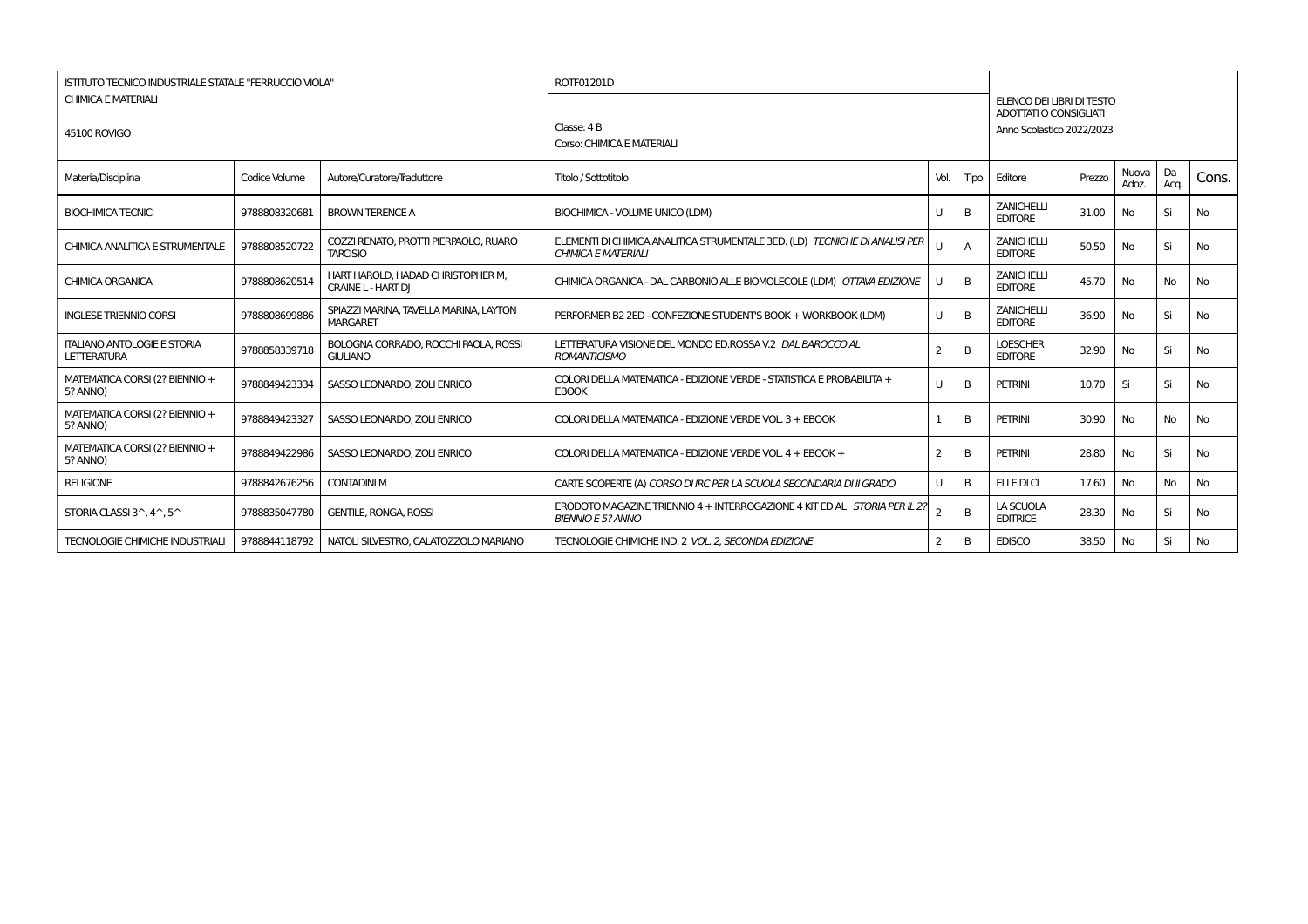| <b>ISTITUTO TECNICO INDUSTRIALE STATALE "FERRUCCIO VIOLA"</b><br><b>ELETTROTECNICA</b> |               |                                                                  | ROTF01201D                                                                                                                                                    |      |      | ELENCO DEI LIBRI DI TESTO<br>ADOTTATI O CONSIGLIATI |        |                |              |           |  |  |
|----------------------------------------------------------------------------------------|---------------|------------------------------------------------------------------|---------------------------------------------------------------------------------------------------------------------------------------------------------------|------|------|-----------------------------------------------------|--------|----------------|--------------|-----------|--|--|
| 45100 ROVIGO                                                                           |               |                                                                  | Classe: 4 C<br>Corso: ELETTROTECNICA                                                                                                                          |      |      | Anno Scolastico 2022/2023                           |        |                |              |           |  |  |
| Materia/Disciplina                                                                     | Codice Volume | Autore/Curatore/Traduttore                                       | Titolo / Sottotitolo                                                                                                                                          | Vol. | Tipo | Editore                                             | Prezzo | Nuova<br>Adoz. | l Da<br>Acq. | Cons.     |  |  |
| ELETTROTECNICA ED<br>ELETTRONICA                                                       | 9788820394905 | AA W                                                             | CORSO DI ELETTROTECNICA ED ELETTRONICA + ESERCIZIARIO PER L'ARTICOLAZIONE ELETTROTECNICA<br>DEGLI ISTITUTI TECNICI SETTORE TECNOLOGIC                         |      |      | <b>HOEPLI</b>                                       | 33.90  | No             | Si           | <b>No</b> |  |  |
| <b>INGLESE TRIENNIO CORSI</b>                                                          | 9788808699886 | SPIAZZI MARINA, TAVELLA MARINA,<br><b>LAYTON MARGARET</b>        | PERFORMER B2 2ED - CONFEZIONE STUDENT'S BOOK + WORKBOOK (LDM)                                                                                                 | U    |      | <b>ZANICHELLI</b><br><b>EDITORE</b>                 | 36.90  | <b>No</b>      | Si           | <b>No</b> |  |  |
| <b>ITALIANO ANTOLOGIE E</b><br>STORIA LETTERATURA                                      | 9788858339718 | <b>BOLOGNA CORRADO, ROCCHI</b><br>PAOLA, ROSSI GIULIANO          | LETTERATURA VISIONE DEL MONDO ED ROSSA V.2 DAL BAROCCO AL ROMANTICISMO                                                                                        |      | B    | <b>LOESCHER</b><br><b>EDITORE</b>                   | 32.90  | <b>No</b>      | Si           | <b>No</b> |  |  |
| MATEMATICA CORSI (2?<br>BIENNIO + 5? ANNO)                                             | 9788849423334 | SASSO LEONARDO, ZOLI ENRICO                                      | COLORI DELLA MATEMATICA - EDIZIONE VERDE - STATISTICA E PROBABILITA + EBOOK                                                                                   | U    | B    | <b>PETRINI</b>                                      | 10.70  | Si             | Si           | <b>No</b> |  |  |
| <b>MATEMATICA CORSI (2?</b><br>BIENNIO + 5? ANNO)                                      | 9788849422986 | SASSO LEONARDO, ZOLI ENRICO                                      | COLORI DELLA MATEMATICA - EDIZIONE VERDE VOL. 4 + EBOOK +                                                                                                     | 2    |      | <b>PETRINI</b>                                      | 28.80  | No             | Si           | <b>No</b> |  |  |
| <b>RELIGIONE</b>                                                                       | 9788842676256 | <b>CONTADINI M</b>                                               | CARTE SCOPERTE (A) CORSO DI IRC PER LA SCUOLA SECONDARIA DI II GRADO                                                                                          | U    | B    | ELLE DI CI                                          | 17.60  | No             | <b>No</b>    | <b>No</b> |  |  |
| SISTEMI AUTOMATICI                                                                     | 9788820394851 | <b>CERRI FABRIZIO, ORTOLANI</b><br><b>GIULIANO, VENTURI EZIO</b> | NUOVO CORSO DI SISTEMI AUTOMATICI PER LE ARTICOLAZIONI ELETTROTECNICA. ELETTRONICA E<br><b>AUTOMAZIONE DEGLI ISTITUT</b>                                      |      |      | <b>HOEPLI</b>                                       | 28.90  | No             | Si           | <b>No</b> |  |  |
| STORIA CLASSI 3^.4^.5^                                                                 | 9788835047780 | <b>GENTILE, RONGA, ROSSI</b>                                     | ERODOTO MAGAZINE TRIENNIO 4 + INTERROGAZIONE 4 KIT ED AL STORIA PER IL 2? BIENNIO E 5? ANNO                                                                   | 2    | B    | LA SCUOLA<br><b>EDITRICE</b>                        | 28.30  | No             | Si           | No        |  |  |
| <b>TECNOLOGIE E</b><br><b>PROGETTAZIONE</b>                                            | 9788820372781 | AA W                                                             | TECNOLOGIE E PROGETTAZIONE DI SISTEMI ELETTRICI ED ELETTRONICI. NUOVA EDIZION PER<br>L'ARTICOLAZIONE ELETTROTECNICA DEGLI ISTITUTI TECNICI SETTORE TECNOLOGIC |      |      | <b>HOEPLI</b>                                       | 28.90  | <b>No</b>      | Si           | <b>No</b> |  |  |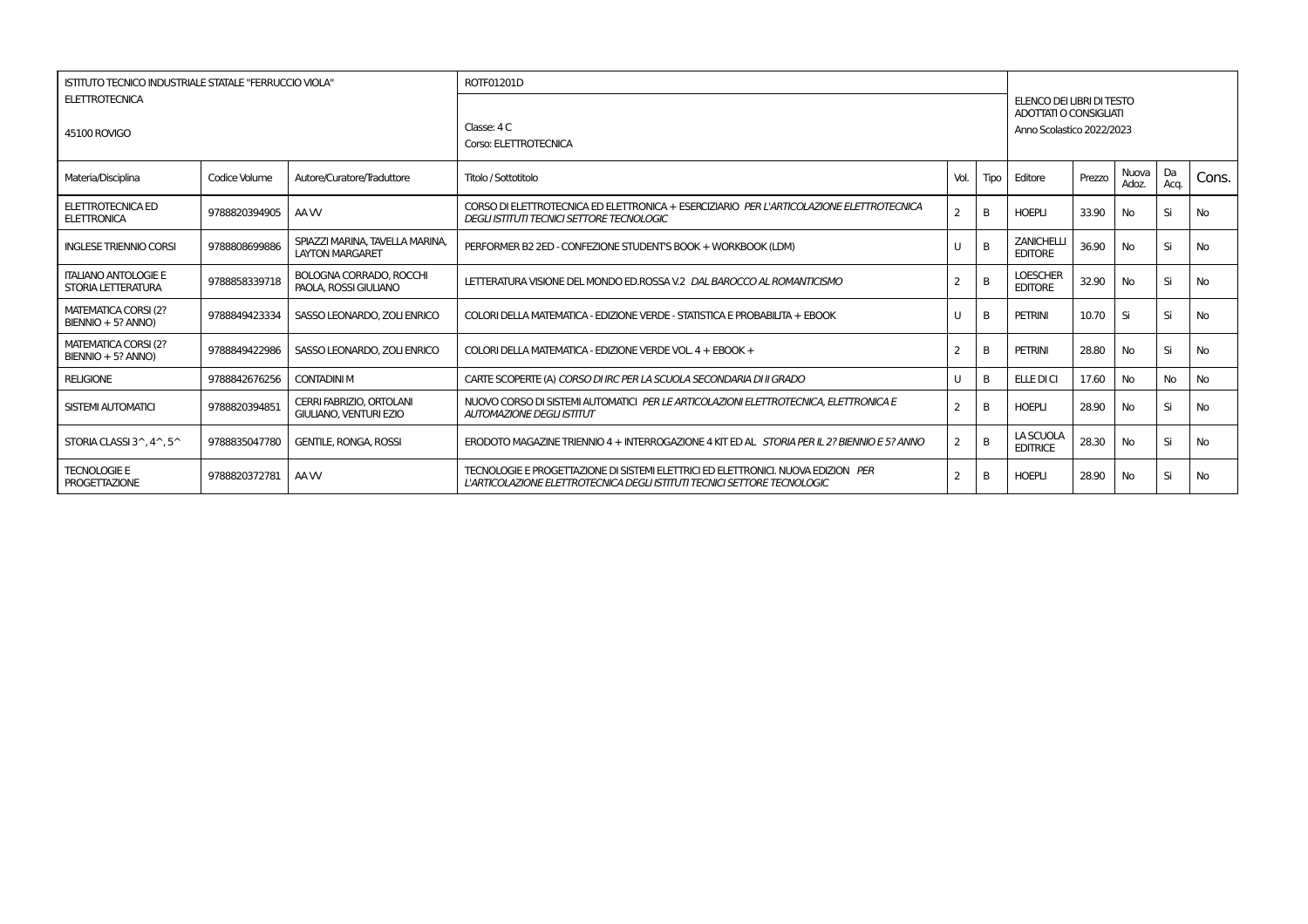| <b>ISTITUTO TECNICO INDUSTRIALE STATALE "FERRUCCIO VIOLA"</b>  |               |                                                           | ROTF01201D                                                                                                                                                  |                                                                                  |      |                                     |        |                |            |           |  |
|----------------------------------------------------------------|---------------|-----------------------------------------------------------|-------------------------------------------------------------------------------------------------------------------------------------------------------------|----------------------------------------------------------------------------------|------|-------------------------------------|--------|----------------|------------|-----------|--|
| <b>INFORMATICA</b><br><b>45100 ROVIGO</b>                      |               |                                                           | Classe: 4 E<br>Corso: INFORMATICA                                                                                                                           | ELENCO DEI LIBRI DI TESTO<br>ADOTTATI O CONSIGLIATI<br>Anno Scolastico 2022/2023 |      |                                     |        |                |            |           |  |
| Materia/Disciplina                                             | Codice Volume | Autore/Curatore/Traduttore                                | Titolo / Sottotitolo                                                                                                                                        | Vol.                                                                             | Tipo | Editore                             | Prezzo | Nuova<br>Adoz. | Da<br>Acq. | Cons.     |  |
| <b>INFORMATICA CORSI</b>                                       | 9788836003310 | <b>CAMAGNI PAOLO, NIKOLASSY</b><br><b>RICCARDO</b>        | CORSO DI INFORMATICA JAVA PERCORSI MODULARI PER LINGUAGGI DI PROGRAMMAZIONE                                                                                 | $\overline{2}$                                                                   | B    | <b>HOEPLI</b>                       | 27.90  | Si             | Si         | <b>No</b> |  |
| <b>INGLESE TRIENNIO CORSI</b>                                  | 9788808699886 | SPIAZZI MARINA, TAVELLA MARINA,<br><b>LAYTON MARGARET</b> | PERFORMER B2 2ED - CONFEZIONE STUDENT'S BOOK + WORKBOOK (LDM)                                                                                               | U                                                                                | B    | <b>ZANICHELLI</b><br><b>EDITORE</b> | 36.90  | <b>No</b>      | Si         | <b>No</b> |  |
| <b>ITALIANO ANTOLOGIE E STORIA</b><br><b>LETTERATURA</b>       | 9788858339718 | <b>BOLOGNA CORRADO, ROCCHI</b><br>PAOLA, ROSSI GIULIANO   | LETTERATURA VISIONE DEL MONDO ED ROSSA V.2 DAL BAROCCO AL ROMANTICISMO                                                                                      | $\overline{2}$                                                                   | B    | <b>LOESCHER</b><br><b>EDITORE</b>   | 32.90  | <b>No</b>      | Si         | <b>No</b> |  |
| MATEMATICA CORSI (2?<br>BIENNIO + 5? ANNO)                     | 9788849423334 | SASSO LEONARDO, ZOLI ENRICO                               | COLORI DELLA MATEMATICA - EDIZIONE VERDE - STATISTICA E PROBABILITA + EBOOK                                                                                 | U                                                                                | B    | <b>PETRINI</b>                      | 10.70  | Si             | Si         | <b>No</b> |  |
| MATEMATICA CORSI (2?<br>BIENNIO + 5? ANNO)                     | 9788849422986 | SASSO LEONARDO, ZOLI ENRICO                               | COLORI DELLA MATEMATICA - EDIZIONE VERDE VOL. 4 + EBOOK +                                                                                                   | $\overline{2}$                                                                   | B    | <b>PETRINI</b>                      | 28.80  | <b>No</b>      | Si         | <b>No</b> |  |
| <b>RELIGIONE</b>                                               | 9788842676256 | <b>CONTADINI M</b>                                        | CARTE SCOPERTE (A) CORSO DI IRC PER LA SCUOLA SECONDARIA DI II GRADO                                                                                        | U                                                                                | B    | ELLE DI CI                          | 17.60  | <b>No</b>      | No         | No        |  |
| <b>SISTEMI E RETI</b>                                          | 9788874857524 | <b>BALDINO ELENA, RONDANO</b><br>RENATO, SPANO ANTONIO    | <b>INTERNETWORKING VOLUME 4 - ED 2021</b>                                                                                                                   | 2                                                                                | B    | <b>JUVENILIA</b>                    | 24.40  | Si             | Si         | <b>No</b> |  |
| STORIA CLASSI 3^.4^.5^                                         | 9788835047780 | <b>GENTILE, RONGA, ROSSI</b>                              | ERODOTO MAGAZINE TRIENNIO 4 + INTERROGAZIONE 4 KIT ED AL STORIA PER IL 2? BIENNIO E 5? ANNO                                                                 | $\overline{2}$                                                                   | B    | LA SCUOLA<br><b>EDITRICE</b>        | 28.30  | <b>No</b>      | Si         | <b>No</b> |  |
| <b>TECNOLOGIE E</b><br>PROGETTAZIONE DI SISTEMI<br><b>INFO</b> | 9788820396688 | CAMAGNI PAOLO, NIKOLASSY<br><b>RICCARDO</b>               | NUOVO TECNOLOGIE E PROGETTAZIONE DI SISTEMI INFORMATICI E DI TELECOMUNICAZION PER<br>L'ARTICOLAZIONE INFORMATICA DEGLI ISTITUTI TECNICI SETTORE TECNOLOGICO | 2                                                                                | C    | <b>HOEPLI</b>                       | 20.18  | <b>No</b>      | Si         | No        |  |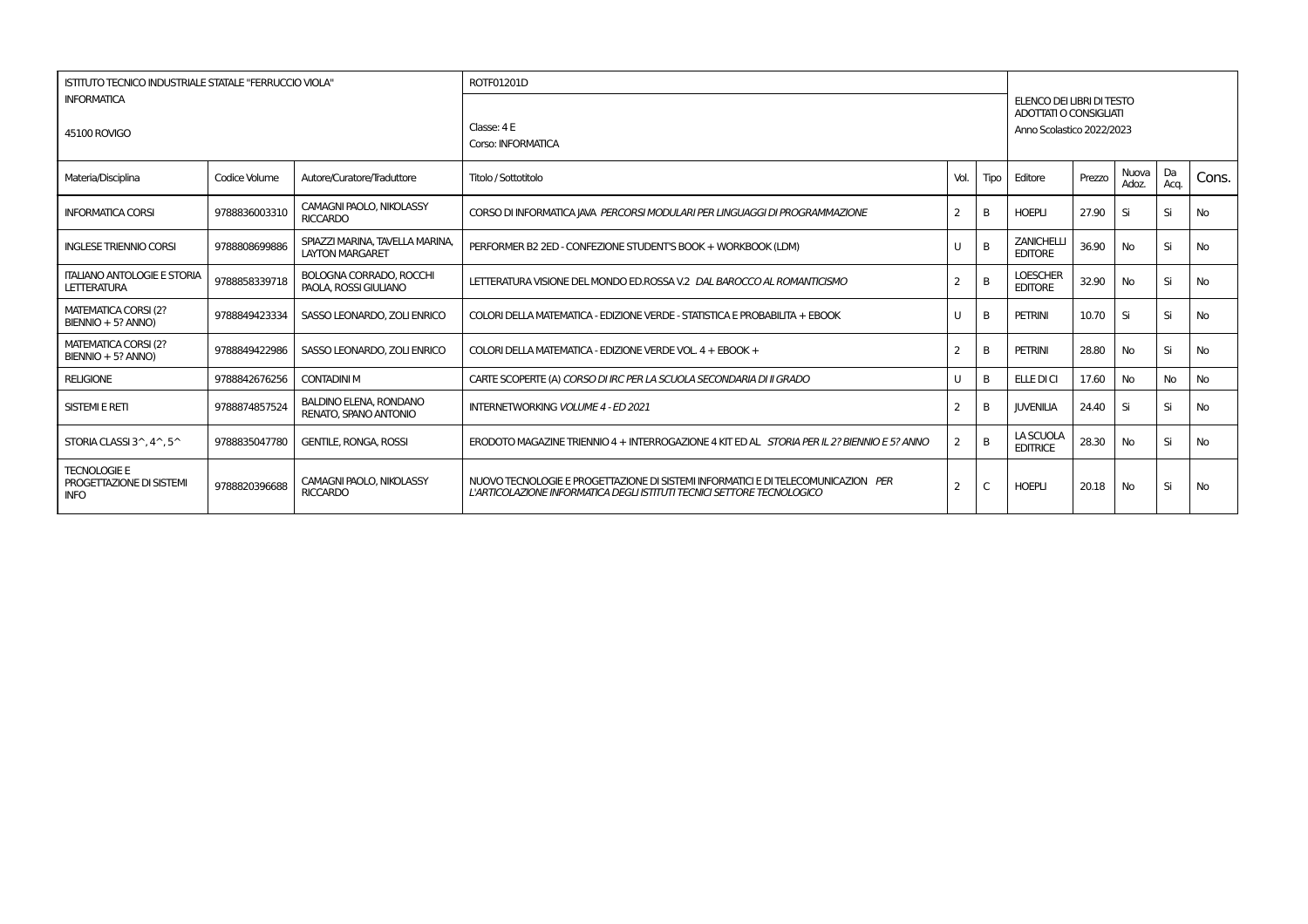| <b>ISTITUTO TECNICO INDUSTRIALE STATALE "FERRUCCIO VIOLA"</b>  |               |                                                           | ROTF01201D                                                                                                                                                  |                |      |                                     |        |                |            |           |  |
|----------------------------------------------------------------|---------------|-----------------------------------------------------------|-------------------------------------------------------------------------------------------------------------------------------------------------------------|----------------|------|-------------------------------------|--------|----------------|------------|-----------|--|
| <b>INFORMATICA</b><br><b>45100 ROVIGO</b>                      |               |                                                           | ELENCO DEI LIBRI DI TESTO<br>ADOTTATI O CONSIGLIATI<br>Classe: 4 F<br>Anno Scolastico 2022/2023<br>Corso: INFORMATICA                                       |                |      |                                     |        |                |            |           |  |
| Materia/Disciplina                                             | Codice Volume | Autore/Curatore/Traduttore                                | Titolo / Sottotitolo                                                                                                                                        | Vol.           | Tipo | Editore                             | Prezzo | Nuova<br>Adoz. | Da<br>Acq. | Cons.     |  |
| <b>INFORMATICA CORSI</b>                                       | 9788836003310 | <b>CAMAGNI PAOLO, NIKOLASSY</b><br><b>RICCARDO</b>        | CORSO DI INFORMATICA JAVA PERCORSI MODULARI PER LINGUAGGI DI PROGRAMMAZIONE                                                                                 | $\overline{2}$ | B    | <b>HOEPLI</b>                       | 27.90  | Si             | Si         | No        |  |
| <b>INGLESE TRIENNIO CORSI</b>                                  | 9788808699886 | SPIAZZI MARINA, TAVELLA MARINA,<br><b>LAYTON MARGARET</b> | PERFORMER B2 2ED - CONFEZIONE STUDENT'S BOOK + WORKBOOK (LDM)                                                                                               | U              | B    | <b>ZANICHELLI</b><br><b>EDITORE</b> | 36.90  | <b>No</b>      | Si         | No        |  |
| <b>ITALIANO ANTOLOGIE E STORIA</b><br><b>LETTERATURA</b>       | 9788858339718 | <b>BOLOGNA CORRADO, ROCCHI</b><br>PAOLA, ROSSI GIULIANO   | LETTERATURA VISIONE DEL MONDO ED ROSSA V.2 DAL BAROCCO AL ROMANTICISMO                                                                                      | $\overline{2}$ | B    | <b>LOESCHER</b><br><b>EDITORE</b>   | 32.90  | Si             | Si         | <b>No</b> |  |
| MATEMATICA CORSI (2?<br>BIENNIO + 5? ANNO)                     | 9788849423334 | SASSO LEONARDO, ZOLI ENRICO                               | COLORI DELLA MATEMATICA - EDIZIONE VERDE - STATISTICA E PROBABILITA + EBOOK                                                                                 | U              | B    | <b>PETRINI</b>                      | 10.70  | Si             | Si         | No        |  |
| MATEMATICA CORSI (2?<br>BIENNIO + 5? ANNO)                     | 9788849422986 | SASSO LEONARDO, ZOLI ENRICO                               | COLORI DELLA MATEMATICA - EDIZIONE VERDE VOL. 4 + EBOOK +                                                                                                   | $\overline{2}$ | B    | <b>PETRINI</b>                      | 28.80  | <b>No</b>      | Si         | <b>No</b> |  |
| <b>RELIGIONE</b>                                               | 9788842676256 | <b>CONTADINI M</b>                                        | CARTE SCOPERTE (A) CORSO DI IRC PER LA SCUOLA SECONDARIA DI II GRADO                                                                                        | U              | B    | ELLE DI CI                          | 17.60  | <b>No</b>      | No         | No        |  |
| <b>SISTEMI E RETI</b>                                          | 9788874857524 | <b>BALDINO ELENA, RONDANO</b><br>RENATO, SPANO ANTONIO    | <b>INTERNETWORKING VOLUME 4 - ED 2021</b>                                                                                                                   | 2              | B    | <b>JUVENILIA</b>                    | 24.40  | Si             | Si         | <b>No</b> |  |
| STORIA CLASSI 3^.4^.5^                                         | 9788835047780 | <b>GENTILE, RONGA, ROSSI</b>                              | ERODOTO MAGAZINE TRIENNIO 4 + INTERROGAZIONE 4 KIT ED AL STORIA PER IL 2? BIENNIO E 5? ANNO                                                                 | $\overline{2}$ | B    | LA SCUOLA<br><b>EDITRICE</b>        | 28.30  | <b>No</b>      | Si         | <b>No</b> |  |
| <b>TECNOLOGIE E</b><br>PROGETTAZIONE DI SISTEMI<br><b>INFO</b> | 9788820396688 | CAMAGNI PAOLO, NIKOLASSY<br><b>RICCARDO</b>               | NUOVO TECNOLOGIE E PROGETTAZIONE DI SISTEMI INFORMATICI E DI TELECOMUNICAZION PER<br>L'ARTICOLAZIONE INFORMATICA DEGLI ISTITUTI TECNICI SETTORE TECNOLOGICO | 2              | C    | <b>HOEPLI</b>                       | 20.18  | <b>No</b>      | Si         | No        |  |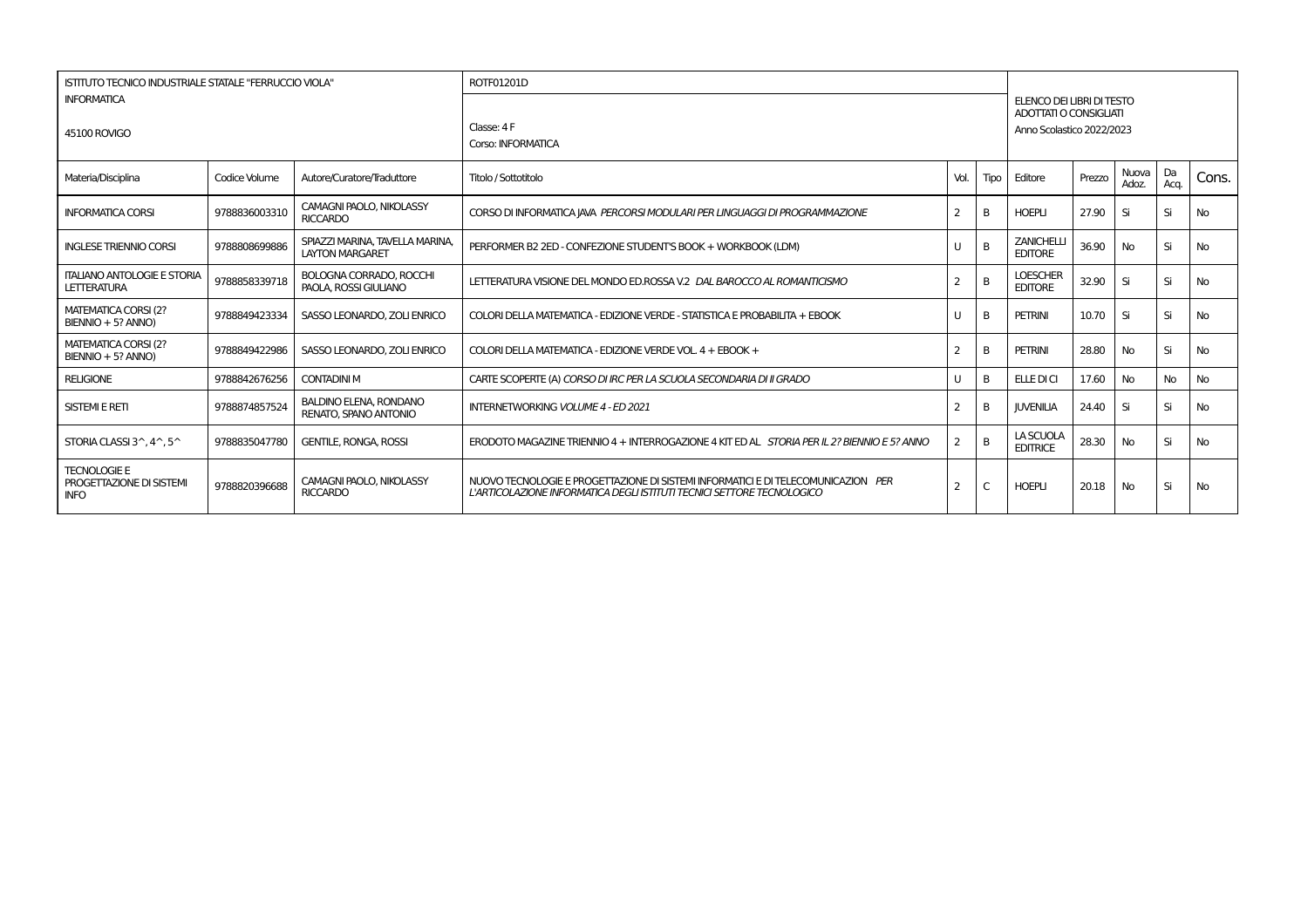| MECCANICA E MECCATRONICA<br>45100 ROVIGO                 | ISTITUTO TECNICO INDUSTRIALE STATALE "FERRUCCIO VIOLA"<br>ROTF01201D<br>Classe: 4 G<br>Corso: MECCANICA E MECCATRONICA |                                                                        |                                                                                                                                              |                |      | ELENCO DEI LIBRI DI TESTO<br>ADOTTATI O CONSIGLIATI<br>Anno Scolastico 2022/2023 |        |                |            |           |  |
|----------------------------------------------------------|------------------------------------------------------------------------------------------------------------------------|------------------------------------------------------------------------|----------------------------------------------------------------------------------------------------------------------------------------------|----------------|------|----------------------------------------------------------------------------------|--------|----------------|------------|-----------|--|
| Materia/Disciplina                                       | Codice Volume                                                                                                          | Autore/Curatore/Traduttore                                             | Titolo / Sottotitolo                                                                                                                         | Vol.           | Tipo | Editore                                                                          | Prezzo | Nuova<br>Adoz. | Da<br>Acq. | Cons.     |  |
| <b>DISEGNO DI COSTRUZIONI</b><br><b>MECCANICHE</b>       | 9788839529947                                                                                                          | CALIGARIS, FAVA, TOMASELLO                                             | NUOVO DAL PROGETTO AL PRODOTTO (IL) 2                                                                                                        | 2              |      | <b>PARAVIA</b>                                                                   | 41.40  | No.            | Si         | <b>No</b> |  |
| <b>INGLESE TRIENNIO CORSI</b>                            | 9788808699886                                                                                                          | SPIAZZI MARINA. TAVELLA MARINA. LAYTON<br><b>MARGARET</b>              | PERFORMER B2 2ED - CONFEZIONE STUDENT'S BOOK + WORKBOOK (LDM)                                                                                | U              |      | <b>ZANICHELLI</b><br><b>EDITORE</b>                                              | 36.90  | No             | Si         | No        |  |
| <b>ITALIANO ANTOLOGIE E</b><br>STORIA LETTERATURA        | 9788858339718                                                                                                          | BOLOGNA CORRADO, ROCCHI PAOLA, ROSSI<br><b>GIULIANO</b>                | LETTERATURA VISIONE DEL MONDO ED.ROSSA V.2 DAL BAROCCO AL ROMANTICISMO                                                                       | $\overline{2}$ |      | <b>LOESCHER</b><br><b>EDITORE</b>                                                | 32.90  | No             | Si         | <b>No</b> |  |
| MATEMATICA CORSI (2?<br>BIENNIO + 5? ANNO)               | 9788849423334                                                                                                          | SASSO LEONARDO, ZOLI ENRICO                                            | COLORI DELLA MATEMATICA - EDIZIONE VERDE - STATISTICA E PROBABILITA + EBOOK                                                                  | U              |      | <b>PETRINI</b>                                                                   | 10.70  | Si             | Si         | <b>No</b> |  |
| MATEMATICA CORSI (2?<br>BIENNIO + 5? ANNO)               | 9788849422986                                                                                                          | SASSO LEONARDO, ZOLI ENRICO                                            | COLORI DELLA MATEMATICA - EDIZIONE VERDE VOL. 4 + EBOOK +                                                                                    | 2              | B    | <b>PETRINI</b>                                                                   | 28.80  | No             | Si         | <b>No</b> |  |
| MECCANICA, MACCHINE E<br><b>ENERGIA</b>                  | 9788820367244                                                                                                          | ANZALONE GIUSEPPE, BASSIGNANA PAOLO.<br><b>BRAFA MUSICORO GIUSEPPE</b> | CORSO DI MECCANICA. MACCHINE ED ENERGIA. EDIZIONE OPENSCHOOL PER L'INDIRIZZO<br>MECCANICA. MECCATRONICA ED ENERGIA DEGLI ISTITUTI TECNICI SE | $\overline{2}$ |      | <b>HOEPLI</b>                                                                    | 30.90  | No             | <b>No</b>  | App       |  |
| <b>RELIGIONE</b>                                         | 9788842676256                                                                                                          | <b>CONTADINI M</b>                                                     | CARTE SCOPERTE (A) CORSO DI IRC PER LA SCUOLA SECONDARIA DI II GRADO                                                                         | U              | B    | <b>ELLE DICI</b>                                                                 | 17.60  | No.            | <b>No</b>  | <b>No</b> |  |
| SISTEMI E AUTOMAZIONE                                    | 9788836003266                                                                                                          | BERGAMINI GUIDO, NASUTI PIER GIORGIO                                   | NUOVO SISTEMI E AUTOMAZIONE PER L'INDIRIZZO MECCANICA, MECCATRONICA ED ENERGIA<br><b>DEGLI ISTITUTI TECNICI T</b>                            | 2              | B    | <b>HOEPLI</b>                                                                    | 27.90  | No             | Si         | No        |  |
| STORIA CLASSI $3^{\wedge}$ , $4^{\wedge}$ , $5^{\wedge}$ | 9788835047780                                                                                                          | <b>GENTILE, RONGA, ROSSI</b>                                           | ERODOTO MAGAZINE TRIENNIO 4 + INTERROGAZIONE 4 KIT ED AL STORIA PER IL 2? BIENNIO E 5?<br><b>ANNO</b>                                        |                |      | LA SCUOLA<br><b>EDITRICE</b>                                                     | 28.30  | No             | Si         | No        |  |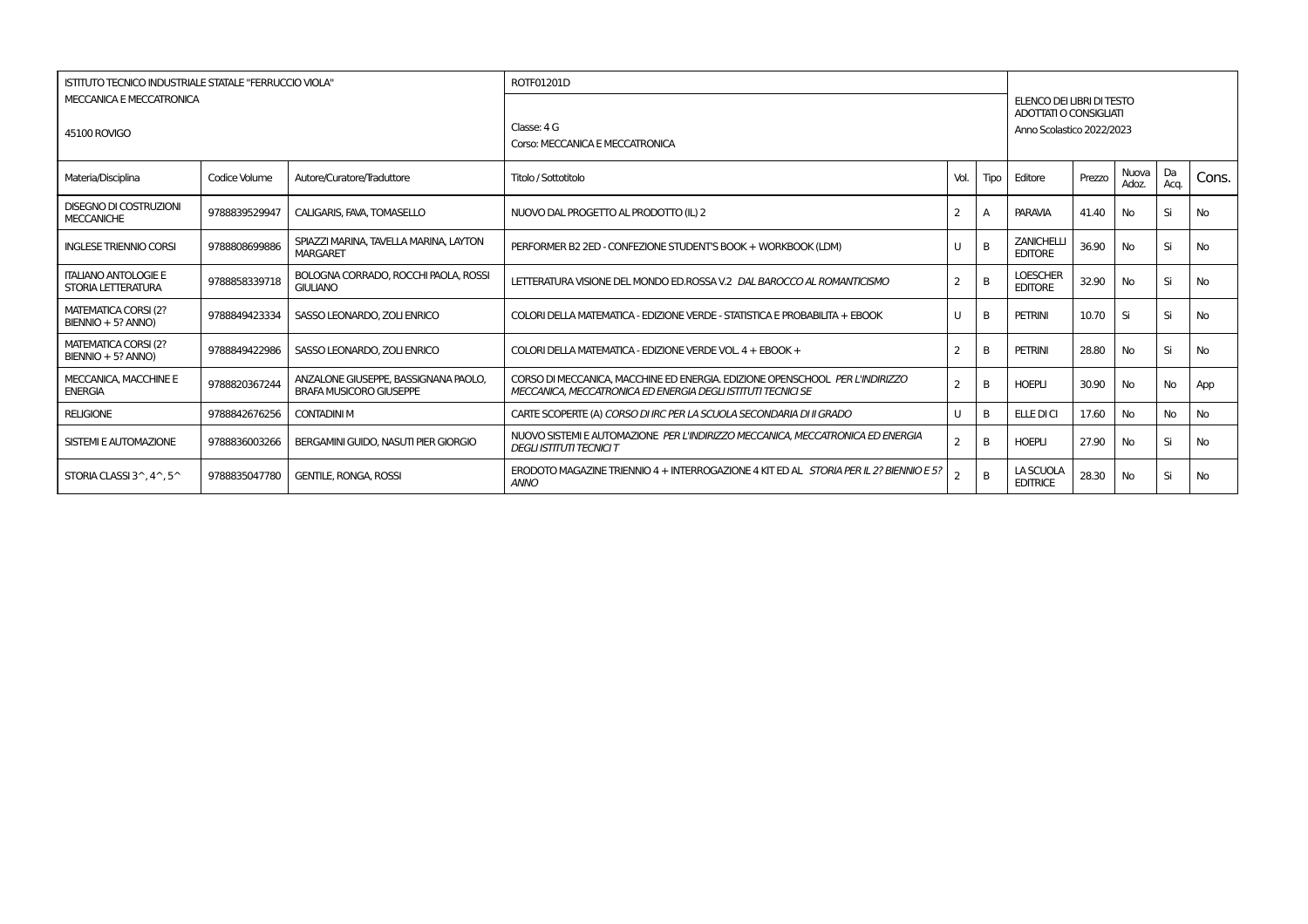|                                                          | <b>ISTITUTO TECNICO INDUSTRIALE STATALE "FERRUCCIO VIOLA"</b> |                                                           | ROTF01201D                                                                                                   |                |      |                                                                                  |        |                |            |           |  |  |
|----------------------------------------------------------|---------------------------------------------------------------|-----------------------------------------------------------|--------------------------------------------------------------------------------------------------------------|----------------|------|----------------------------------------------------------------------------------|--------|----------------|------------|-----------|--|--|
| MECCANICA E MECCATRONICA<br>45100 ROVIGO                 |                                                               |                                                           | Classe: 4 H<br>Corso: MECCANICA E MECCATRONICA                                                               |                |      | ELENCO DEI LIBRI DI TESTO<br>ADOTTATI O CONSIGLIATI<br>Anno Scolastico 2022/2023 |        |                |            |           |  |  |
| Materia/Disciplina                                       | Codice Volume                                                 | Autore/Curatore/Traduttore                                | Titolo / Sottotitolo                                                                                         | Vol.           | Tipo | Editore                                                                          | Prezzo | Nuova<br>Adoz. | Da<br>Aca. | Cons.     |  |  |
| <b>DISEGNO DI COSTRUZIONI</b><br><b>MECCANICHE</b>       | 9788839529947                                                 | CALIGARIS, FAVA, TOMASELLO                                | NUOVO DAL PROGETTO AL PRODOTTO (IL) 2                                                                        |                |      | PARAVIA                                                                          | 41.40  | <b>No</b>      | Si         | <b>No</b> |  |  |
| <b>INGLESE TRIENNIO CORSI</b>                            | 9788808699886                                                 | SPIAZZI MARINA. TAVELLA MARINA.<br><b>LAYTON MARGARET</b> | PERFORMER B2 2ED - CONFEZIONE STUDENT'S BOOK + WORKBOOK (LDM)                                                |                | B    | <b>ZANICHELLI</b><br><b>EDITORE</b>                                              | 36.90  | <b>No</b>      | Si         | <b>No</b> |  |  |
| <b>ITALIANO ANTOLOGIE E STORIA</b><br><b>LETTERATURA</b> | 9788858339718                                                 | BOLOGNA CORRADO, ROCCHI PAOLA.<br><b>ROSSI GIULIANO</b>   | LETTERATURA VISIONE DEL MONDO ED.ROSSA V.2 DAL BAROCCO AL ROMANTICISMO                                       | $\overline{2}$ | B    | <b>LOESCHER</b><br><b>EDITORE</b>                                                | 32.90  | <b>No</b>      | Si         | No.       |  |  |
| MATEMATICA CORSI (2? BIENNIO +<br>5? ANNO)               | 9788849423334                                                 | SASSO LEONARDO, ZOLI ENRICO                               | COLORI DELLA MATEMATICA - EDIZIONE VERDE - STATISTICA E PROBABILITA + EBOOK                                  | $\cup$         | B    | PETRINI                                                                          | 10.70  | Si             | Si         | <b>No</b> |  |  |
| MATEMATICA CORSI (2? BIENNIO +<br>5? ANNO)               | 9788849422986                                                 | SASSO LEONARDO, ZOLI ENRICO                               | COLORI DELLA MATEMATICA - EDIZIONE VERDE VOL. 4 + EBOOK +                                                    |                | B    | PETRINI                                                                          | 28.80  | <b>No</b>      | Si         | <b>No</b> |  |  |
| <b>RELIGIONE</b>                                         | 9788842676256                                                 | <b>CONTADINI M</b>                                        | CARTE SCOPERTE (A) CORSO DI IRC PER LA SCUOLA SECONDARIA DI II GRADO                                         | U              | B    | <b>ELLE DI CI</b>                                                                | 17.60  | <b>No</b>      | <b>No</b>  | <b>No</b> |  |  |
| SISTEMI E AUTOMAZIONE                                    | 9788836003266                                                 | BERGAMINI GUIDO, NASUTI PIER GIORGIO                      | NUOVO SISTEMI E AUTOMAZIONE PER L'INDIRIZZO MECCANICA, MECCATRONICA ED<br>ENERGIA DEGLI ISTITUTI TECNICI T   |                | B    | <b>HOEPLI</b>                                                                    | 27.90  | <b>No</b>      | Si         | <b>No</b> |  |  |
| STORIA CLASSI $3^{\wedge}$ , $4^{\wedge}$ , $5^{\wedge}$ | 9788835047780                                                 | <b>GENTILE, RONGA, ROSSI</b>                              | ERODOTO MAGAZINE TRIENNIO 4 + INTERROGAZIONE 4 KIT ED AL <i>STORIA PER IL 2?</i><br><b>BIENNIO E 5? ANNO</b> |                | B    | LA SCUOLA<br><b>EDITRICE</b>                                                     | 28.30  | No             | Si         | No        |  |  |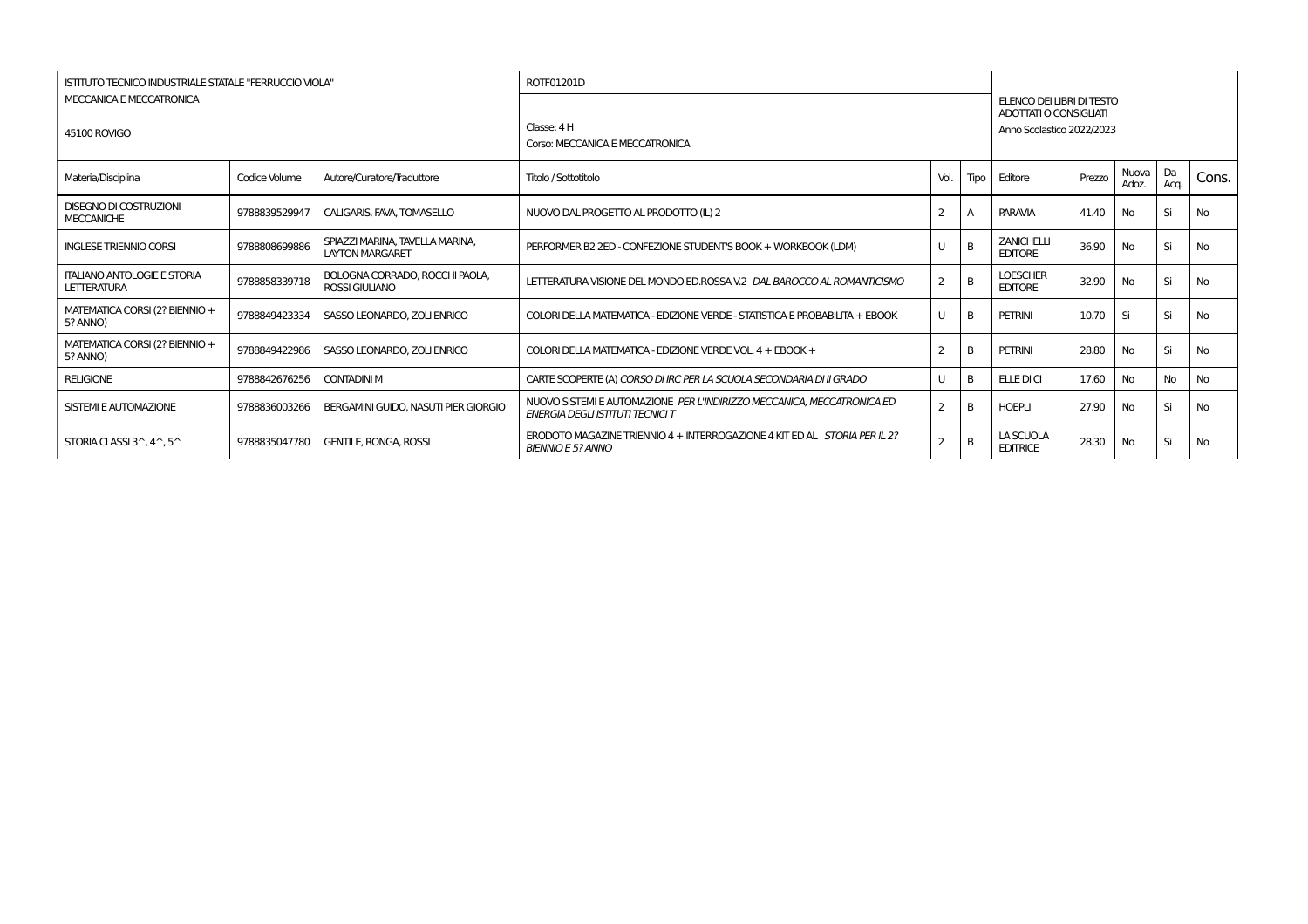|                                                          | <b>ISTITUTO TECNICO INDUSTRIALE STATALE "FERRUCCIO VIOLA"</b> |                                                           | ROTF01201D                                                                                                        |                |      |                                                            |        |                |            |           |
|----------------------------------------------------------|---------------------------------------------------------------|-----------------------------------------------------------|-------------------------------------------------------------------------------------------------------------------|----------------|------|------------------------------------------------------------|--------|----------------|------------|-----------|
| MECCANICA E MECCATRONICA                                 |                                                               |                                                           |                                                                                                                   |                |      | ELENCO DEI LIBRI DI TESTO<br><b>ADOTTATI O CONSIGLIATI</b> |        |                |            |           |
| 45100 ROVIGO                                             |                                                               |                                                           | Classe: 41<br>Corso: MECCANICA E MECCATRONICA                                                                     |                |      | Anno Scolastico 2022/2023                                  |        |                |            |           |
| Materia/Disciplina                                       | Codice Volume                                                 | Autore/Curatore/Traduttore                                | Titolo / Sottotitolo                                                                                              | Vol.           | Tipo | Editore                                                    | Prezzo | Nuova<br>Adoz. | Da<br>Aca. | Cons.     |
| <b>DISEGNO DI COSTRUZIONI</b><br><b>MECCANICHE</b>       | 9788839529947                                                 | CALIGARIS, FAVA, TOMASELLO                                | NUOVO DAL PROGETTO AL PRODOTTO (IL) 2                                                                             | 2              | А    | PARAVIA                                                    | 41.40  | No             | Si         | <b>No</b> |
| <b>INGLESE TRIENNIO CORSI</b>                            | 9788808699886                                                 | SPIAZZI MARINA, TAVELLA MARINA,<br><b>LAYTON MARGARET</b> | PERFORMER B2 2ED - CONFEZIONE STUDENT'S BOOK + WORKBOOK (LDM)                                                     | U              | B    | <b>ZANICHELLI</b><br><b>EDITORE</b>                        | 36.90  | No             | Si         | <b>No</b> |
| <b>ITALIANO ANTOLOGIE E STORIA</b><br>LETTERATURA        | 9788858339718                                                 | BOLOGNA CORRADO, ROCCHI PAOLA,<br><b>ROSSI GIULIANO</b>   | LETTERATURA VISIONE DEL MONDO ED.ROSSA V.2 DAL BAROCCO AL ROMANTICISMO                                            | 2              | B    | <b>LOESCHER</b><br><b>EDITORE</b>                          | 32.90  | No             | Si         | <b>No</b> |
| MATEMATICA CORSI (2? BIENNIO +<br>5? ANNO)               | 9788849423334                                                 | SASSO LEONARDO, ZOLI ENRICO                               | COLORI DELLA MATEMATICA - EDIZIONE VERDE - STATISTICA E PROBABILITA + EBOOK                                       | U              | R    | PETRINI                                                    | 10.70  | Si             | Si         | <b>No</b> |
| MATEMATICA CORSI (2? BIENNIO +<br>5? ANNO)               | 9788849423327                                                 | SASSO LEONARDO, ZOLI ENRICO                               | COLORI DELLA MATEMATICA - EDIZIONE VERDE VOL. 3 + EBOOK                                                           |                | R    | PETRINI                                                    | 30.90  | No             | No         | <b>No</b> |
| MATEMATICA CORSI (2? BIENNIO +<br>5? ANNO)               | 9788849422986                                                 | SASSO LEONARDO, ZOLI ENRICO                               | COLORI DELLA MATEMATICA - EDIZIONE VERDE VOL. 4 + EBOOK +                                                         | 2              | B    | PETRINI                                                    | 28.80  | No             | Si         | <b>No</b> |
| <b>RELIGIONE</b>                                         | 9788842676256                                                 | <b>CONTADINI M</b>                                        | CARTE SCOPERTE (A) CORSO DI IRC PER LA SCUOLA SECONDARIA DI II GRADO                                              | U              | B    | <b>ELLE DI CI</b>                                          | 17.60  | No             | <b>No</b>  | <b>No</b> |
| SISTEMI E AUTOMAZIONE                                    | 9788836003266                                                 | <b>BERGAMINI GUIDO, NASUTI PIER GIORGIO</b>               | NUOVO SISTEMI E AUTOMAZIONE PER L'INDIRIZZO MECCANICA, MECCATRONICA ED<br><b>ENERGIA DEGLI ISTITUTI TECNICI T</b> | $\overline{2}$ | B    | <b>HOEPLI</b>                                              | 27.90  | No             | Si         | <b>No</b> |
| STORIA CLASSI $3^{\wedge}$ , $4^{\wedge}$ , $5^{\wedge}$ | 9788835047780                                                 | <b>GENTILE, RONGA, ROSSI</b>                              | ERODOTO MAGAZINE TRIENNIO 4 + INTERROGAZIONE 4 KIT ED AL STORIA PER IL 2?<br><b>BIENNIO E 5? ANNO</b>             | $\mathcal{P}$  | B    | LA SCUOLA<br><b>EDITRICE</b>                               | 28.30  | No             | Si         | <b>No</b> |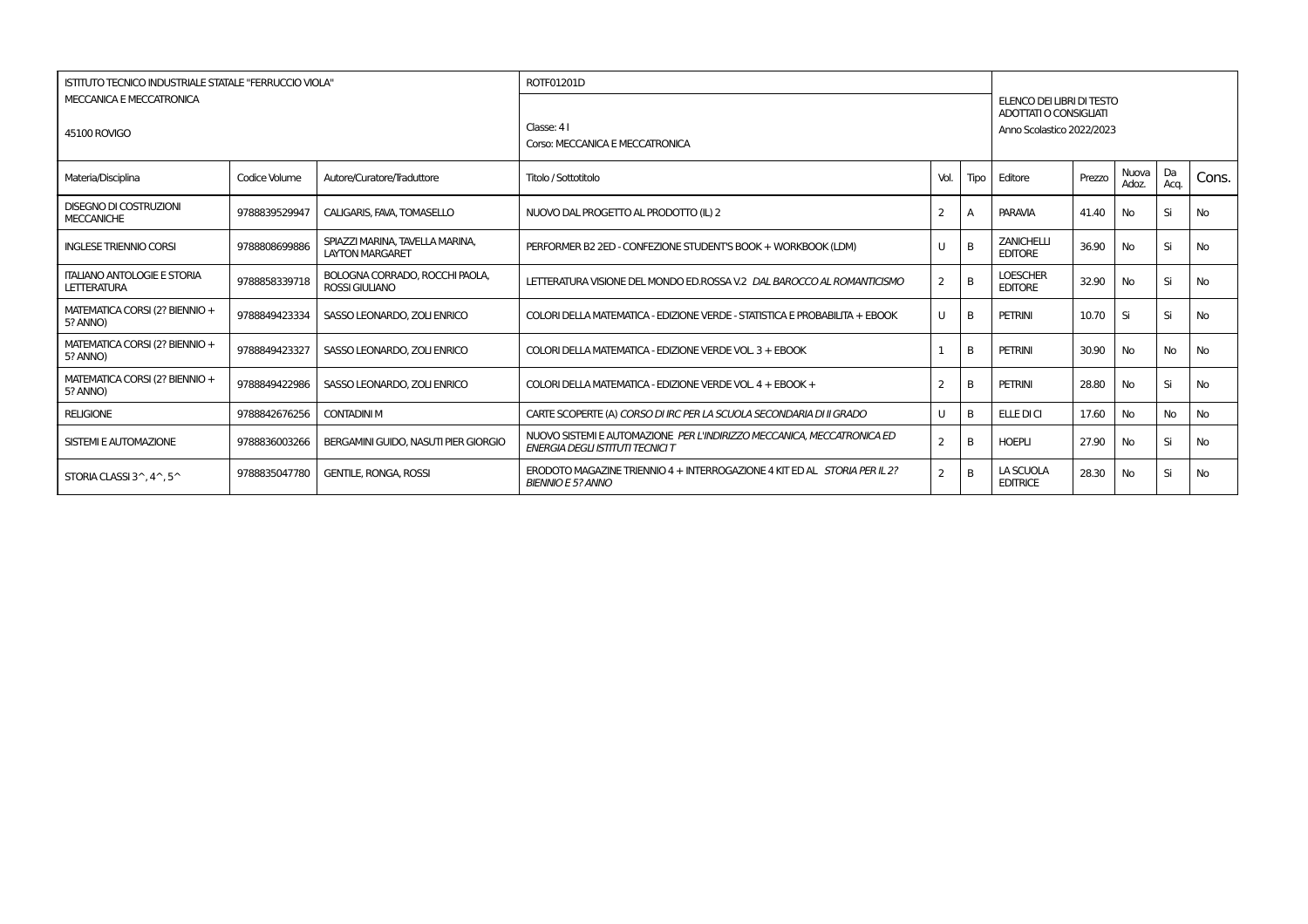|                                                          | <b>ISTITUTO TECNICO INDUSTRIALE STATALE "FERRUCCIO VIOLA"</b> |                                                                        | ROTF01201D                                                                                                                        |                |      |                                                                                         |        |                |            |           |
|----------------------------------------------------------|---------------------------------------------------------------|------------------------------------------------------------------------|-----------------------------------------------------------------------------------------------------------------------------------|----------------|------|-----------------------------------------------------------------------------------------|--------|----------------|------------|-----------|
| <b>CHIMICA E MATERIALI</b><br>45100 ROVIGO               |                                                               |                                                                        | Classe: 5A<br>Corso: CHIMICA E MATERIALI                                                                                          |                |      | ELENCO DEI LIBRI DI TESTO<br><b>ADOTTATI O CONSIGLIATI</b><br>Anno Scolastico 2022/2023 |        |                |            |           |
|                                                          |                                                               |                                                                        |                                                                                                                                   |                |      |                                                                                         |        |                |            |           |
| Materia/Disciplina                                       | Codice Volume                                                 | Autore/Curatore/Traduttore                                             | Titolo / Sottotitolo                                                                                                              | Vol.           | Tipo | Editore                                                                                 | Prezzo | Nuova<br>Adoz. | Da<br>Aca. | Cons.     |
| <b>CHIMICA ORGANICA</b>                                  | 9788808321268                                                 | FORNARI GABRIELLA, GANDO MARIA TERESA,<br><b>EVANGELISTI VALENTINA</b> | MICROBIOLOGIA E CHIMICA DELLE FERMENTAZIONI 2ED U MULTIMEDIALE (LDM)                                                              | U              | B    | <b>ZANICHELLI</b><br><b>EDITORE</b>                                                     | 22.30  | <b>No</b>      | Si         | <b>No</b> |
| <b>INGLESE TRIENNIO CORSI</b>                            | 9788808812568                                                 | SPIAZZI MARINA, TAVELLA MARINA, LAYTON<br><b>MARGARET</b>              | PERFORMER B2 UPDATED - CONFEZIONE STUDENT'S BOOK + WORBOOK (LDM) READY FOR<br><b>FIRST AND INVALSI</b>                            | U              | B    | <b>ZANICHELLI</b><br><b>EDITORE</b>                                                     | 37.10  | <b>No</b>      | <b>No</b>  | No        |
| <b>ITALIANO ANTOLOGIE E STORIA</b><br><b>LETTERATURA</b> | 9788839524409                                                 | <b>BALDI, GIUSSO, RAZETTI</b>                                          | ATTUALITA' DELLA LETTERATURA 3/1 - EDIZIONE DIGITALE                                                                              | 3              | B    | <b>PARAVIA</b>                                                                          | 27.60  | <b>No</b>      | Si         | No        |
| <b>ITALIANO ANTOLOGIE E STORIA</b><br><b>LETTERATURA</b> | 9788839524423                                                 | <b>BALDI, GIUSSO, RAZETTI</b>                                          | ATTUALITA' DELLA LETTERATURA 3/2 - EDIZIONE DIGITALE                                                                              | 3              | B    | <b>PARAVIA</b>                                                                          | 27.60  | No             | Si         | <b>No</b> |
| MATEMATICA CORSI (2?<br>BIENNIO + 5? ANNO)               | 9788849420234                                                 | SASSO LEONARDO                                                         | MATEMATICA A COLORI (LA) - EDIZIONE VERDE - VOLUME 4 + EBOOK SECONDO BIENNIO E<br><b>OUINTO ANNO</b>                              | $\overline{2}$ | B    | <b>PETRINI</b>                                                                          | 32.30  | <b>No</b>      | <b>No</b>  | <b>No</b> |
| MATEMATICA CORSI (2?<br>BIENNIO + 5? ANNO)               | 9788849420241                                                 | SASSO LEONARDO                                                         | MATEMATICA A COLORI (LA) - EDIZIONE VERDE - VOLUME 5 + EBOOK SECONDO BIENNIO E<br><b>OUINTO ANNO</b>                              | 3              | B    | <b>PETRINI</b>                                                                          | 30.00  | <b>No</b>      | Si         | <b>No</b> |
| <b>RELIGIONE</b>                                         | 9788846836007                                                 | BEACCO CLAUDIA, POERIO ANTONIO, RASPI<br><b>LUCA</b>                   | <b>IMPRONTE</b>                                                                                                                   | U              | B    | <b>LA SPIGA</b>                                                                         | 17.90  | <b>No</b>      | No         | No        |
| STORIA CLASSI $3^{\wedge}$ , $4^{\wedge}$ , $5^{\wedge}$ | 9788835047803                                                 | <b>GENTILE, RONGA, ROSSI</b>                                           | ERODOTO MAGAZINE TRIENNIO 5 + INTERROGAZIONE 5 KIT ALUNNI ST.PER IL 2?BIENNIO E 5?<br>ANNO-IL NOVECENTO E L'INIZIO DEL XXI SECOLO | 3              | B    | LA SCUOLA<br><b>EDITRICE</b>                                                            | 31.30  | No             | Si         | <b>No</b> |
| <b>TECNOLOGIE CHIMICHE</b><br><b>INDUSTRIALI</b>         | 9788844118808                                                 | NATOLI SILVESTRO, CALATOZZOLO MARIANO                                  | TECNOLOGIE CHIMICHE IND. 3 VOL. 3, SECONDA EDIZIONE                                                                               | 3              | B    | <b>EDISCO</b>                                                                           | 38.50  | <b>No</b>      | Si         | No        |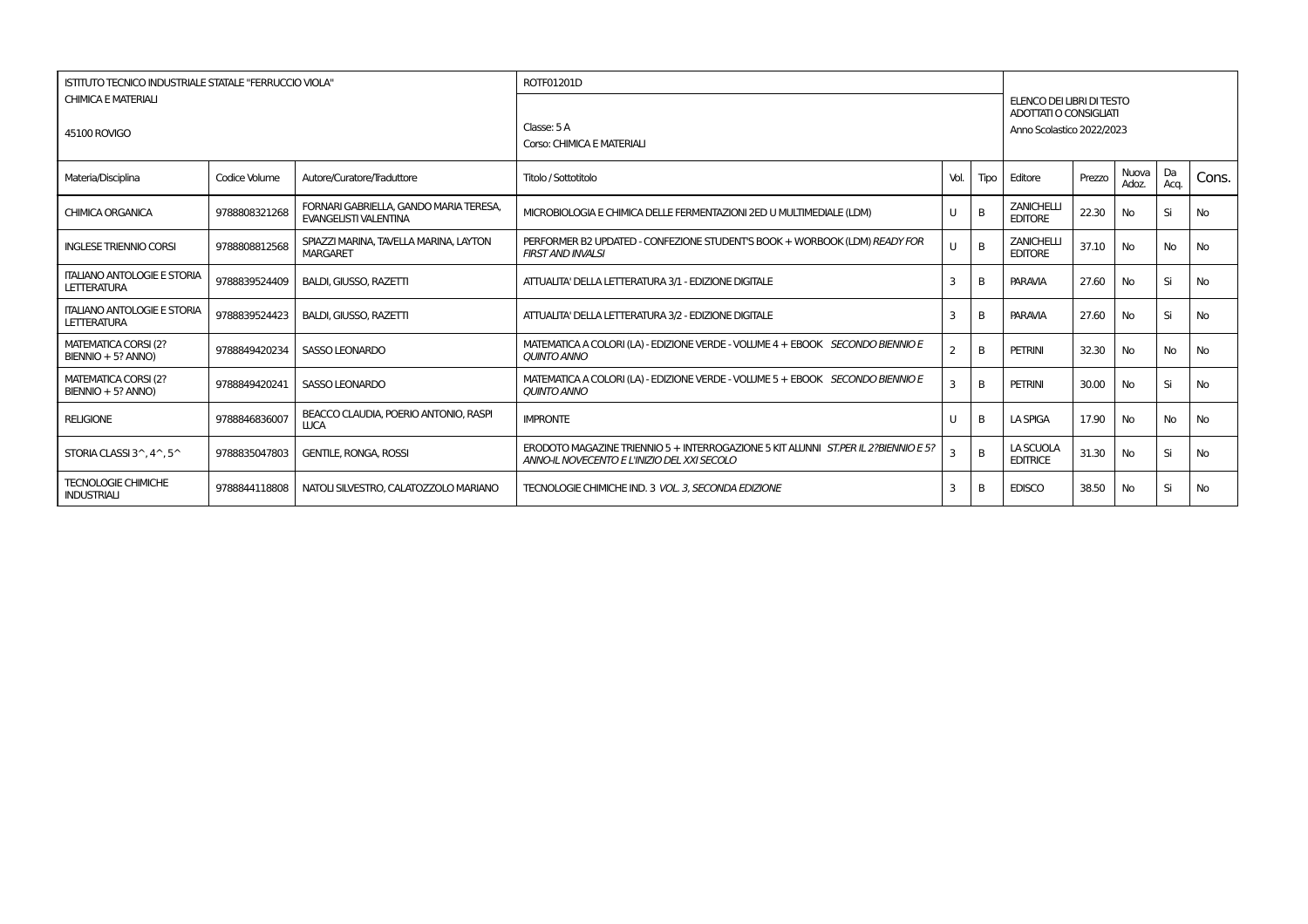|                                                          | <b>ISTITUTO TECNICO INDUSTRIALE STATALE "FERRUCCIO VIOLA"</b> |                                                                        | ROTF01201D                                                                                                                        |                |      |                                                                                         |        |                |            |           |
|----------------------------------------------------------|---------------------------------------------------------------|------------------------------------------------------------------------|-----------------------------------------------------------------------------------------------------------------------------------|----------------|------|-----------------------------------------------------------------------------------------|--------|----------------|------------|-----------|
| <b>CHIMICA E MATERIALI</b><br>45100 ROVIGO               |                                                               |                                                                        | Classe: 5B<br>Corso: CHIMICA E MATERIALI                                                                                          |                |      | ELENCO DEI LIBRI DI TESTO<br><b>ADOTTATI O CONSIGLIATI</b><br>Anno Scolastico 2022/2023 |        |                |            |           |
| Materia/Disciplina                                       | Codice Volume                                                 | Autore/Curatore/Traduttore                                             | Titolo / Sottotitolo                                                                                                              | Vol.           | Tipo | Editore                                                                                 | Prezzo | Nuova<br>Adoz. | Da<br>Aca. | Cons.     |
| <b>CHIMICA ORGANICA</b>                                  | 9788808321268                                                 | FORNARI GABRIELLA, GANDO MARIA TERESA,<br><b>EVANGELISTI VALENTINA</b> | MICROBIOLOGIA E CHIMICA DELLE FERMENTAZIONI 2ED U MULTIMEDIALE (LDM)                                                              | U              | B    | <b>ZANICHELLI</b><br><b>EDITORE</b>                                                     | 22.30  | <b>No</b>      | Si         | <b>No</b> |
| <b>INGLESE TRIENNIO CORSI</b>                            | 9788808812568                                                 | SPIAZZI MARINA, TAVELLA MARINA, LAYTON<br><b>MARGARET</b>              | PERFORMER B2 UPDATED - CONFEZIONE STUDENT'S BOOK + WORBOOK (LDM) READY FOR<br><b>FIRST AND INVALSI</b>                            | U              | B    | <b>ZANICHELLI</b><br><b>EDITORE</b>                                                     | 37.10  | <b>No</b>      | <b>No</b>  | No        |
| <b>ITALIANO ANTOLOGIE E STORIA</b><br><b>LETTERATURA</b> | 9788839524409                                                 | <b>BALDI, GIUSSO, RAZETTI</b>                                          | ATTUALITA' DELLA LETTERATURA 3/1 - EDIZIONE DIGITALE                                                                              | 3              | B    | <b>PARAVIA</b>                                                                          | 27.60  | <b>No</b>      | Si         | No        |
| <b>ITALIANO ANTOLOGIE E STORIA</b><br><b>LETTERATURA</b> | 9788839524423                                                 | <b>BALDI, GIUSSO, RAZETTI</b>                                          | ATTUALITA' DELLA LETTERATURA 3/2 - EDIZIONE DIGITALE                                                                              | 3              | B    | <b>PARAVIA</b>                                                                          | 27.60  | No             | Si         | <b>No</b> |
| MATEMATICA CORSI (2?<br>BIENNIO + 5? ANNO)               | 9788849420234                                                 | SASSO LEONARDO                                                         | MATEMATICA A COLORI (LA) - EDIZIONE VERDE - VOLUME 4 + EBOOK SECONDO BIENNIO E<br><b>OUINTO ANNO</b>                              | $\overline{2}$ | B    | <b>PETRINI</b>                                                                          | 32.30  | <b>No</b>      | <b>No</b>  | <b>No</b> |
| MATEMATICA CORSI (2?<br>BIENNIO + 5? ANNO)               | 9788849420241                                                 | SASSO LEONARDO                                                         | MATEMATICA A COLORI (LA) - EDIZIONE VERDE - VOLUME 5 + EBOOK SECONDO BIENNIO E<br><b>OUINTO ANNO</b>                              | 3              | B    | <b>PETRINI</b>                                                                          | 30.00  | <b>No</b>      | Si         | <b>No</b> |
| <b>RELIGIONE</b>                                         | 9788846836007                                                 | BEACCO CLAUDIA, POERIO ANTONIO, RASPI<br><b>LUCA</b>                   | <b>IMPRONTE</b>                                                                                                                   | U              | B    | <b>LA SPIGA</b>                                                                         | 17.90  | <b>No</b>      | No         | No        |
| STORIA CLASSI $3^{\wedge}$ , $4^{\wedge}$ , $5^{\wedge}$ | 9788835047803                                                 | <b>GENTILE, RONGA, ROSSI</b>                                           | ERODOTO MAGAZINE TRIENNIO 5 + INTERROGAZIONE 5 KIT ALUNNI ST.PER IL 2?BIENNIO E 5?<br>ANNO-IL NOVECENTO E L'INIZIO DEL XXI SECOLO | 3              | B    | LA SCUOLA<br><b>EDITRICE</b>                                                            | 31.30  | No             | Si         | <b>No</b> |
| <b>TECNOLOGIE CHIMICHE</b><br><b>INDUSTRIALI</b>         | 9788844118808                                                 | NATOLI SILVESTRO, CALATOZZOLO MARIANO                                  | TECNOLOGIE CHIMICHE IND. 3 VOL. 3, SECONDA EDIZIONE                                                                               | 3              | B    | <b>EDISCO</b>                                                                           | 38.50  | <b>No</b>      | Si         | No        |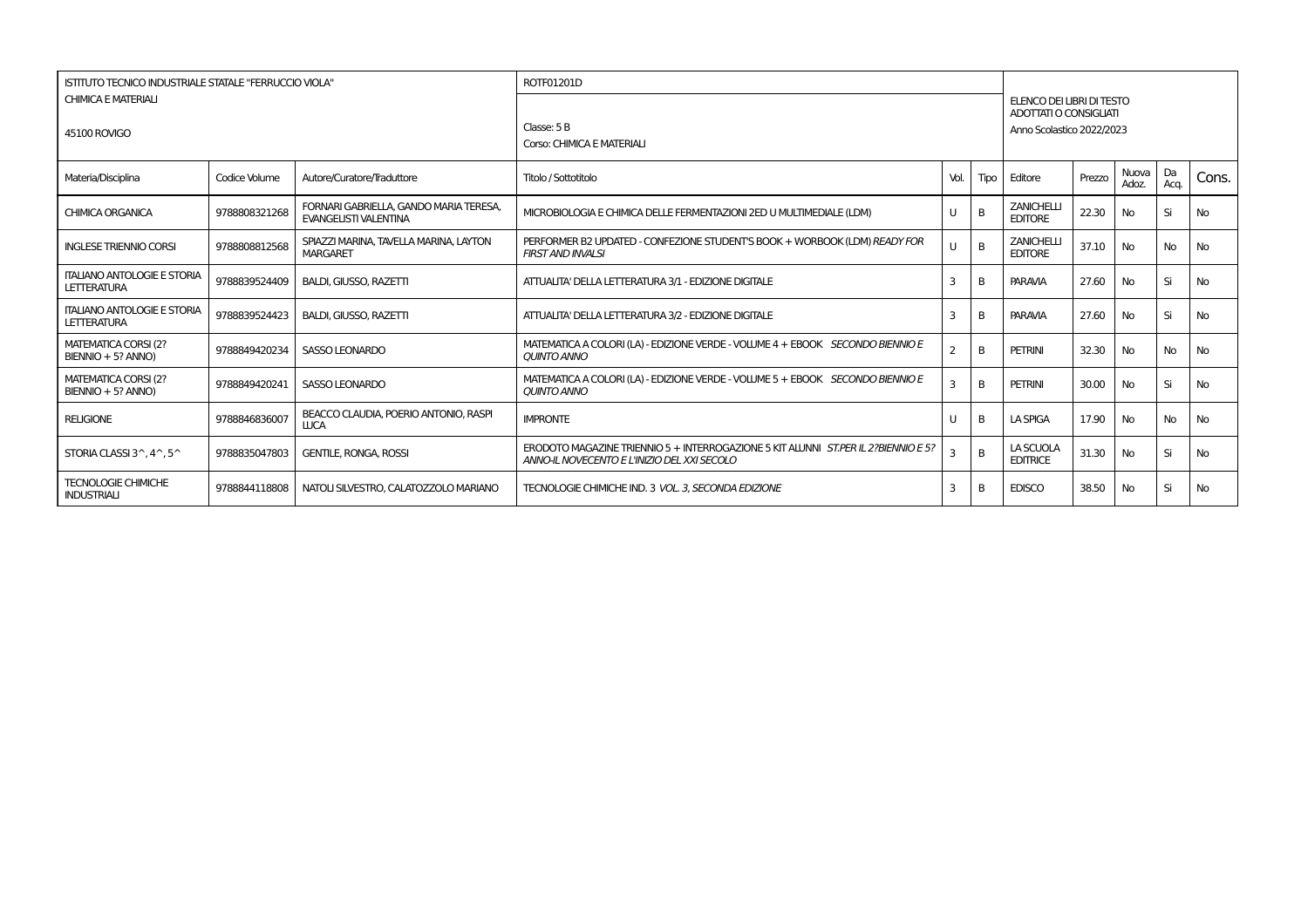| ISTITUTO TECNICO INDUSTRIALE STATALE "FERRUCCIO VIOLA"<br><b>ELETTROTECNICA</b> |               |                                                                  | ROTF01201D                                                                                                                                                    |      |              |                                                     |        |                |            |           |
|---------------------------------------------------------------------------------|---------------|------------------------------------------------------------------|---------------------------------------------------------------------------------------------------------------------------------------------------------------|------|--------------|-----------------------------------------------------|--------|----------------|------------|-----------|
|                                                                                 |               |                                                                  |                                                                                                                                                               |      |              | ELENCO DEI LIBRI DI TESTO<br>ADOTTATI O CONSIGLIATI |        |                |            |           |
| 45100 ROVIGO                                                                    |               |                                                                  | Classe: 5 C<br>Corso: ELETTROTECNICA                                                                                                                          |      |              | Anno Scolastico 2022/2023                           |        |                |            |           |
| Materia/Disciplina                                                              | Codice Volume | Autore/Curatore/Traduttore                                       | Titolo / Sottotitolo                                                                                                                                          | Vol. | Tipo         | Editore                                             | Prezzo | Nuova<br>Adoz. | Da<br>Acq. | Cons.     |
| ELETTROTECNICA ED<br><b>ELETTRONICA</b>                                         | 9788820378479 | <b>CONTE GAETANO</b>                                             | CORSO DI ELETTROTECNICA ED ELETTRONICA. NUOVA EDIZIONE OPENSCHOOL PER L'ARTICOLAZIONE<br>ELETTROTECNICA DEGLI ISTITUTI TECNICI SETTORE TECNOLOGIC             | 3    |              | <b>HOEPLI</b>                                       | 26.90  | No.            | Si         | <b>No</b> |
| <b>INGLESE TRIENNIO CORSI</b>                                                   | 9788808812568 | SPIAZZI MARINA, TAVELLA MARINA,<br><b>LAYTON MARGARET</b>        | PERFORMER B2 UPDATED - CONFEZIONE STUDENT'S BOOK + WORBOOK (LDM) READY FOR FIRST AND<br><b>INVALSI</b>                                                        | U    |              | <b>ZANICHELLI</b><br><b>EDITORE</b>                 | 37.10  | No             | <b>No</b>  | <b>No</b> |
| <b>ITALIANO ANTOLOGIE E</b><br>STORIA LETTERATURA                               | 9788839524409 | <b>BALDI, GIUSSO, RAZETTI</b>                                    | ATTUALITA' DELLA LETTERATURA 3/1 - EDIZIONE DIGITALE                                                                                                          | З    |              | <b>PARAVIA</b>                                      | 27.60  | No.            | Si         | <b>No</b> |
| <b>ITALIANO ANTOLOGIE E</b><br>STORIA LETTERATURA                               | 9788839524423 | <b>BALDI, GIUSSO, RAZETTI</b>                                    | ATTUALITA' DELLA LETTERATURA 3/2 - EDIZIONE DIGITALE                                                                                                          | З    |              | <b>PARAVIA</b>                                      | 27.60  | No.            | Si         | <b>No</b> |
| MATEMATICA CORSI (2?<br>BIENNIO + 5? ANNO)                                      | 9788849420241 | SASSO LEONARDO                                                   | MATEMATICA A COLORI (LA) - EDIZIONE VERDE - VOLUME 5 + EBOOK SECONDO BIENNIO E OUINTO ANNO                                                                    | 3    | B            | <b>PETRINI</b>                                      | 30.00  | No             | Si         | <b>No</b> |
| <b>RELIGIONE</b>                                                                | 9788846836007 | <b>BEACCO CLAUDIA, POERIO</b><br><b>ANTONIO, RASPI LUCA</b>      | <b>IMPRONTE</b>                                                                                                                                               | U    |              | <b>LA SPIGA</b>                                     | 17.90  | No             | <b>No</b>  | <b>No</b> |
| SISTEMI AUTOMATICI                                                              | 9788836003792 | <b>CERRI FABRIZIO, ORTOLANI</b><br><b>GIULIANO, VENTURI EZIO</b> | NUOVO CORSO DI SISTEMI AUTOMATICI PER L'ARTICOLAZIONE ELETTROTECNICA DEGLI ISTITUTI TECNICI<br><b>SETTORE TECNOLOGIC</b>                                      | 3    | <sub>R</sub> | <b>HOEPLI</b>                                       | 29.90  | No             | Si         | <b>No</b> |
| STORIA CLASSI $3^{\wedge}$ , $4^{\wedge}$ , $5^{\wedge}$                        | 9788835047803 | <b>GENTILE, RONGA, ROSSI</b>                                     | ERODOTO MAGAZINE TRIENNIO 5 + INTERROGAZIONE 5 KIT ALUNNI ST.PER IL 2?BIENNIO E 5? ANNO-IL<br>NOVECENTO E L'INIZIO DEL XXI SECOLO                             | 3    | B            | LA SCUOLA<br><b>EDITRICE</b>                        | 31.30  | No             | Si         | <b>No</b> |
| <b>TECNOLOGIE E</b><br><b>PROGETTAZIONE</b>                                     | 9788820378509 | AA W                                                             | TECNOLOGIE E PROGETTAZIONE DI SISTEMI ELETTRICI ED ELETTRONICI. NUOVA EDIZION PER<br>L'ARTICOLAZIONE ELETTROTECNICA DEGLI ISTITUTI TECNICI SETTORE TECNOLOGIC | З    |              | <b>HOEPLI</b>                                       | 27.90  | <b>No</b>      | Si         | <b>No</b> |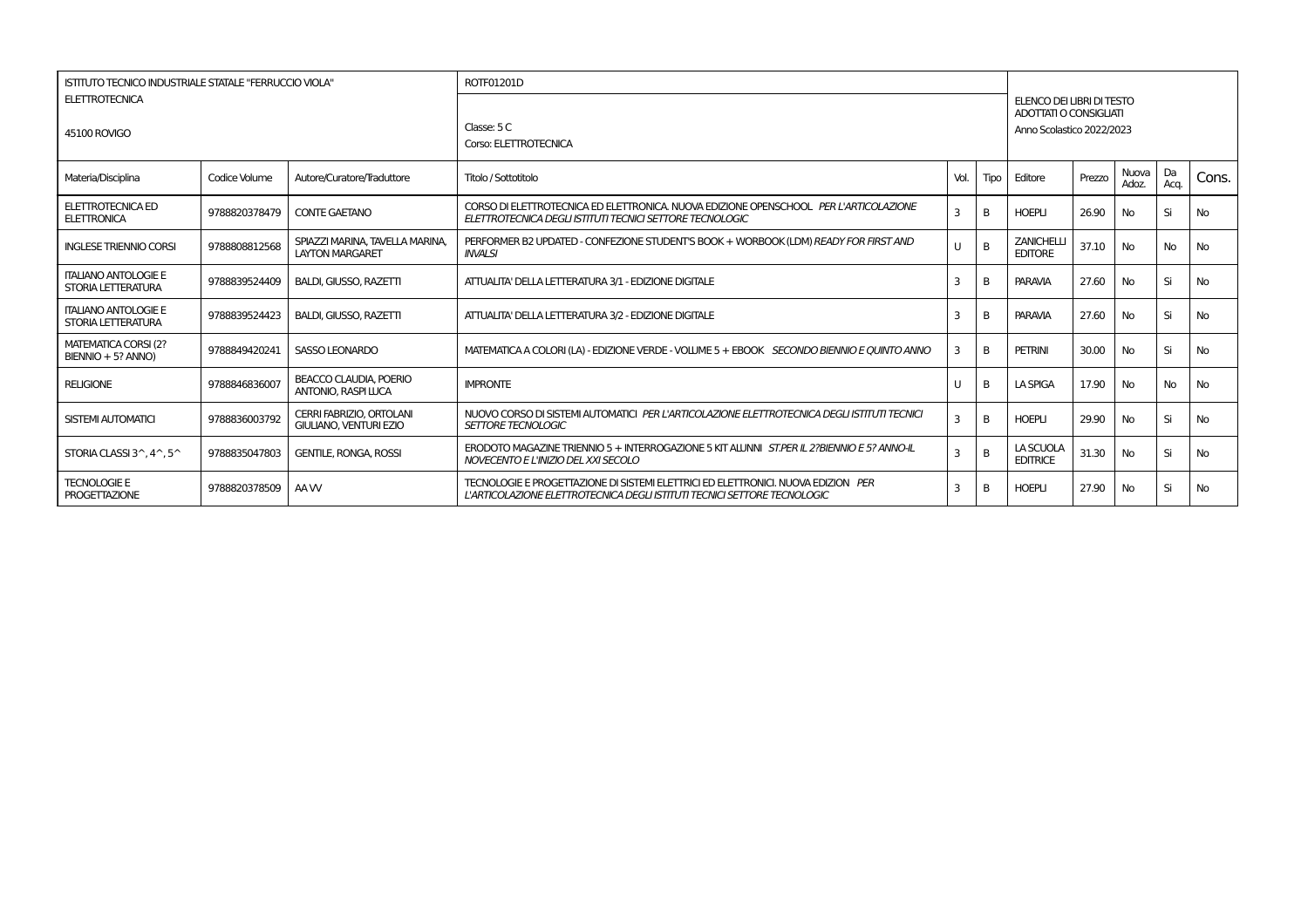|                                                             | ROTF01201D<br>ISTITUTO TECNICO INDUSTRIALE STATALE "FERRUCCIO VIOLA" |                                                             |                                                                                                                                                             |                |      |                                     |                                                                                         |                |            |           |  |  |  |
|-------------------------------------------------------------|----------------------------------------------------------------------|-------------------------------------------------------------|-------------------------------------------------------------------------------------------------------------------------------------------------------------|----------------|------|-------------------------------------|-----------------------------------------------------------------------------------------|----------------|------------|-----------|--|--|--|
| <b>INFORMATICA</b><br>45100 ROVIGO                          |                                                                      |                                                             | Classe: 5 E<br>Corso: INFORMATICA                                                                                                                           |                |      |                                     | ELENCO DEI LIBRI DI TESTO<br><b>ADOTTATI O CONSIGLIATI</b><br>Anno Scolastico 2022/2023 |                |            |           |  |  |  |
| Materia/Disciplina                                          | Codice Volume                                                        | Autore/Curatore/Traduttore                                  | Titolo / Sottotitolo                                                                                                                                        | Vol.           | Tipo | Editore                             | Prezzo                                                                                  | Nuova<br>Adoz. | Da<br>Acq. | Cons.     |  |  |  |
| <b>GESTIONE PROGETTO.</b><br>ORGANIZZAZIONE D'IMPRESA       | 9788836003402                                                        | CONTE MARIA, CAMAGNI PAOLO.<br>NIKOLASSY RICCARDO           | NUOVO GESTIONE DEL PROGETTO E ORGANIZZAZIONE DI IMPRESA PER L'INDIRIZZO INFORMATICA E<br>TELECOMUNICAZIONI DEGLI ISTITUTI TECNICI SETTO                     |                | B    | <b>HOEPLI</b>                       | 23.90                                                                                   | Si             | Si         | No        |  |  |  |
| <b>INFORMATICA CORSI</b>                                    | 9788836007745                                                        | <b>CAMAGNI PAOLO, NIKOLASSY</b><br><b>RICCARDO</b>          | CORSO DI INFORMATICA SOL & PHP PERCORSI MODULARI PER LINGUAGGI DI PROGRAMMAZIONE                                                                            | $\mathbf{U}$   | B    | <b>HOEPLI</b>                       | 26.90                                                                                   | Si             | Si         | <b>No</b> |  |  |  |
| <b>INGLESE TRIENNIO CORSI</b>                               | 9788808812568                                                        | SPIAZZI MARINA, TAVELLA MARINA<br><b>LAYTON MARGARET</b>    | PERFORMER B2 UPDATED - CONFEZIONE STUDENT'S BOOK + WORBOOK (LDM) READY FOR FIRST AND<br><b>INVALSI</b>                                                      |                | B    | <b>ZANICHELLI</b><br><b>EDITORE</b> | 37.10                                                                                   | <b>No</b>      | No         | No        |  |  |  |
| <b>ITALIANO ANTOLOGIE E STORIA</b><br><b>LETTERATURA</b>    | 9788839524409                                                        | <b>BALDI, GIUSSO, RAZETTI</b>                               | ATTUALITA' DELLA LETTERATURA 3/1 - EDIZIONE DIGITALE                                                                                                        | 3              | B    | <b>PARAVIA</b>                      | 27.60                                                                                   | <b>No</b>      | Si         | No        |  |  |  |
| <b>ITALIANO ANTOLOGIE E STORIA</b><br><b>LETTERATURA</b>    | 9788839524423                                                        | <b>BALDI, GIUSSO, RAZETTI</b>                               | ATTUALITA' DELLA LETTERATURA 3/2 - EDIZIONE DIGITALE                                                                                                        | 3              | B    | <b>PARAVIA</b>                      | 27.60                                                                                   | <b>No</b>      | Si         | No        |  |  |  |
| MATEMATICA CORSI (2? BIENNIO<br>$+5?$ ANNO)                 | 9788849420241                                                        | <b>SASSO LEONARDO</b>                                       | MATEMATICA A COLORI (LA) - EDIZIONE VERDE - VOLUME 5 + EBOOK SECONDO BIENNIO E OUINTO ANNO                                                                  | -3             | B    | <b>PETRINI</b>                      | 30.00                                                                                   | <b>No</b>      | Si         | <b>No</b> |  |  |  |
| <b>RELIGIONE</b>                                            | 9788846836007                                                        | <b>BEACCO CLAUDIA, POERIO</b><br><b>ANTONIO, RASPI LUCA</b> | <b>IMPRONTE</b>                                                                                                                                             | $\mathsf{U}$   | B    | <b>LA SPIGA</b>                     | 17.90                                                                                   | <b>No</b>      | No         | No        |  |  |  |
| <b>SISTEMI E RETI</b>                                       | 9788836003457                                                        | LO RUSSO LUIGI, BIANCHI ELENA                               | NUOVO SISTEMI E RETI PER L'ARTICOLAZIONE INFORMATICA DEGLI ISTITUTI TECNICI SETTORE<br><b>TECNOLOGICO</b>                                                   | $\overline{3}$ | B    | <b>HOEPLI</b>                       | 24.90                                                                                   | <b>No</b>      | Si         | No        |  |  |  |
| STORIA CLASSI $3^{\wedge}$ , $4^{\wedge}$ , $5^{\wedge}$    | 9788835047803                                                        | <b>GENTILE, RONGA, ROSSI</b>                                | ERODOTO MAGAZINE TRIENNIO 5 + INTERROGAZIONE 5 KIT ALUNNI ST.PER IL 2?BIENNIO E 5? ANNO-IL<br>NOVECENTO E L'INIZIO DEL XXI SECOLO                           | -3             | B    | LA SCUOLA<br><b>EDITRICE</b>        | 31.30                                                                                   | <b>No</b>      | Si         | <b>No</b> |  |  |  |
| <b>TECNOLOGIE E PROGETTAZIONE</b><br><b>DI SISTEMI INFO</b> | 9788836004720                                                        | CAMAGNI PAOLO, NIKOLASSY<br><b>RICCARDO</b>                 | NUOVO TECNOLOGIE E PROGETTAZIONE DI SISTEMI INFORMATICI E DI TELECOMUNICAZION PER<br>L'ARTICOLAZIONE INFORMATICA DEGLI ISTITUTI TECNICI SETTORE TECNOLOGICO |                |      | <b>HOEPLI</b>                       | 20.18                                                                                   | <b>No</b>      | Si         | No        |  |  |  |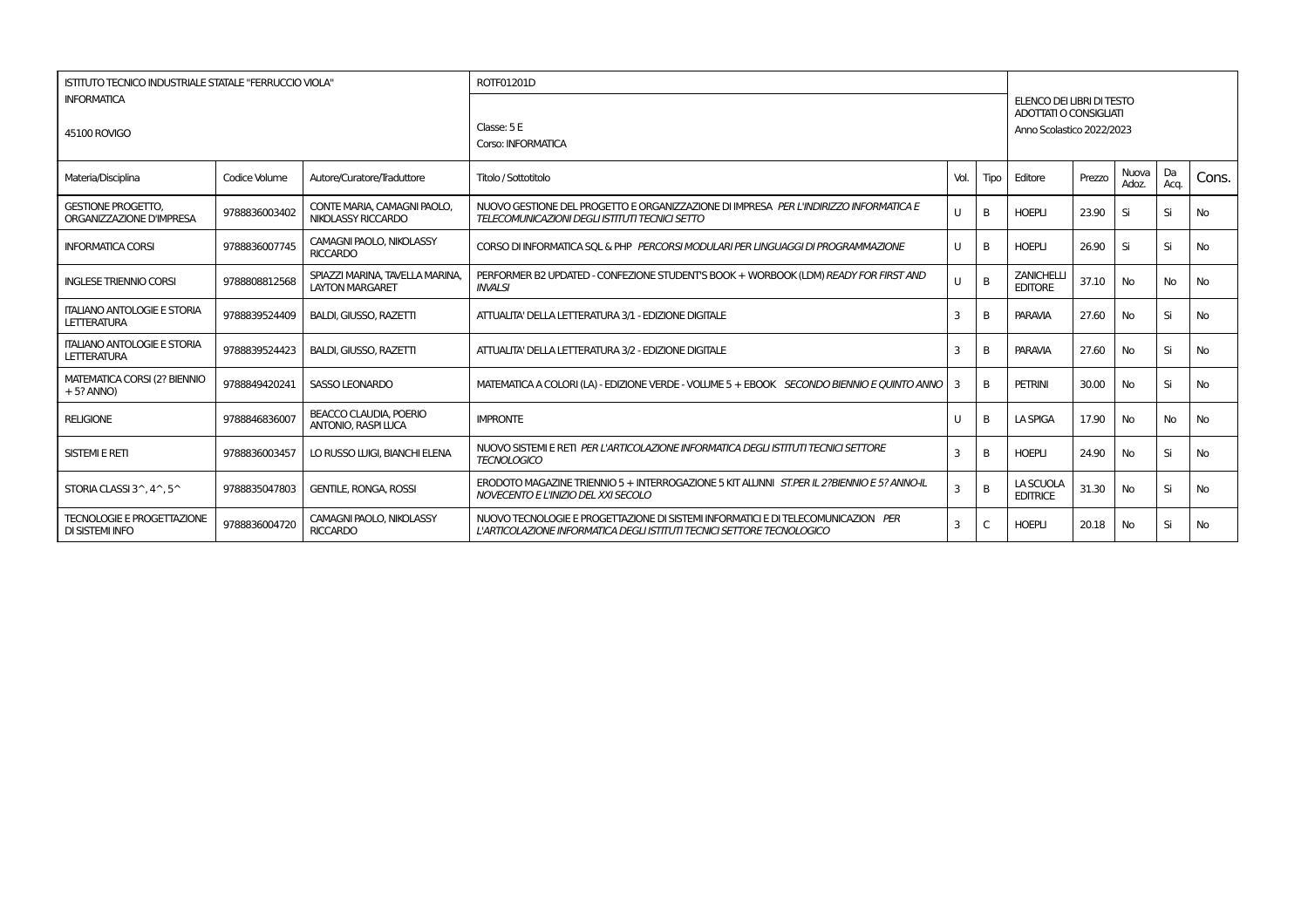| ISTITUTO TECNICO INDUSTRIALE STATALE "FERRUCCIO VIOLA"      |               |                                                             | ROTF01201D                                                                                                                                                  |              |      |                                                                                  |        |                |            |           |  |  |
|-------------------------------------------------------------|---------------|-------------------------------------------------------------|-------------------------------------------------------------------------------------------------------------------------------------------------------------|--------------|------|----------------------------------------------------------------------------------|--------|----------------|------------|-----------|--|--|
| <b>INFORMATICA</b><br>45100 ROVIGO                          |               |                                                             | Classe: 5 F<br>Corso: INFORMATICA                                                                                                                           |              |      | ELENCO DEI LIBRI DI TESTO<br>ADOTTATI O CONSIGLIATI<br>Anno Scolastico 2022/2023 |        |                |            |           |  |  |
| Materia/Disciplina                                          | Codice Volume | Autore/Curatore/Traduttore                                  | Titolo / Sottotitolo                                                                                                                                        | Vol.         | Tipo | Editore                                                                          | Prezzo | Nuova<br>Adoz. | Da<br>Acq. | Cons.     |  |  |
| <b>GESTIONE PROGETTO.</b><br>ORGANIZZAZIONE D'IMPRESA       | 9788836003402 | CONTE MARIA, CAMAGNI PAOLO.<br>NIKOLASSY RICCARDO           | NUOVO GESTIONE DEL PROGETTO E ORGANIZZAZIONE DI IMPRESA PER L'INDIRIZZO INFORMATICA E<br>TELECOMUNICAZIONI DEGLI ISTITUTI TECNICI SETTO                     | U            | B    | <b>HOEPLI</b>                                                                    | 23.90  | Si             | Si         | <b>No</b> |  |  |
| <b>INFORMATICA CORSI</b>                                    | 9788836007745 | CAMAGNI PAOLO, NIKOLASSY<br><b>RICCARDO</b>                 | CORSO DI INFORMATICA SOL & PHP PERCORSI MODULARI PER LINGUAGGI DI PROGRAMMAZIONE                                                                            | U            |      | <b>HOEPLI</b>                                                                    | 26.90  | Si             | Si         | No.       |  |  |
| <b>INGLESE TRIENNIO CORSI</b>                               | 9788808812568 | SPIAZZI MARINA, TAVELLA MARINA,<br><b>LAYTON MARGARET</b>   | PERFORMER B2 UPDATED - CONFEZIONE STUDENT'S BOOK + WORBOOK (LDM) READY FOR FIRST AND<br><b>INVALSI</b>                                                      | U            | B    | <b>ZANICHELLI</b><br><b>EDITORE</b>                                              | 37.10  | <b>No</b>      | No         | No        |  |  |
| <b>ITALIANO ANTOLOGIE E STORIA</b><br><b>LETTERATURA</b>    | 9788839524409 | <b>BALDI, GIUSSO, RAZETTI</b>                               | ATTUALITA' DELLA LETTERATURA 3/1 - EDIZIONE DIGITALE                                                                                                        | 3            | B    | <b>PARAVIA</b>                                                                   | 27.60  | No             | Si         | No.       |  |  |
| <b>ITALIANO ANTOLOGIE E STORIA</b><br><b>LETTERATURA</b>    | 9788839524423 | <b>BALDI, GIUSSO, RAZETTI</b>                               | ATTUALITA' DELLA LETTERATURA 3/2 - EDIZIONE DIGITALE                                                                                                        | 3            | B    | <b>PARAVIA</b>                                                                   | 27.60  | <b>No</b>      | Si         | <b>No</b> |  |  |
| MATEMATICA CORSI (2? BIENNIO<br>$+5$ ? ANNO)                | 9788849420234 | <b>SASSO LEONARDO</b>                                       | MATEMATICA A COLORI (LA) - EDIZIONE VERDE - VOLUME 4 + EBOOK SECONDO BIENNIO E OUINTO ANNO I                                                                | <sup>2</sup> | B    | <b>PETRINI</b>                                                                   | 32.30  | No             | <b>No</b>  | <b>No</b> |  |  |
| MATEMATICA CORSI (2? BIENNIO<br>$+5?$ ANNO)                 | 9788849420241 | SASSO LEONARDO                                              | MATEMATICA A COLORI (LA) - EDIZIONE VERDE - VOLUME 5 + EBOOK SECONDO BIENNIO E OUINTO ANNO                                                                  | 3            | B    | <b>PETRINI</b>                                                                   | 30.00  | No             | Si         | <b>No</b> |  |  |
| <b>RELIGIONE</b>                                            | 9788846836007 | <b>BEACCO CLAUDIA, POERIO</b><br><b>ANTONIO, RASPI LUCA</b> | <b>IMPRONTE</b>                                                                                                                                             | U            | B    | <b>LA SPIGA</b>                                                                  | 17.90  | <b>No</b>      | <b>No</b>  | No        |  |  |
| <b>SISTEMI E RETI</b>                                       | 9788836003457 | LO RUSSO LUIGI, BIANCHI ELENA                               | NUOVO SISTEMI E RETI PER L'ARTICOLAZIONE INFORMATICA DEGLI ISTITUTI TECNICI SETTORE<br><b>TECNOLOGICO</b>                                                   | 3            | B    | <b>HOEPLI</b>                                                                    | 24.90  | No             | Si         | No        |  |  |
| STORIA CLASSI 3^, 4^, 5^                                    | 9788835047803 | <b>GENTILE, RONGA, ROSSI</b>                                | ERODOTO MAGAZINE TRIENNIO 5 + INTERROGAZIONE 5 KIT ALUNNI ST.PER IL 2?BIENNIO E 5? ANNO-IL<br>NOVECENTO E L'INIZIO DEL XXI SECOLO                           | 3            | B    | LA SCUOLA<br><b>EDITRICE</b>                                                     | 31.30  | No             | Si         | No.       |  |  |
| <b>TECNOLOGIE E PROGETTAZIONE</b><br><b>DI SISTEMI INFO</b> | 9788836004720 | CAMAGNI PAOLO, NIKOLASSY<br><b>RICCARDO</b>                 | NUOVO TECNOLOGIE E PROGETTAZIONE DI SISTEMI INFORMATICI E DI TELECOMUNICAZION PER<br>L'ARTICOLAZIONE INFORMATICA DEGLI ISTITUTI TECNICI SETTORE TECNOLOGICO | 3            | C    | <b>HOEPLI</b>                                                                    | 20.18  | No             | Si         | No        |  |  |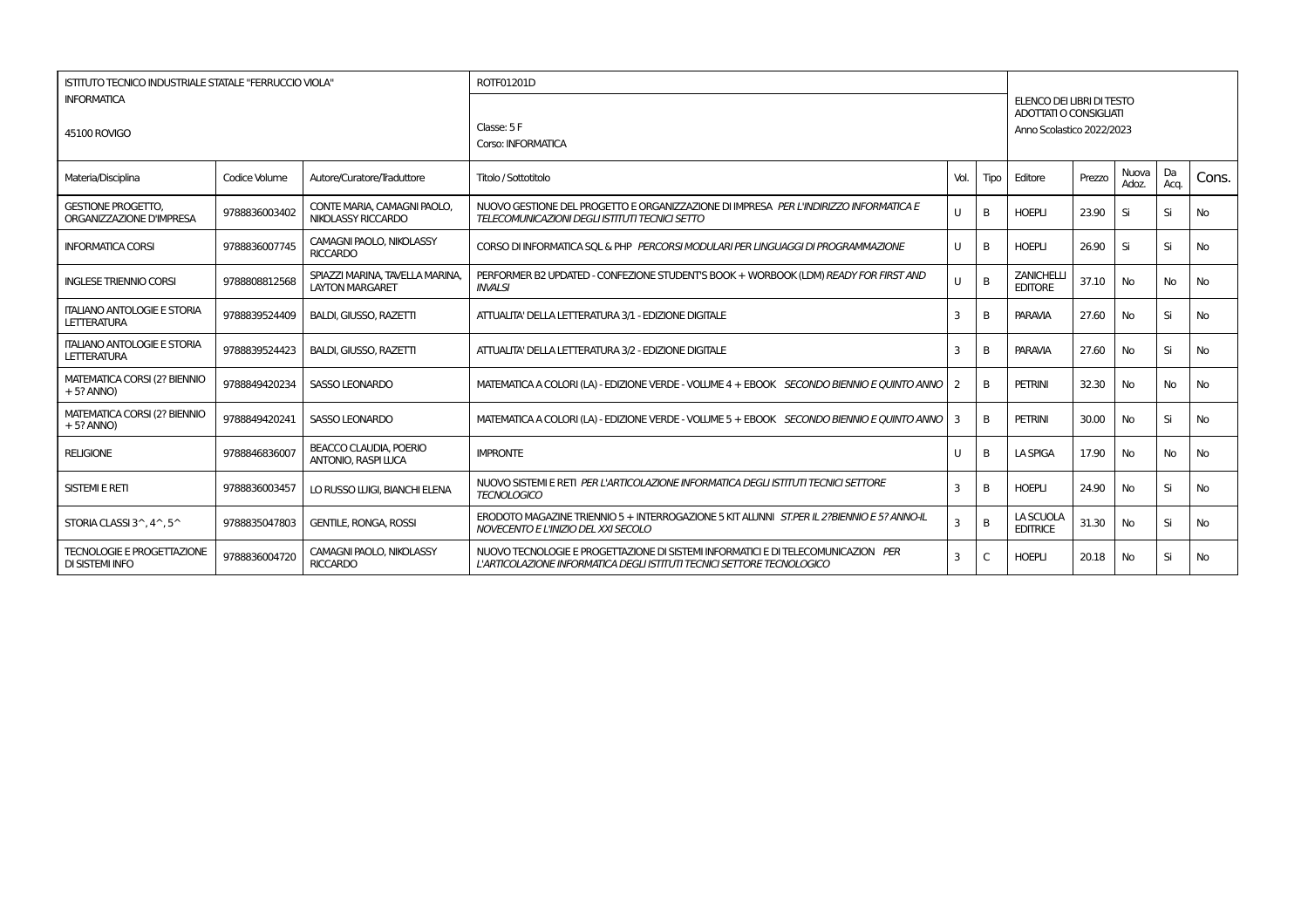| ISTITUTO TECNICO INDUSTRIALE STATALE "FERRUCCIO VIOLA"   |               |                                                           | ROTF01201D                                                                                                                        |      |                |                                     |                                                                                  |                |            |           |  |  |
|----------------------------------------------------------|---------------|-----------------------------------------------------------|-----------------------------------------------------------------------------------------------------------------------------------|------|----------------|-------------------------------------|----------------------------------------------------------------------------------|----------------|------------|-----------|--|--|
| MECCANICA E MECCATRONICA<br><b>45100 ROVIGO</b>          |               |                                                           | Classe: 5 G<br>Corso: MECCANICA E MECCATRONICA                                                                                    |      |                |                                     | ELENCO DEI LIBRI DI TESTO<br>ADOTTATI O CONSIGLIATI<br>Anno Scolastico 2022/2023 |                |            |           |  |  |
| Materia/Disciplina                                       | Codice Volume | Autore/Curatore/Traduttore                                | Titolo / Sottotitolo                                                                                                              | Vol. | Tipo           | Editore                             | Prezzo                                                                           | Nuova<br>Adoz. | Da<br>Acq. | Cons.     |  |  |
| <b>DISEGNO DI COSTRUZIONI</b><br><b>MECCANICHE</b>       | 9788839529954 | CALLIGARIS STEFANO, FAVA LUIGI.<br>TOMMASELLO CARLO       | NUOVO DAL PROGETTO AL PRODOTTO 3                                                                                                  | Е    |                | <b>PARAVIA</b>                      | 45.45                                                                            | <b>No</b>      | Si         | No        |  |  |
| <b>INGLESE TRIENNIO CORSI</b>                            | 9788808812568 | SPIAZZI MARINA, TAVELLA MARINA.<br><b>LAYTON MARGARET</b> | PERFORMER B2 UPDATED - CONFEZIONE STUDENT'S BOOK + WORBOOK (LDM) READY FOR FIRST<br><b>AND INVALSI</b>                            |      | $\overline{B}$ | <b>ZANICHELLI</b><br><b>EDITORE</b> | 37.10                                                                            | <b>No</b>      | No         | No        |  |  |
| <b>ITALIANO ANTOLOGIE E STORIA</b><br>LETTERATURA        | 9788839524409 | <b>BALDI, GIUSSO, RAZETTI</b>                             | ATTUALITA' DELLA LETTERATURA 3/1 - EDIZIONE DIGITALE                                                                              | Е    | B              | <b>PARAVIA</b>                      | 27.60                                                                            | <b>No</b>      | Si         | No        |  |  |
| <b>ITALIANO ANTOLOGIE E STORIA</b><br>LETTERATURA        | 9788839524423 | <b>BALDI, GIUSSO, RAZETTI</b>                             | ATTUALITA' DELLA LETTERATURA 3/2 - EDIZIONE DIGITALE                                                                              |      | B              | <b>PARAVIA</b>                      | 27.60                                                                            | <b>No</b>      | Si         | No        |  |  |
| <b>RELIGIONE</b>                                         | 9788846836007 | BEACCO CLAUDIA, POERIO ANTONIO.<br><b>RASPI LUCA</b>      | <b>IMPRONTE</b>                                                                                                                   |      | B              | <b>LA SPIGA</b>                     | 17.90                                                                            | <b>No</b>      | No         | No        |  |  |
| <b>SISTEMI E AUTOMAZIONE</b>                             | 9788836007608 | <b>BERGAMINI GUIDO, NASUTI PIER</b><br><b>GIORGIO</b>     | NUOVO SISTEMI E AUTOMAZIONE PER L'INDIRIZZO MECCANICA. MECCATRONICA ED ENERGIA<br><b>DEGLI ISTITUTI TECNICI T</b>                 | 3    | B              | <b>HOEPLI</b>                       | 27.90                                                                            | <b>No</b>      | Si         | No        |  |  |
| STORIA CLASSI $3^{\wedge}$ , $4^{\wedge}$ , $5^{\wedge}$ | 9788835047803 | <b>GENTILE, RONGA, ROSSI</b>                              | ERODOTO MAGAZINE TRIENNIO 5 + INTERROGAZIONE 5 KIT ALUNNI ST.PER IL 2?BIENNIO E 5?<br>ANNO-IL NOVECENTO E L'INIZIO DEL XXI SECOLO | 3    | B              | LA SCUOLA<br><b>EDITRICE</b>        | 31.30                                                                            | <b>No</b>      | Si         | <b>No</b> |  |  |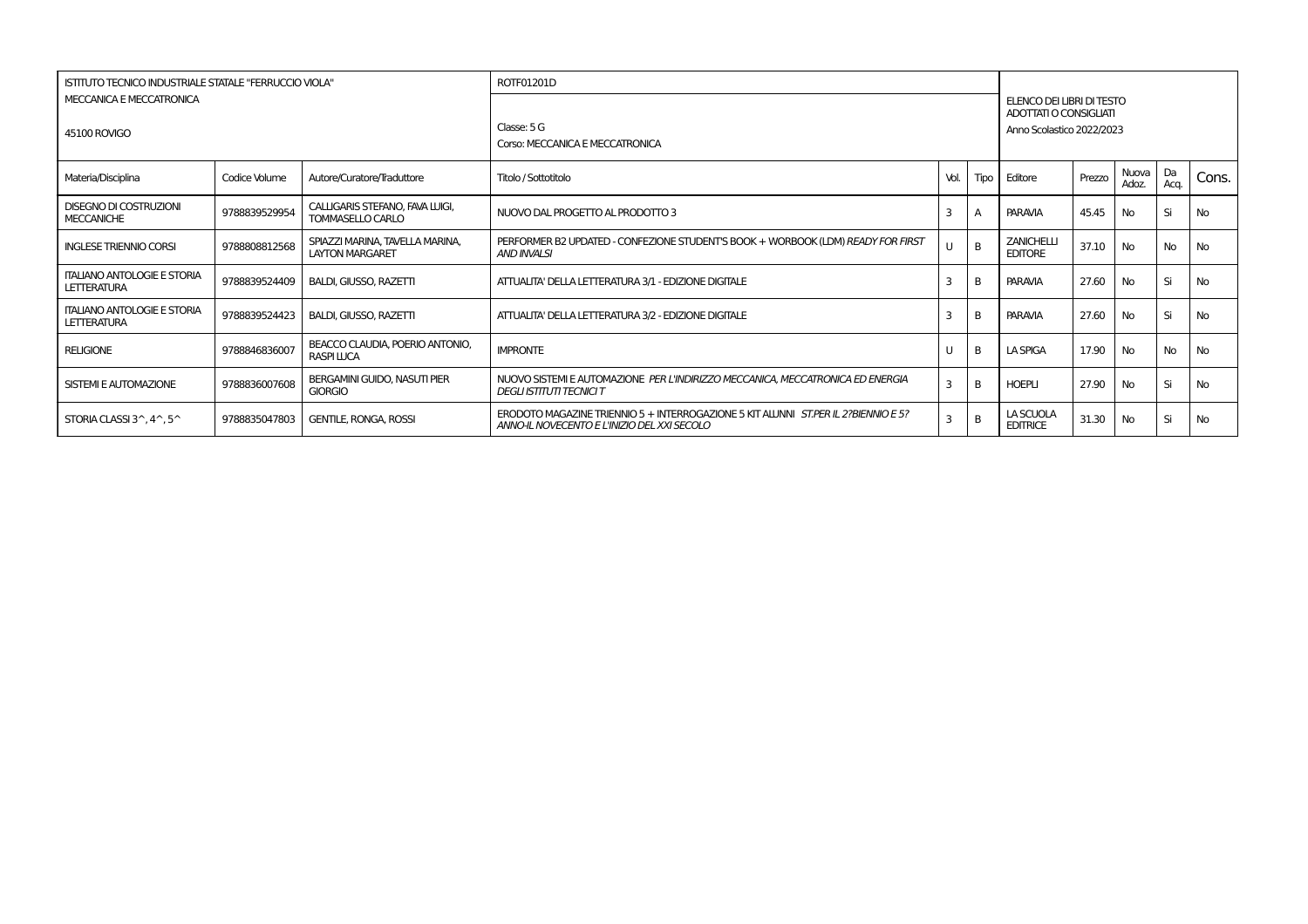| ISTITUTO TECNICO INDUSTRIALE STATALE "FERRUCCIO VIOLA"   |               |                                                           | ROTF01201D                                                                                                                        |      |                |                                     |                                                                                  |                |            |           |  |  |
|----------------------------------------------------------|---------------|-----------------------------------------------------------|-----------------------------------------------------------------------------------------------------------------------------------|------|----------------|-------------------------------------|----------------------------------------------------------------------------------|----------------|------------|-----------|--|--|
| MECCANICA E MECCATRONICA<br><b>45100 ROVIGO</b>          |               |                                                           | Classe: 5 H<br>Corso: MECCANICA E MECCATRONICA                                                                                    |      |                |                                     | ELENCO DEI LIBRI DI TESTO<br>ADOTTATI O CONSIGLIATI<br>Anno Scolastico 2022/2023 |                |            |           |  |  |
| Materia/Disciplina                                       | Codice Volume | Autore/Curatore/Traduttore                                | Titolo / Sottotitolo                                                                                                              | Vol. | Tipo           | Editore                             | Prezzo                                                                           | Nuova<br>Adoz. | Da<br>Acq. | Cons.     |  |  |
| <b>DISEGNO DI COSTRUZIONI</b><br><b>MECCANICHE</b>       | 9788839529954 | CALLIGARIS STEFANO, FAVA LUIGI.<br>TOMMASELLO CARLO       | NUOVO DAL PROGETTO AL PRODOTTO 3                                                                                                  | Е    |                | <b>PARAVIA</b>                      | 45.45                                                                            | <b>No</b>      | Si         | No        |  |  |
| <b>INGLESE TRIENNIO CORSI</b>                            | 9788808812568 | SPIAZZI MARINA, TAVELLA MARINA.<br><b>LAYTON MARGARET</b> | PERFORMER B2 UPDATED - CONFEZIONE STUDENT'S BOOK + WORBOOK (LDM) READY FOR FIRST<br><b>AND INVALSI</b>                            |      | $\overline{B}$ | <b>ZANICHELLI</b><br><b>EDITORE</b> | 37.10                                                                            | <b>No</b>      | No         | No        |  |  |
| <b>ITALIANO ANTOLOGIE E STORIA</b><br>LETTERATURA        | 9788839524409 | <b>BALDI, GIUSSO, RAZETTI</b>                             | ATTUALITA' DELLA LETTERATURA 3/1 - EDIZIONE DIGITALE                                                                              | Е    | B              | <b>PARAVIA</b>                      | 27.60                                                                            | <b>No</b>      | Si         | No        |  |  |
| <b>ITALIANO ANTOLOGIE E STORIA</b><br>LETTERATURA        | 9788839524423 | <b>BALDI, GIUSSO, RAZETTI</b>                             | ATTUALITA' DELLA LETTERATURA 3/2 - EDIZIONE DIGITALE                                                                              |      | B              | <b>PARAVIA</b>                      | 27.60                                                                            | <b>No</b>      | Si         | No        |  |  |
| <b>RELIGIONE</b>                                         | 9788846836007 | BEACCO CLAUDIA, POERIO ANTONIO.<br><b>RASPI LUCA</b>      | <b>IMPRONTE</b>                                                                                                                   |      | B              | <b>LA SPIGA</b>                     | 17.90                                                                            | <b>No</b>      | No         | No        |  |  |
| <b>SISTEMI E AUTOMAZIONE</b>                             | 9788836007608 | <b>BERGAMINI GUIDO, NASUTI PIER</b><br><b>GIORGIO</b>     | NUOVO SISTEMI E AUTOMAZIONE PER L'INDIRIZZO MECCANICA. MECCATRONICA ED ENERGIA<br><b>DEGLI ISTITUTI TECNICI T</b>                 | 3    | B              | <b>HOEPLI</b>                       | 27.90                                                                            | <b>No</b>      | Si         | No        |  |  |
| STORIA CLASSI $3^{\wedge}$ , $4^{\wedge}$ , $5^{\wedge}$ | 9788835047803 | <b>GENTILE, RONGA, ROSSI</b>                              | ERODOTO MAGAZINE TRIENNIO 5 + INTERROGAZIONE 5 KIT ALUNNI ST.PER IL 2?BIENNIO E 5?<br>ANNO-IL NOVECENTO E L'INIZIO DEL XXI SECOLO | 3    | B              | LA SCUOLA<br><b>EDITRICE</b>        | 31.30                                                                            | <b>No</b>      | Si         | <b>No</b> |  |  |